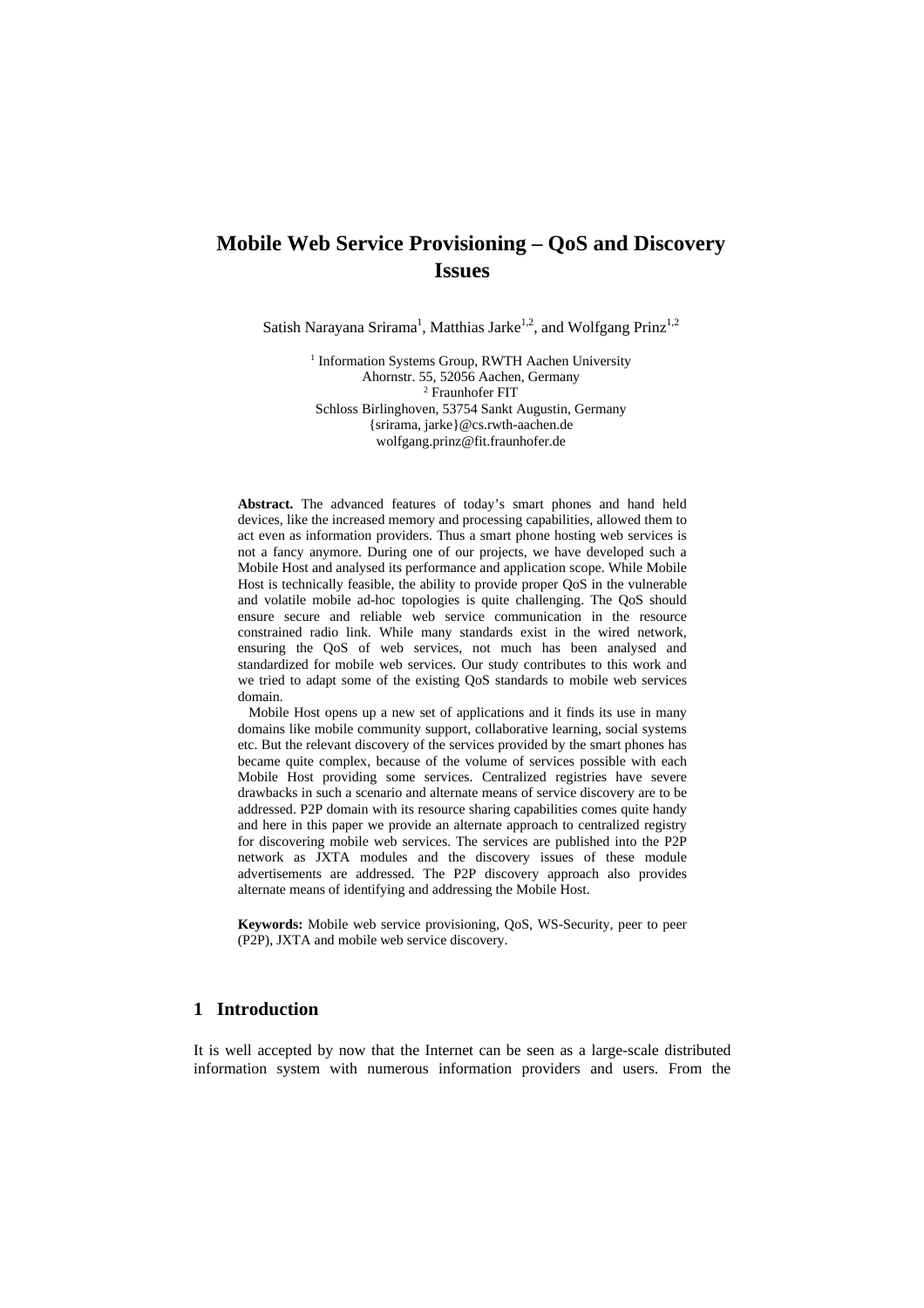information systems engineering's view-point, the Internet has lead the evolution from static content to web services. Web services are distributed software components which can be accessed over the Internet using well established web mechanisms and XML-based open standards and transport protocols such as SOAP [1] and HTTP [2]. Public interfaces of web services are defined and described using W3C based standard, Web Service Description Language (WSDL) [3], regardless of their platforms and implementation details. Web services have wide range of applications and primarily used for enterprise integration. The biggest advantage of web services lies in their simplicity in expression, communication and servicing. The componentized architecture of web services also makes them reusable, thus reducing the development time and costs. [4]

Concurrently, the capabilities of high-end mobile phones and PDAs have increased significantly, both in terms of processing powers and memory capabilities. The smart phones are becoming pervasive and are being used in wide range of applications like location based services, mobile banking services, ubiquitous computing etc. The market capture of such smart phones is quite evident and in fact in 2003 itself 12.1 million PDA-sized devices were sold, including all PDA-phones and smart phones. The number of Java enabled mobile phones sold, in the same time, has outnumbered the number of PCs sold [5]. The higher data transmission rates achieved in wireless domains with 3G [6] and 4G [7] technologies and the fast creeping of all-ip broadband based mobile networks also boosted this growth in the cellular market. The situation brings out a large scope and demand for software applications for such highend smart phones. The statistic analysis provided by Idealliance [5] further enhances the point that in the very near future; best part of the requirement will end up at a device called high-end mobile phone/handset.

To meet this demand of the cellular domain and to reap the benefits of the fast developing web services domain and standards, the scope of the mobile terminals as both web services clients and providers is being observed. Mobile web services enable communication via open XML web service interfaces and standardized protocols also on the radio link, where today still proprietary and application- and terminal-specific interfaces are required. To support the mobile web services, there exist many organisations such as OMA [8], LA [9] on the specifications front; some practical data service applications such as OTA (over-the-air provisioning), application handover etc. on the commercial front; and SUN, IBM toolkits [10], [11] on the development front. Thus, though this is early stages, we can safely assume that mobile web services are the road ahead. Mobile web services lead to manifold opportunities to mobile operators, wireless equipment vendors, third-party application developers, and end users. While mobile web service clients are common these days [12], we have studied the scope of mobile web service provisioning, in one of our previous projects. In this project, we have developed a Mobile Host [13], capable of providing basic web services from smart phones. Once the Mobile Host was developed, extensive performance analysis was conducted to prove its technical feasibility. [14]

While service delivery and management from Mobile Host are technically feasible, the ability to provide proper Quality of Service (QoS), especially in terms of security and scalability, for the Mobile Host is observed to be very critical. In terms of security, the Mobile Host has to provide secure and reliable communication in the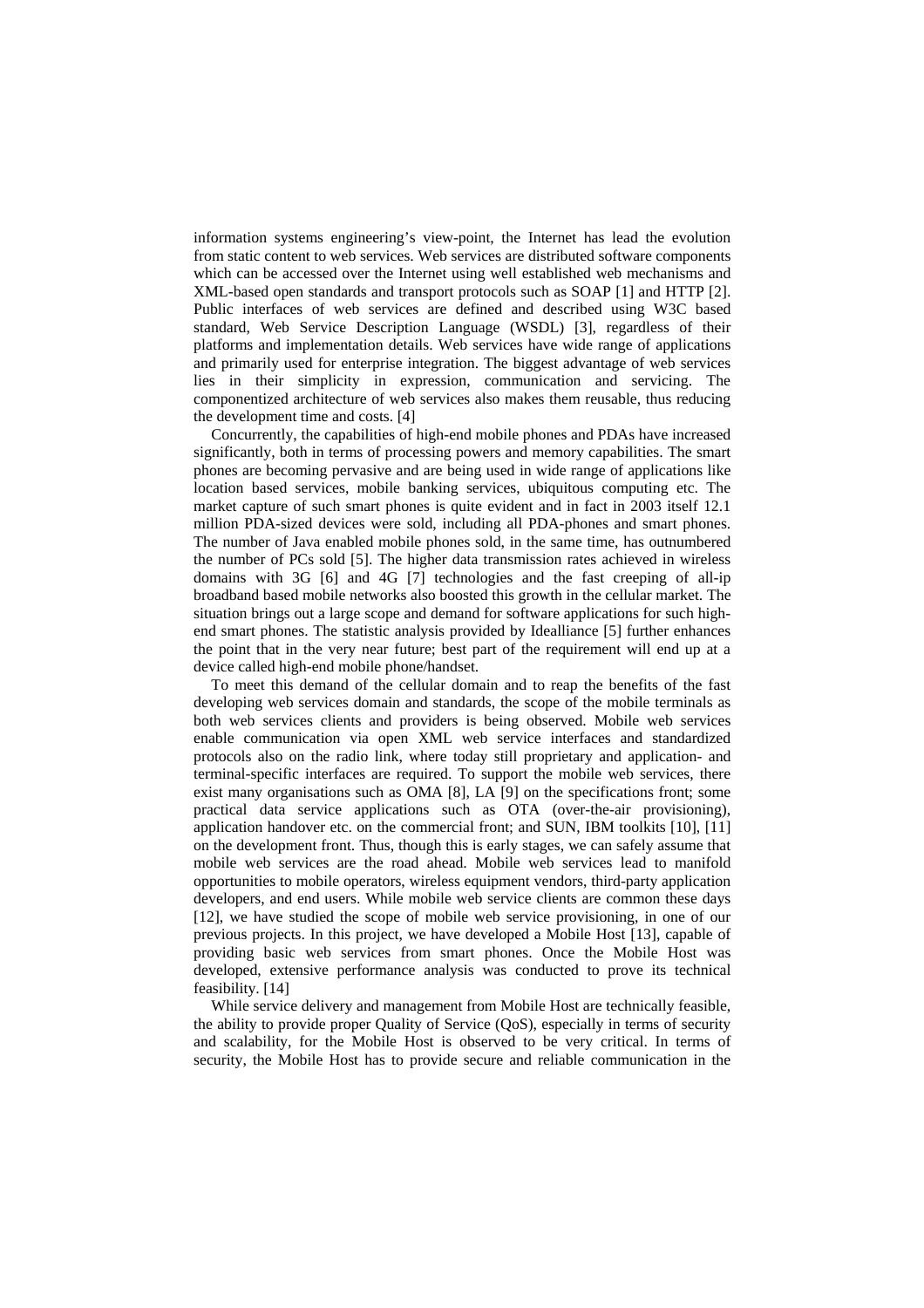vulnerable and volatile mobile ad-hoc topologies. Moreover with the easily readable mobile web services, the complexity to realize security increases further. For the traditional wired networks and web services, a lot of standardized security specifications, protocols and implementations like WS-Security [15], SAML [16] etc., exist, but not much has been explored and standardized in wireless environments. Some of the reasons for this poor state might be the lack of widely active commercial data applications, to-date. Our study contributes to this work and tries to bridge this gap, with main focus at realizing some of the existing security standards in the mobile web services domain. In this study we have analyzed the adaptability of WS-Security to the mobile web service provisioning domain. Mainly we observed the latency caused to performance of the Mobile Host, with introduction of security headers into the exchanged SOAP messages. The performance penalties of different encryption and signing algorithms were calculated, and the best possible scenario for securing mobile web services communication is suggested. [17]

In terms of scalability, the layered model of web service communication, introduces lot of message overhead to the exchanged verbose XML based SOAP messages. This consumes lot of resources, since all of this extra information is to be exchanged over the radio link. Many compression techniques are being studied to reduce the size of messages being exchanged in mobile web service communication. But this approach comes with a trade-off that, now the compressed techniques need some extra processing power at the smart phones and thus adding further performance latencies.

Mobile Host opens up a new set of applications and it finds its use in many domains like mobile community support, collaborative learning, social systems etc. Primarily, the smart phone can act as a multi-user device without additional manual effort on part of the mobile carrier. Many applications were developed and demonstrated, for example in a distress call; the mobile terminal could provide a geographical description of its location (as pictures) along with location details. The Mobile Host in a cellular domain is of significant use in any scenario which requires polling that exchanges significant amount of data with a standard server, for example a mobile checking for the updates of RSS feeds provided by a server.

While the applications possible with mobile web services are quite welcoming, the huge number of web services possible, with each Mobile Host providing some services in the wireless network, makes the discovery of these services quite complex. Proper discovery mechanisms are required for successful adoption of mobile web services into commercial environments. The traditional centralized UDDI based registries [18] have many limitations in this aspect and might not be the perfect solution for the mobile web service discovery. The dynamic nature of the mobile nodes further enhances this problem. Considering these difficulties, we are proposing an alternative approach of discovering mobile web services. The method uses the peer to peer (P2P) [19] network for advertising the web services and depends on the network for discovering the services. We have developed the solution using the JXTA network [20] and its features, and were able to publish mobile web services and discover them from the smart phones, with reasonable performance latencies.

In summary, the paper discusses our project "Mobile Web Service Provisioning", with its QoS issues, challenges and difficulties in inducing the current existing QoS standards into mobile web services domain. The paper also discusses the issues with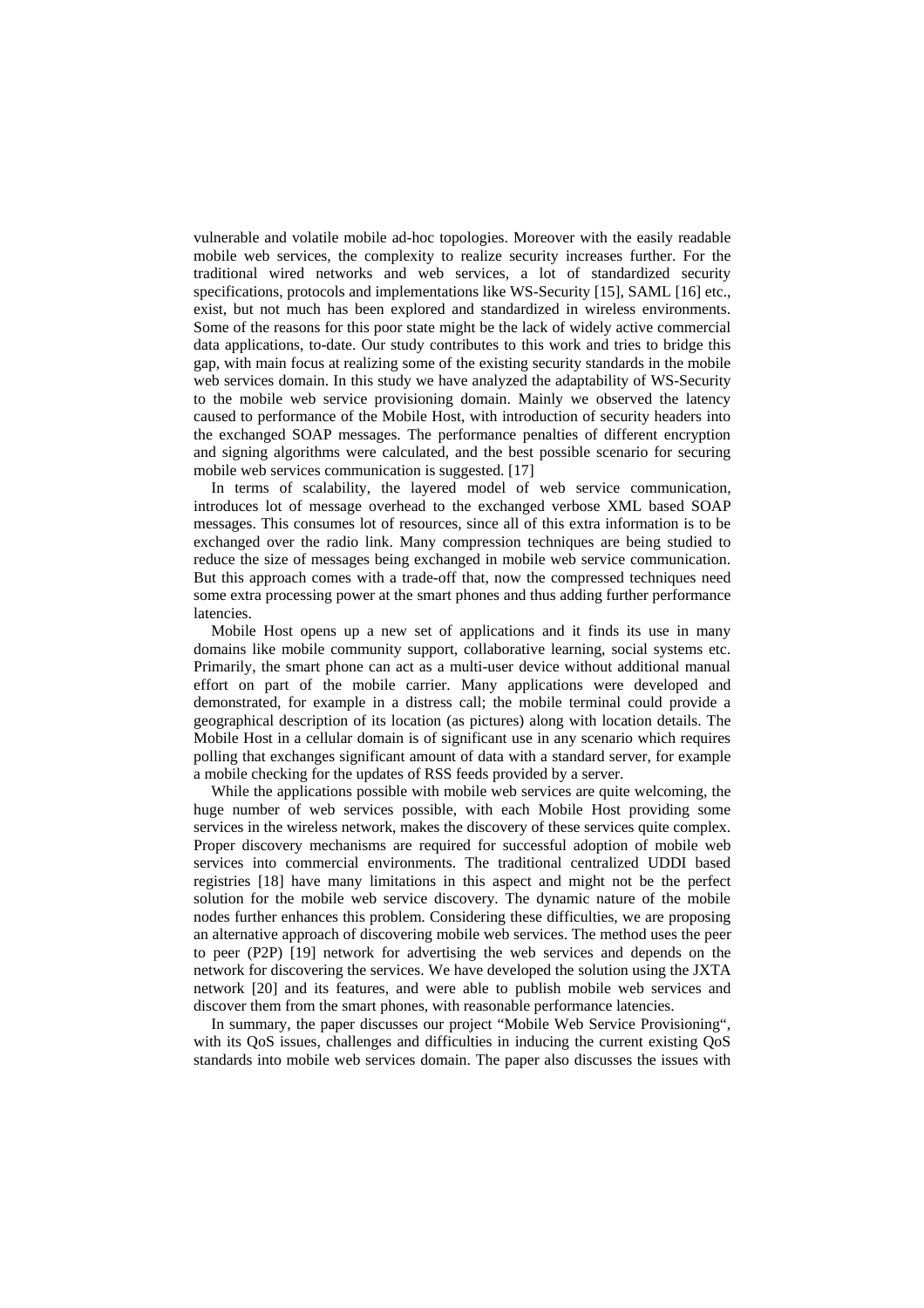mobile web service discovery and tries to provide alternate solution for centralized registry based web service discovery mechanism. The rest of the paper is organized as follows:

Section 2 discusses the concept, performance analysis and applications of mobile web service provisioning. Section 3 addresses the QoS issues considering both the security and scalability challenges in the mobile web services domain. The section describes existing and emerging standards in mobile and web services domains and discusses some of the QoS realization details and their analysis on our Mobile Host. Section 4 discusses the challenges with mobile web service discovery and tries to provide alternatives for centralized registries, with the adaptation of Mobile Host into the JXTA network. Section 5 concludes the paper with future research directions.

# **2 Mobile Web Service Provisioning**

Service Oriented Architecture (SOA) [21] is the latest trend in information systems engineering. It is a component model, presenting an approach for building distributed systems. SOA delivers application functionality as services to the end-user applications and other services, bringing the benefits of loose coupling and encapsulation to the enterprise application integration. SOA defines participating roles as, service provider, service client, and service registry. SOA is not a new notion and many technologies like CORBA [22] and DCOM [23] at least partly represent this idea. Web services are newest of these developments and by far the best means of achieving SOA. Using web services for SOA provides certain advantages over other technologies. Web services are based on a set of still evolving, though well-defined W3C standards, that allow much more than, just defining interfaces.

The web service architecture [4] defined by the W3C enables application-toapplication communication over the Internet. Web services are self-contained, modular applications whose public interfaces are described using Web Services Description Language (WSDL). Web services allow access to software components through standard Web technologies and protocols like SOAP and HTTP, regardless of their platforms, implementation details. A service provider develops and deploys the service and publishes its description and binding/access details (WSDL) with the UDDI registry [18]. Any potential client queries the UDDI, gets the service description and accesses the service from service provider using SOAP. The communication between client and UDDI registry is also based on SOAP. [24]

Web services and its protocol stack are based on open standards and are widely accepted over the internet community. Web services have wide range of applications and range from simple stock quotes to pervasive applications using context-awareness like weather forecasts, map services etc. The biggest advantage of web services lies in its simplicity in expression, communication and servicing. The componentized architecture of web services also makes them reusable, thereby reducing the development time and costs.

The quest for enabling these open XML web service interfaces and standardized protocols also on the radio link, with the current developments in cellular domain, lead to new domain of applications mobile web services. Traditionally, the hand-held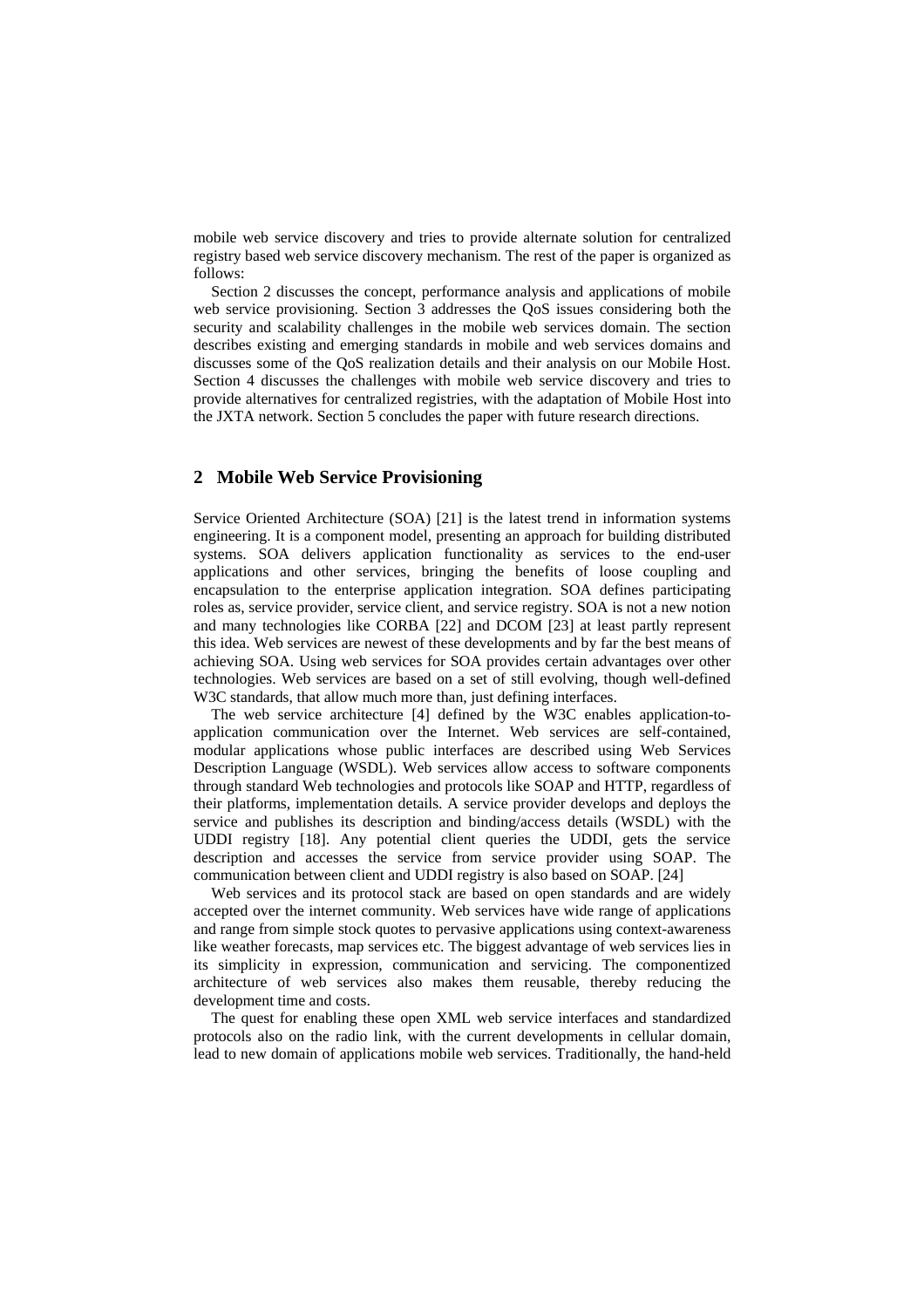cellular devices have many resource limitations like limited storage capacities, low computational capacities, and small display screens with poor rendering potential. Most recently, the capabilities of these wireless devices like smart phones, PDAs are expanding quite fast. This is resulting in quick adoption of these devices in domains like mobile banking, location based services, social networks, e-learning etc. The situation also brings out a large scope and demand for software applications for such high-end wireless devices. Moreover, higher data transmission rates, in the order of few Mbs, were achieved in cellular domain, with interim and third generation mobile communication technologies like GPRS [25], [26], EDGE [27] and UMTS [28]. Most recently with the advent of 4G technologies and their deployment in south Asian countries suggests that mobile data transmissions of the rate of few Gbs is also possible [29].



**Fig. 1.** Basic mobile web services framework with the Mobile Host.

In mobile web services domain, the resource constrained mobile devices are used as both web service clients and providers. Web services have a broad range of service distributions and on the other hand cellular phones have large and swiftly expanding user base. Combining these two domains brings us a new trend and lead to manifold opportunities to mobile operators, wireless equipment vendors, third-party application developers, and end users. While mobile web service clients are common these days, and many software tools [10], [11] are already existent in the market, easing their development and adoption, the research with providing web services from smart phones is still sparse. In our mobile web service provisioning project one such Mobile Host was developed and its performance was extensively analyzed, proving the feasibility of concept. Figure 1 shows the basic mobile web services framework with web services being provided from the Mobile Host.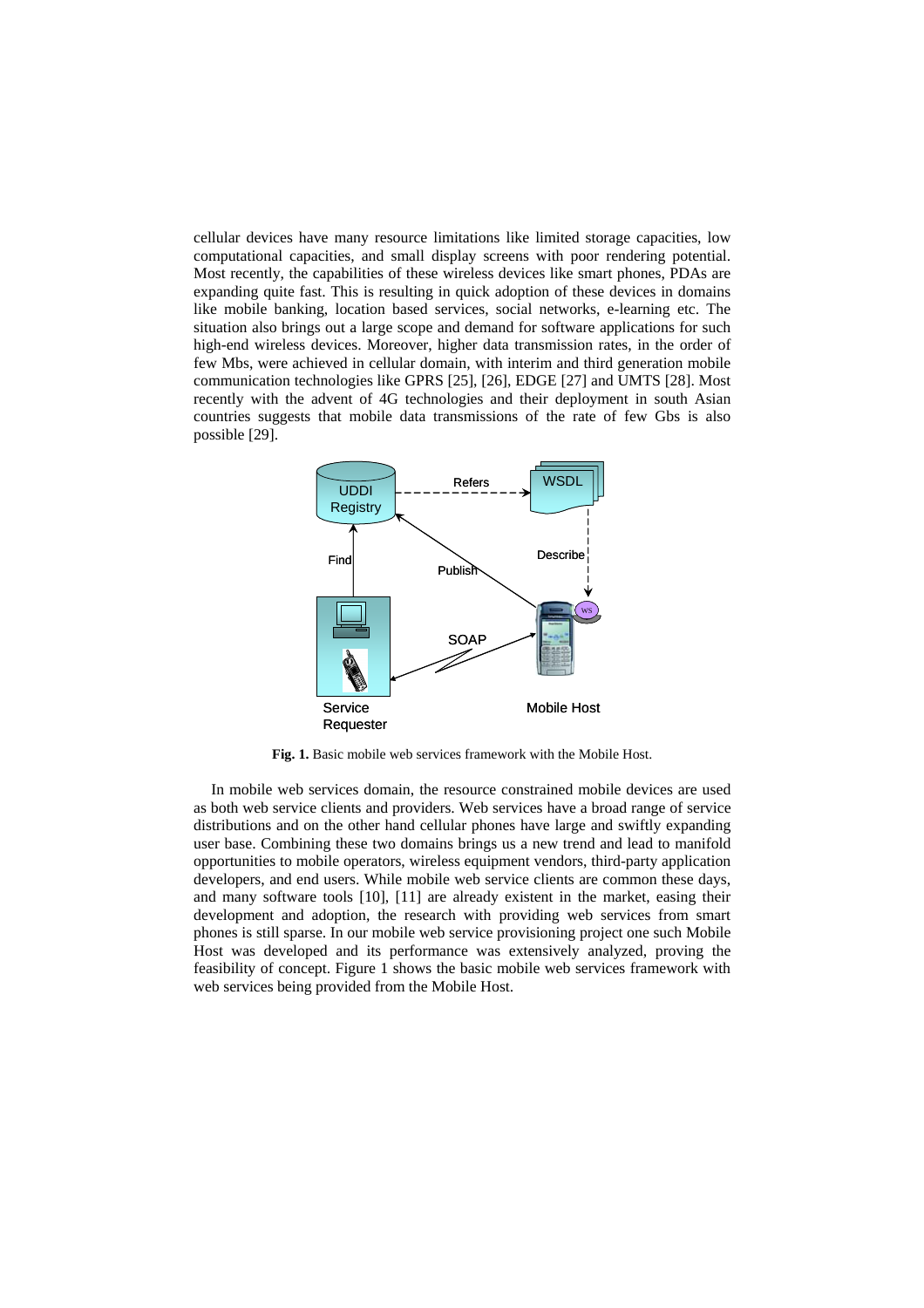## **2.1 Architecture and Implementation Details of Mobile Host**

Mobile Host is a light weight web service provider built for resource constrained devices like cellular phones. Though it was developed for resource constrained devices, it followed the same architecture as general web services. The Mobile Host has been developed as a web service handler built on top of a normal web server. Mobile web service messages can be exchanged using the SOAP [1] over different transportation protocols like HTTP, UDP, and WAP etc. In our Mobile Host's implementation the web service requests sent by HTTP tunneling are diverted and handled by the web service handler. The key challenges addressed in Mobile Host's development are threefold: to keep the Mobile Host fully compatible with the usual web service interfaces such that clients will not notice the difference; to design the Mobile Host with a very small footprint that is acceptable in the smart phone world; and to limit the performance overhead of the web service functionality such that neither the services themselves nor the normal functioning of the smart phone for the user is seriously impeded.

Figure 2 shows the core architecture of the Mobile Host. At the HTTP interface, the Mobile Host listens for incoming HTTP GET/POST requests on a sever socket. When the Mobile Host receives a request, the server socket accepts it, creates a socket for communication, and initiates a new thread of execution by creating an instance of the request handler. The request handler extracts the incoming message from the input stream of the socket, and checks for web service requests sent via HTTP tunneling. If it is normal HTTP request, the request handler processes the HTTP request just as the standard web server, and returns the response by writing the message to the output stream of the socket.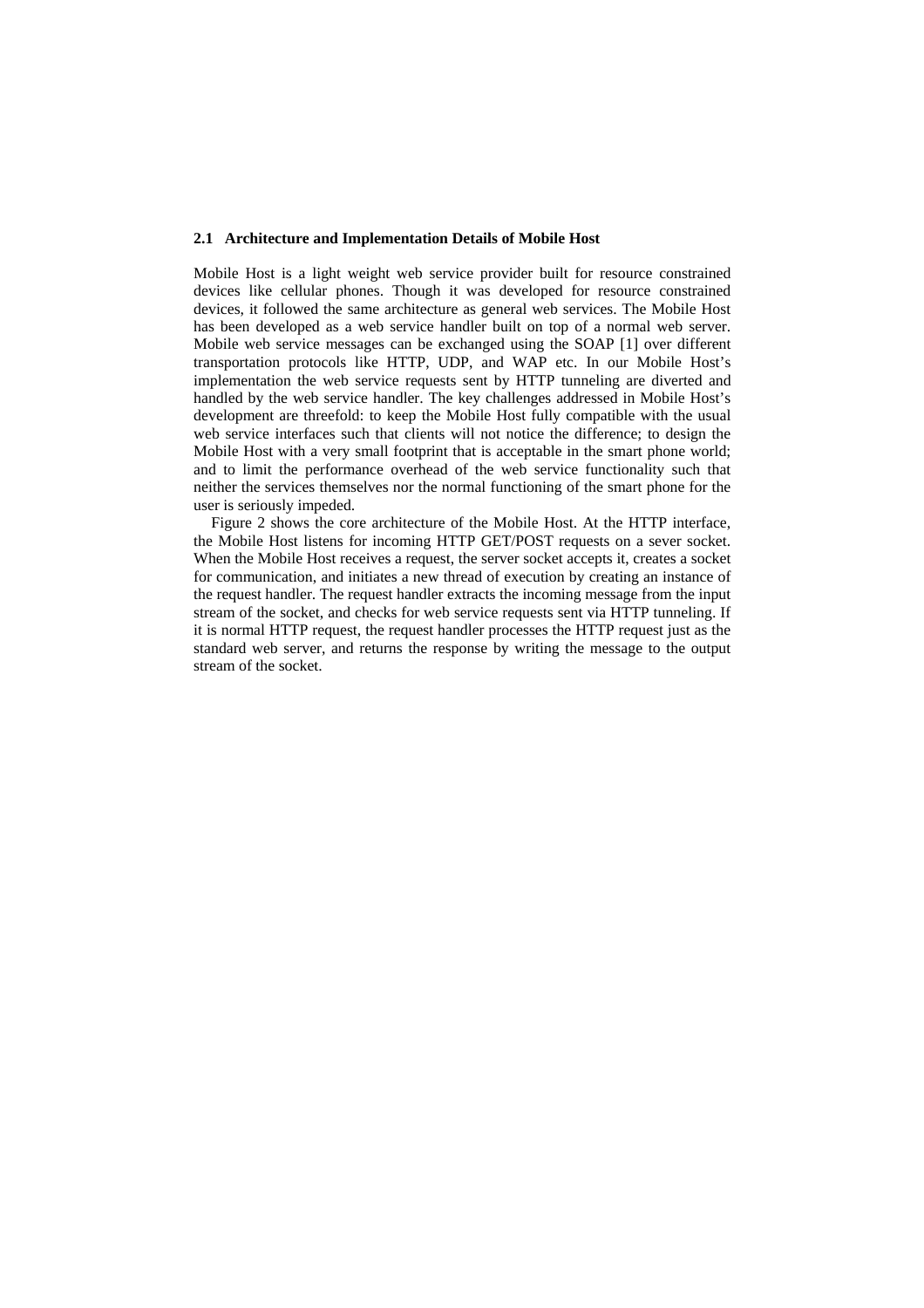

**Fig. 2.** Core architecture of the Mobile Host

If the message comprises a web service request, the Web Service Handler component of the Mobile Host processes the message. The request handler reads the HTTP message body and de-serializes the SOAP request to Java objects, using the SOAP processor. The request handler passes these objects to the service handler, which extracts the service details and invokes the respective service. The business logic of the service method is then executed and the service handler returns the response to the request handler. The web services deployed on the Mobile Host can access the local file system, or any external devices like a GPS receiver, using Infrared, Bluetooth etc., and can implement business logic. The request handler serializes the response and prepares the HTTP response message, which is returned to the client as a HTTP response by writing to the output stream of the socket.

The Mobile Host was developed in PersonalJava [30] on a SonyEricsson P800 smart phone. The footprint of our fully functional prototype is only 130 KB. Open source kSOAP2 [31] was used for creating and handling the SOAP messages. kSOAP2 is thin enough to be used for resource-constrained devices and provides a SOAP parser with special type mapping and marshalling mechanisms. Considering the low-resource constraints of smart phones, no deployment environment can be easily provided. Hence, all services have to be deployed at the installation of the Mobile Host. Alternatively, the Mobile Host was configured to look for services at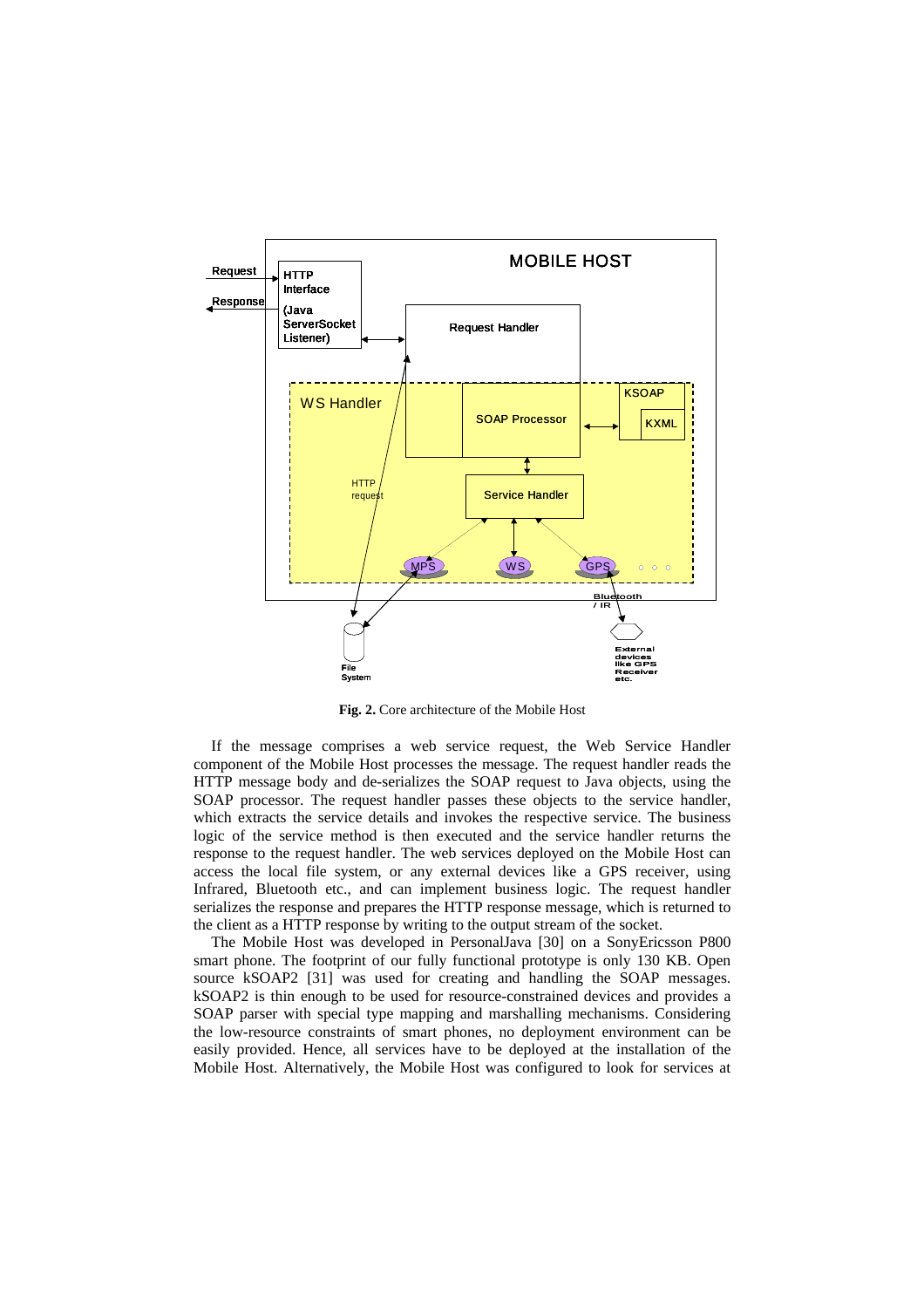other locations apart from the main JAR location, where the services could then be deployed at runtime. Similar implementations of Mobile Host are also possible with other Java variants like J2ME [32], for smart phones. We also have developed a J2ME based Mobile Host and its performance was observed to be not so significantly different from that of the PersonalJava version.

Even though the web service provider is implemented on the smart phone, the standard WSDL can be used to describe the services, and the standard UDDI registry can be used for publishing and un-publishing the services. An alternative for the UDDI-based discovery is being studied, where we are trying to realize Mobile Host in a Peer to Peer (P2P) [33] network, there by leveraging the advertising and searching of WSDL documents to the P2P network [34]. The approach is addressed in later sections of this paper, while discussing the discovery issues of mobile web services.

Alternate architectures for mobile web service provisioning are also possible with SOAP compliant proxy or gateway in between the Mobile Host and the web service requester. The communication between the client and the proxy is using SOAP and the communication between the proxy and the Mobile Host would be using a protocol, efficient for the data transport across the mobile networks. Many such proprietary protocols and implementations have evolved like WSOAP [35], gSOAP [36], eSOAP [37], etc. Wireless SOAP (WSOAP) [35] is basically a set of optimization techniques. The WSOAP aims to provide static encoding based on SOAP schema, leverages WSDL service description to create adaptive encoding for web service interfaces, limits computational cost, and concentrates on functional message equivalence rather than exactness. This protocol can be extremely useful between mobile devices and gateways where the resources are very limited as WSOAP can reduce SOAP message sizes by 3-12 times.

The gSOAP toolkit is a platform-independent development environment for C and C++ web services [36]. gSOAP provides transparent SOAP API through the use of compiler technology that hides irrelevant SOAP-specific details from the user. The compiler automatically maps native and user-defined C and C++ data types to semantically equivalent SOAP data types and vice-versa. As a result, full SOAP interoperability is achieved with a simple API. Similarly, eSOAP is small lightweight implementation of the SOAP specifically designed for embedded systems. The eSOAP toolkit is a C++ library that provides a SOAP processing engine for the embedded system [37].

We are considering this option of using SOAP proxy in our study, which handles the security and the scalability issues, there by providing better QoS for the Mobile Host. For scalability issues of Mobile Host, compression technologies with Fast Web Services [38] are being considered, instead of proprietary SOAP implementations. SOAP compression is highly efficient in the mobile web services domain, because of the poor connectivity and high communication costs of the mobile networks.

# **2.2 Mobile Terminal Access**

Once a mobile web service is developed and is deployed with the Mobile Host, the mobile terminal, that is registered and connected within the mobile operator network, requires some means of identification and addressing, which allows the web service to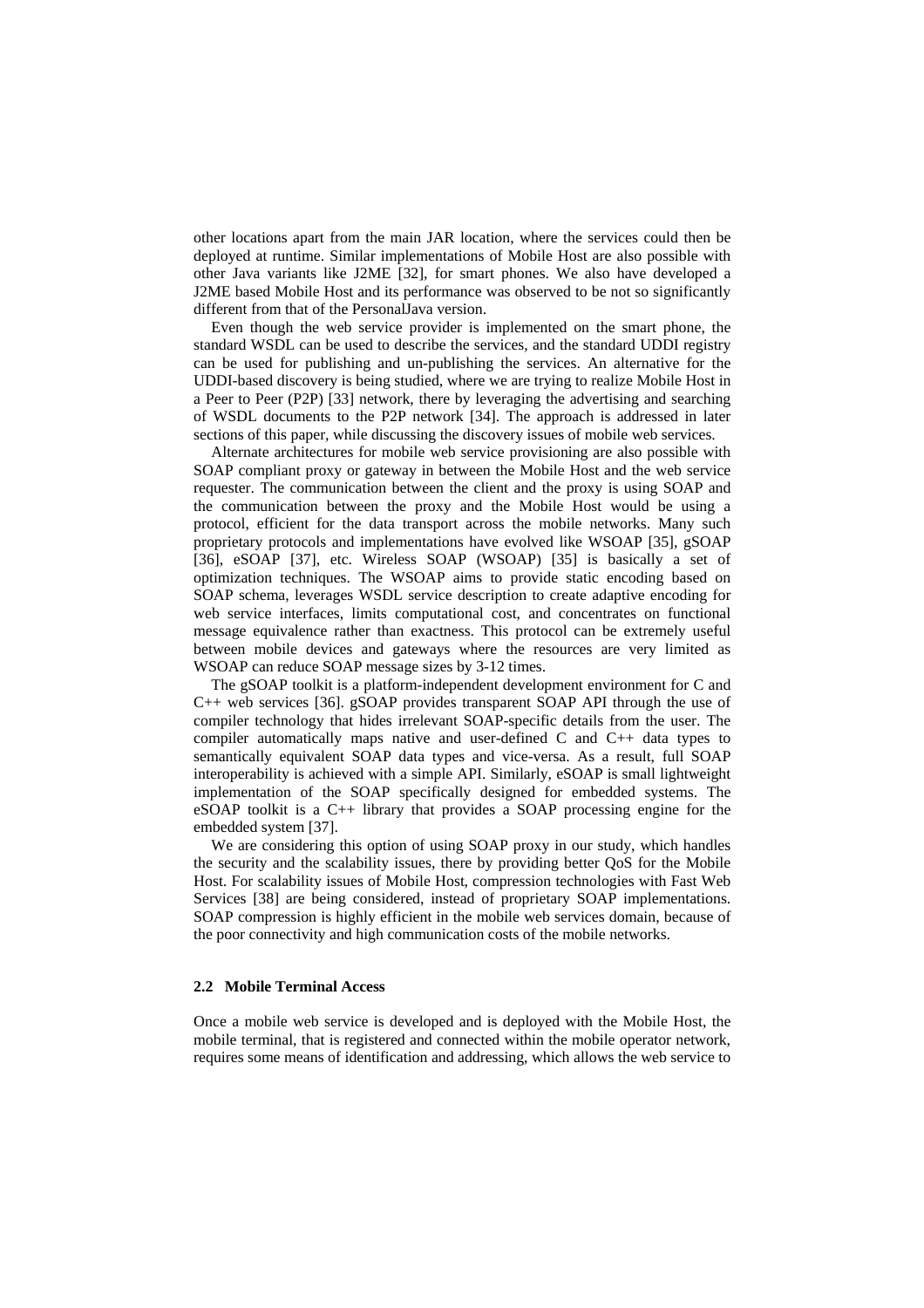be accessible also from Internet. Generally, computers and devices in a TCP/IP network are identified using an IP address. The IP address, that is required for the data transfer to and from smart phones (as for any other IP communication client as Web servers, Intranet workstations, etc.), is assigned during the communication configuration phase. Typically, the IP address assigned to mobile devices using GPRS is only temporarily available, and is known only within the mobile operator's network, which makes it difficult to use the IP address in the client applications.

Our study has identified different means of resolving the IP address in HSCSD [39] (High-Speed Circuit Switched Data) dial-up connection, GPRS [26] (General Packet Radio Service) environments and thereby making the data transmission with a mobile terminal, possible. Here we discuss two of these identified methods.

#### **HSCSD.**

Figure 3 illustrates the architecture used to connect the Mobile Host to the prototyping network using a HSCSD dial-up connection. In this architecture a HSCSD connection is established between the mobile terminal and the prototyping network, which is connected to the Internet. The connection uses a Public Land Mobile Network (PLMN) and the Public Switch Telephone Network (PSTN / ISDN) for making the data call to the server. The connection is setup by using PPP (Point-to-Point Protocol) over a circuit-switched data call to a modem that is connected to one of the servers in the network. On top of this PPP link a TCP/IP end-to-end connection between the mobile terminal and the dial-in server is established. Hence, as long as the data call persists, the mobile terminal can be addressed using the IP address assigned to it by the dial-in server. Thus the web service deployed on the mobile terminal can be accessed from any client within the network environment.



**Fig. 3.** Architecture for an end-to-end TCP/IP connection between the mobile terminal and the prototyping network using HSCSD connection.

Using an appropriate NAT configuration, the mobile web service can be accessed by any service requestor from the Internet. Using the NAT, the network provides a DNS name for the Mobile Host. The only requirement towards the PPP daemon is that the mobile terminal should always receive the same IP address when it connects to the dial-in server.

The main drawback with the HSCSD solution is the circuit switched connection, which would have to persist as long as the Mobile Host should be available for the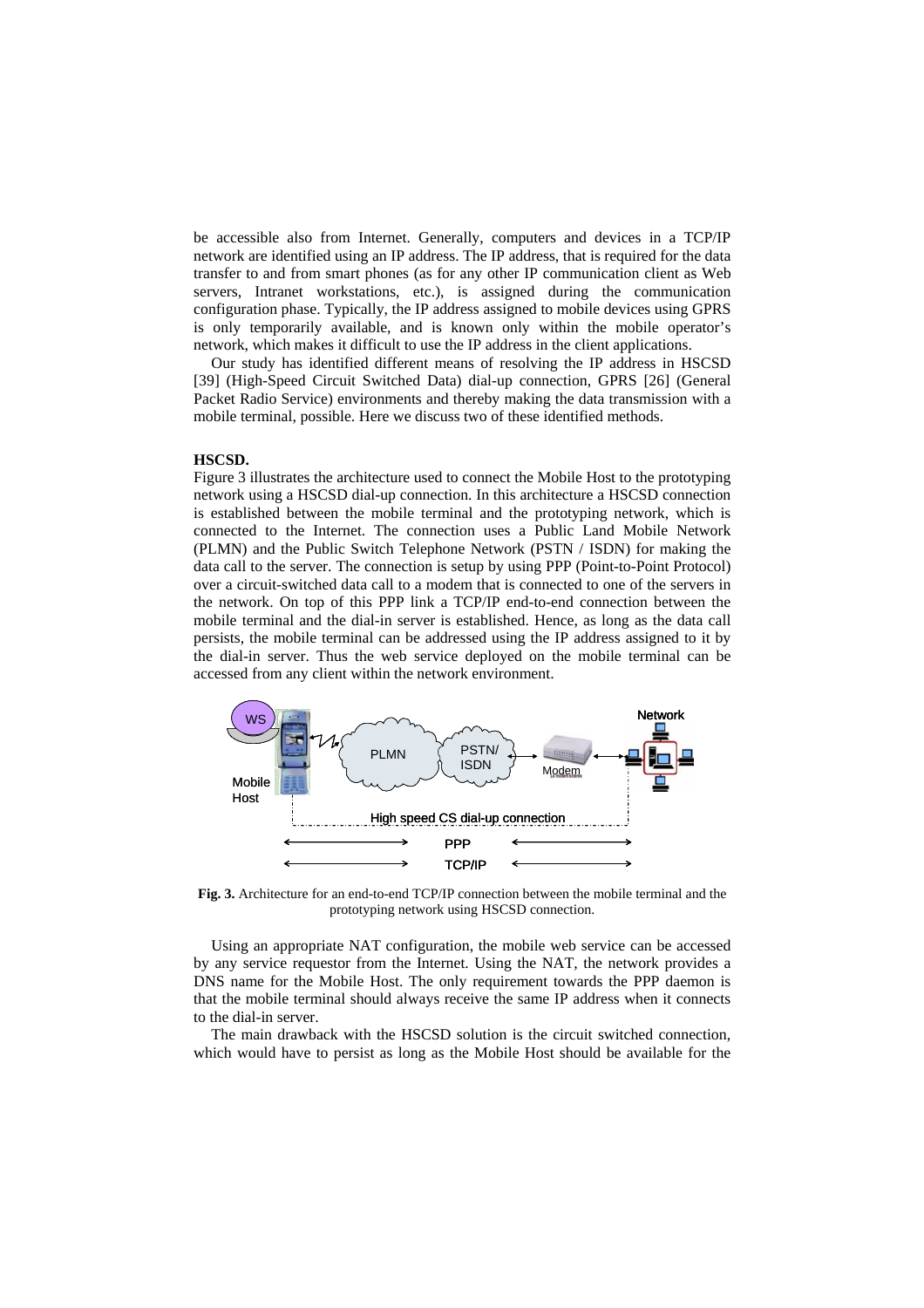access of its web services. The billing of circuit switched data connection is based on the time the connection persists, not on the amount of data transmitted across the network. This makes this scenario unfeasible for commercial purposes. Volume based charging is a major advantage enabled by GPRS.

# **GPRS.**

Once the GPRS connection is established the mobile can be identified by the temporary IP provided by the mobile operator network. It is also feasible to have a public IP for the mobile terminal, a feature provided by very few operators today. The operational setup for accessing the mobile terminal in a GPRS network is given in figure 4. The mobile TCP/IP connection between the web service client and the Mobile Host is deployed on top of a GPRS link into the mobile operator network. From there the traffic is routed through the Internet to/from the web service client.



**Fig. 4.** The operational setup of Mobile Host in a live GPRS environment.

The problem of addressing each mobile node with IP is not a big issue and it could be solved with Mobile IP version 6 (Mobile IPv6) [40]. But the necessity of public IP for each smart phone is observed to be major hindrance for the commercial success of Mobile Host, even though IPV6 promises such availability. Alternatives for the mobile terminal access are studied and we will address one such solution using the P2P network, when we will be discussing the discovery issues of mobile web services.

# **2.3 Sample Web Services Provided by Mobile Host**

Before considering the performance analysis of the Mobile Host and its applications, we describe some of the basic web services provided from our Mobile Host. These services give an idea of some of the services possible from smart phones and were used in calculating the performance loads of the Mobile Hosts.

#### **Mobile Photo Album Service.**

Today's high-end mobile terminals become more and more advanced, and are generally being equipped with an integrated digital camera. The photographs taken with these smart phones can later be uploaded or transferred to PCs through cables or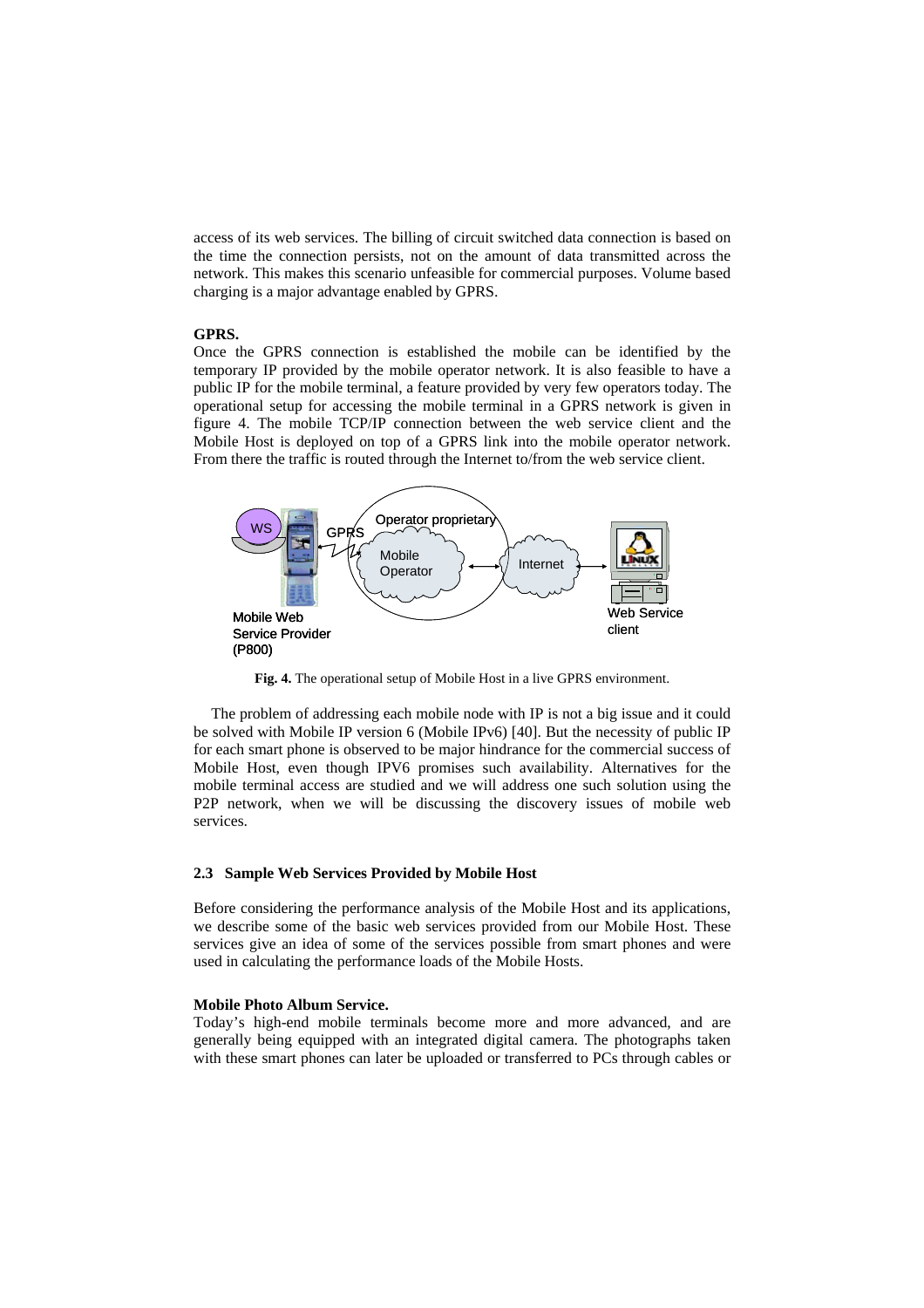by using wireless methods like Infrared or Bluetooth. Using currently available technologies, if a user wants to publish the photographs he had taken with the mobile terminal to the public or friends, he has to upload the photos to a Web server, from which they can be accessed. The user can also send the images through Multimedia Messaging Service (MMS) [41] or some other means of messaging to the clients. Here the mobile owner bears the payment for the communication between his smart phone and the Web server or the receiver's device. With a mobile web service provider, implemented and deployed on the smart phone, interested people can access the Mobile Host using a standard web service client or a Web client, and can browse through the pictures they are interested in. Here the responsibility for payment shifts to the actual clients, who are browsing the pictures provided by the Mobile Host. The service is comparable to any other online image album service or blog service, but implemented on the mobile terminal.

#### **Location (GPS) Data Provisioning Service**

This dedicated web service provides the exact location information of the mobile terminal, such as GPS (Global Positioning System) data [42]. The service uses a Socket GPS receiver for getting the GPS co-ordinates. The external device is connected to the smart phone via Bluetooth. The GPS data can also be collected while taking the pictures and these two details can be mapped together, giving scope for many interesting scenarios like the traveller's diary etc. The GPS co-ordinates can always be mapped to geo spatial maps.

# **2.4 Performance Analysis of the Mobile Host**

Once the Mobile Host was developed, it was extensively tested for performance issues like the memory load, server-processing load etc. The evaluation of the system was conducted using services already described like the mobile photo album service, the location (GPS) data provisioning service and some more basic services like echo, 'ls' services and etc.

The test setup comprised a Mobile Host developed and deployed on the P800 smart phone and a standalone Apache Axis [43] web service client. The client invokes different services (Within the context of this discussion, it is assumed that the client knows the exact location (URI) of the service and the service description;) deployed on the Mobile Host and the performance of the Mobile Host was observed, by taking timestamps and memory foot prints, while the Mobile Host was processing the web service request. The tests were conducted both in HSCSD and GPRS environments.

As the test cases for the mobile photo album service, 15 different images were selected with memory sizes ranging from 3Kb to 100Kb. The client tried to browse through these pictures. The location (GPS) data provisioning service uses an external GPS device for providing the GPS data.

The detailed performance evaluation of the Mobile Host clearly showed that service delivery as well as service administration can be performed with reasonable ergonomic quality by normal mobile phone users. Figure 5 shows the time delays of different activities, for the location data provisioning service. As the most important result, it turns out that the total web service processing time at the Mobile Host is only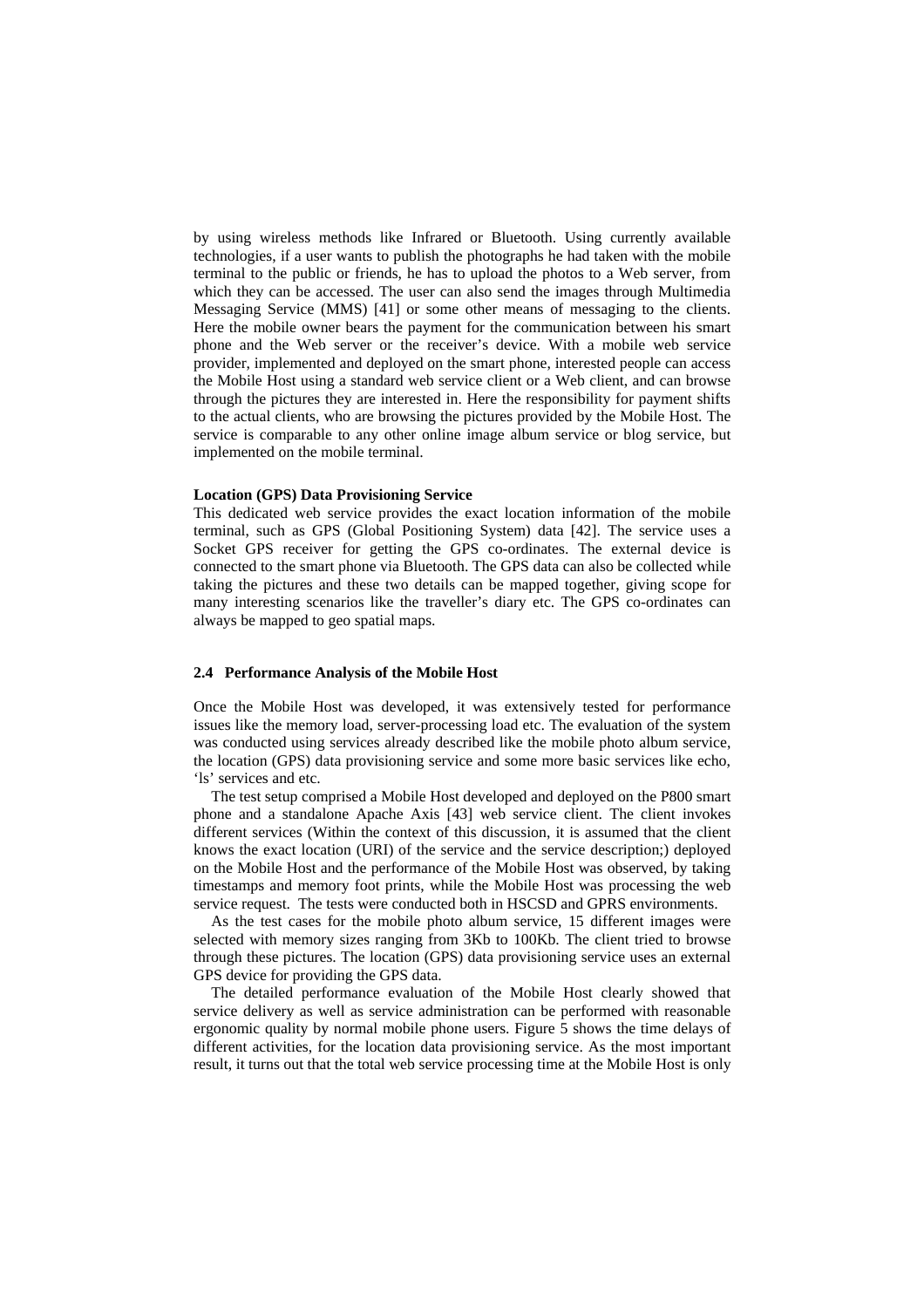a small fraction of the total request-response invocation cycle time (<10%) and rest all being transmission delay, in a GPRS network. This makes the performance of the Mobile Host directly proportional to achievable higher data transmission rates. [13]



**Fig. 5.** Time stamps for the GPS data provisioning service.

The second-generation GSM networks delivered high quality and secure mobile voice and data services like SMS (Short Message Service) [44], circuit switched Internet access etc., with full roaming capabilities and across the world. The GSM platform is a widely successful wireless technology and it was the world's leading mobile standard. But, with the advent of the interim-generation technologies like GPRS and EDGE, and third-generation technologies like UMTS, still higher data transmission rates are achieved in the wireless domain, in the order of few hundreds of Kbs to 2 Mbs. Most recently with the advent of 4G technologies and their deployment in south Asian countries suggests that mobile data transmissions of the rate of few Gbs is also possible [29]. These developments make the Mobile Host soon realizable in commercial environments and applications.

In terms of performance of the Mobile Host, the key question was whether a reasonable number of clients could be supported with an overhead that would not prevent the main mobile user from using his or her smart phone in the normal fashion (either to supply the services or just for usual local phone functions). This study was also required since it would define the limit for the number of concurrent participants in the collaborative application environments. The Mobile Host was successful in handling up to 8 concurrent accesses for reasonable services like location data provisioning service with response size of approximately 2Kb.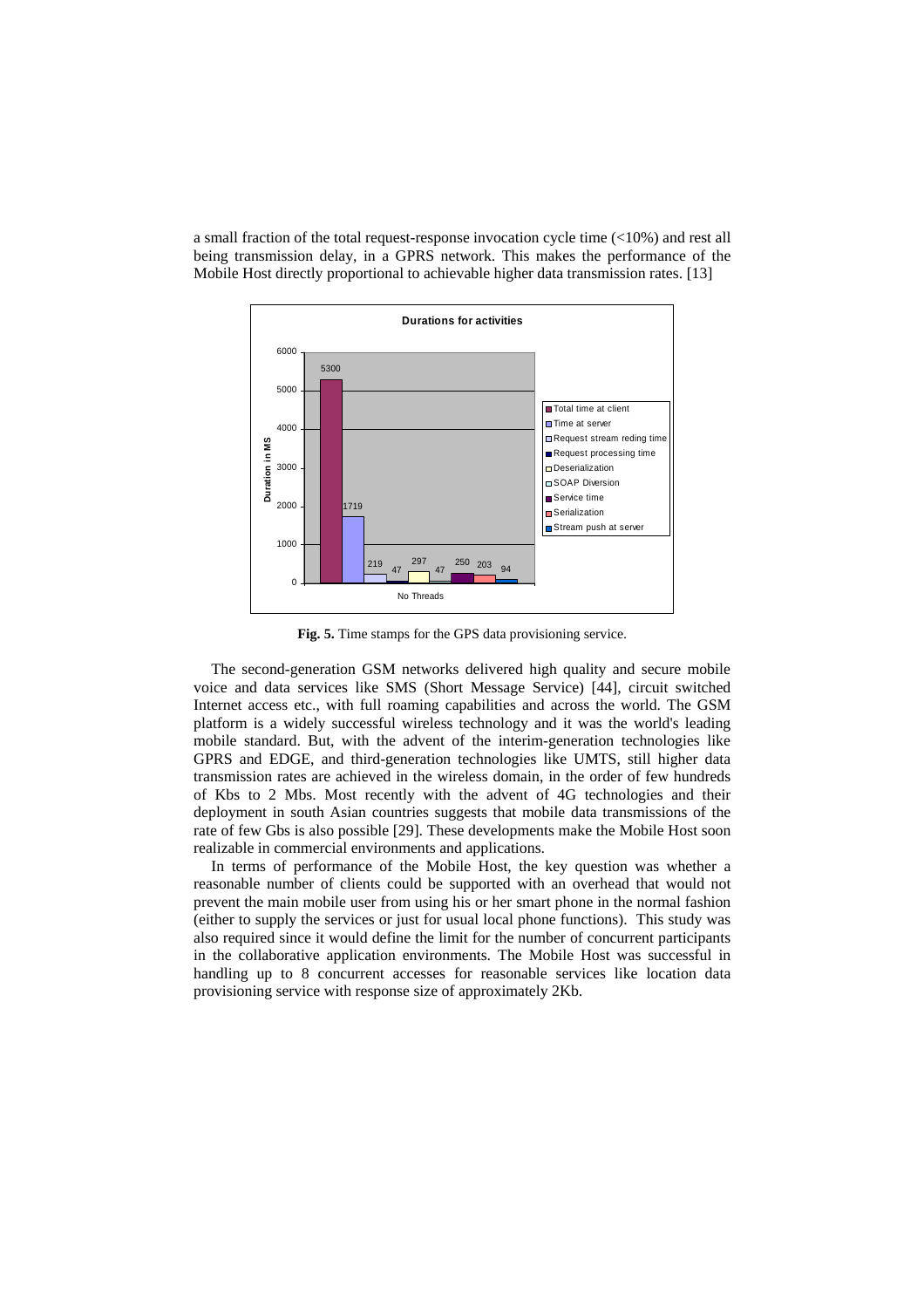## **2.5 Applications of the Mobile Host**

Mobile Host opens up a new set of applications and it finds its use in many domains like mobile community support, collaborative learning, social systems etc. Primarily, the smart phone can act as a multi-user device without additional manual effort on part of the mobile carrier. Many applications were developed and demonstrated, for example in a distress call; the mobile terminal could provide a geographical description of its location (as pictures) along with location details.

Another interesting application scenario involves the smooth co-ordination between journalists and their respective organizations. The scenario is illustrated in figure 6. Journalists can be at different locations across the globe, covering different events like the sport events, conferences etc. An editor can always keep track of the location of "his" journalists and the content they have gathered. He can browse through the pictures taken by the journalist at any instance. Standard client applications can be developed for the editor, which synchronize the information stored by editor and data at the Mobile Host. The key difference to the more traditional solutions where journalists upload their contents to a server held by the editor is that parallel access to the Mobile Host by both the journalist and the editor is possible; even other journalists in the team can look at the mobile information thus better synchronizing their activities, e.g. in the coverage of some major distributed event. Thus, the journalists can concentrate more on their job of collecting, as they don't have to upload the data, every time they get something interesting. The data can later be synchronized with a server for archives, when the journalists are free and off the event site. [14]



**Fig. 6.** The Mobile Host in collaborative journalism scenario.

 Most recently the scope of the Mobile Host in m-learning (mobile learning) domain is also being studied. As the Mobile Host, the mobile terminal can provide access to information like pictures, audios, videos, tags, documents, location details, and other learning services [45]. Many m-learning application scenarios can be envisioned, like podcasting, mobile blogging, mobile learning media sharing service,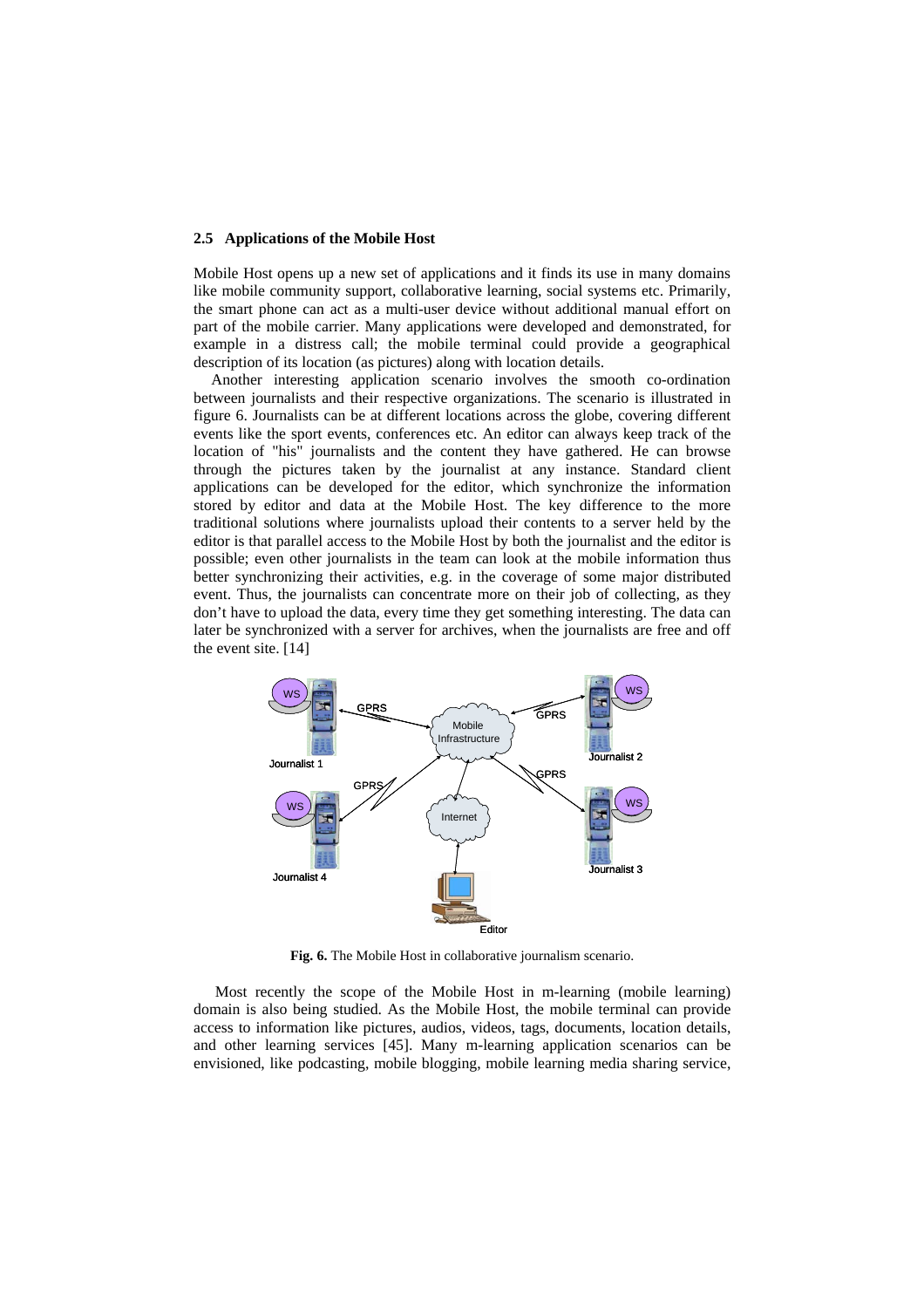expertise finder service etc. In the mobile learning media sharing scenario, learners can share audio or video lecture recordings or go for the field study and take the pictures of the location. Peers can then browse through the pictures taken, add tags, and give their suggestions or comments. In an expertise finder learners can look for reliable access to learning resources, persons who share the same interests, and experts with the required know-how that can help achieving better results. In the elearning aspect these experts can share the information among the other users. Examples of these use cases could be exchanging the mathematical formulas [46] and the experts validating them or even correcting them. The Mobile Host in a cellular domain is of significant use in any scenario which requires polling that exchanges significant amount of data with a standard server, for example a mobile checking for the updates of RSS feeds provided by a server. The Mobile Host can eliminate polling process as the RSS feeds can now be directly sent to the Mobile Host, when the RSS feeds are updated.

From the commercial viewpoint, with the Mobile Host, there can be a reversal of payment structures in the cellular world. While traditionally the informationproviding web service client has to pay to upload his or her work results to a stationary server (where then other clients have to pay again to access the information), in the Mobile Host scheme responsibility for payment can be shifted to the actual clients -- the users of the information/services provided by the Mobile Host. Thus Mobile Host renders possibility for small mobile operators to set up their own mobile web service businesses without resorting to stationary office structures [13].

The Mobile Hosts in an operator proprietary network can also form a P2P network with other mobile phones and can share their individual resources and services. P2P offers a large scope for many applications with Mobile Host. Not just the enhanced application scope, the P2P network also offers better identification and discovery mechanisms of huge number of web services possible with Mobile Hosts [34]. We will discuss the approach in mobile web service discovery section.

While Mobile Host is technically feasible and its applications are quite welcoming in different domains, the ability to provide proper QoS in the vulnerable and volatile mobile ad-hoc topologies is quite challenging. The QoS should ensure secure and reliable communication. Secure provisioning of mobile web services needs proper message-level security consisting data integrity, confidentiality and end-point access security that constitutes authentication, authorization and access control. In terms of scalability of the Mobile Host, the key question is whether a reasonable number of services could be provided by the smart phone in the cellular domain.

# **3 QoS Aspects in Mobile Web Services Domain**

While service delivery and management from Mobile Host are technically feasible, and its applications are quite welcoming in different domains, the ability to provide proper Quality of Service (QoS), especially in terms of security and scalability, for the Mobile Host is observed to be very critical. In terms of security, the Mobile Host has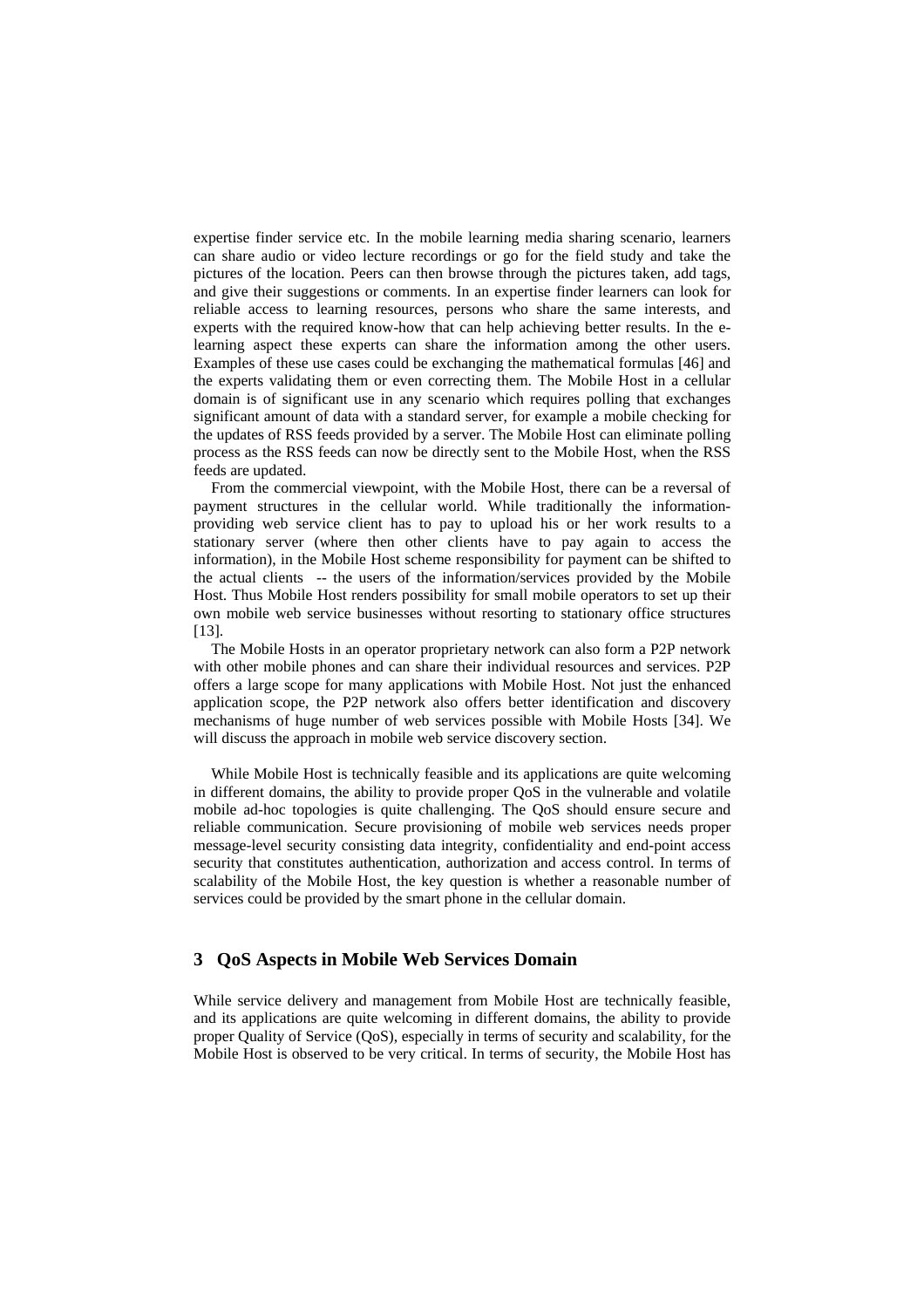to provide secure and reliable communication in the vulnerable and volatile mobile ad-hoc topologies. Moreover with the easily readable mobile web services, the complexity to realize security increases further. For the traditional wired networks and web services, a lot of standardized security specifications, protocols and implementations like WS-Security, SAML etc., exist, but not much has been explored and standardized in wireless environments. Some of the reasons for this poor state might be the lack of widely active commercial data applications, to-date. Our study contributes to this work and tries to bridge this gap, with main focus at realizing some of the existing security standards in the mobile web services domain. In terms of scalability, the layered model of web service communication, introduces lot of message overhead to the exchanged verbose XML based SOAP messages. This consumes lot of resources, since all of this extra information is to be exchanged over the radio link. Many compression techniques are being studied to reduce the size of messages being exchanged. But this approach comes with a trade-off that, now the compression techniques need some extra processing power at the smart phones and thus adds further performance latencies.

In this section we will discuss our security and scalability analysis of mobile web service provisioning. We have analyzed the adaptability of WS-Security to the mobile web service provisioning domain. Mainly we observed the latency caused to performance of the Mobile Host, with the introduction of security headers into the exchanged SOAP messages. The performance penalties of different encryption and signing algorithms were calculated, and the best possible scenario for securing mobile web services communication is suggested. We will also discuss briefly about our ongoing scalability research.

## **3.1 Security Challenges for Mobile Web Services**

Once the web services are deployed with the Mobile Host, the services are prone to different types of security breaches like denial-of-service attacks, man-in-the-middle attacks, intrusion and spoofing etc. Mobile web services use message-based technologies (SOAP over HTTP) for complex transactions across multiple domains. SOAP by itself does not specify the means of providing the security for the web service communication. Also many legitimate intermediaries might exist in the web service communication making the security context requirement to be from end-toend. Hence the traditional point-to-point security technologies like the SSL [47], HTTPS [48] and full encryption provided by the 3G technologies like UMTS communication technology can't be adapted for the mobile web services domain. These methods also affect the transportation independency feature of the SOAP messages by restricting the messages to particular transportation protocols. Hence, the need for sophisticated end-to-end message-level security becomes a high priority for mobile web services.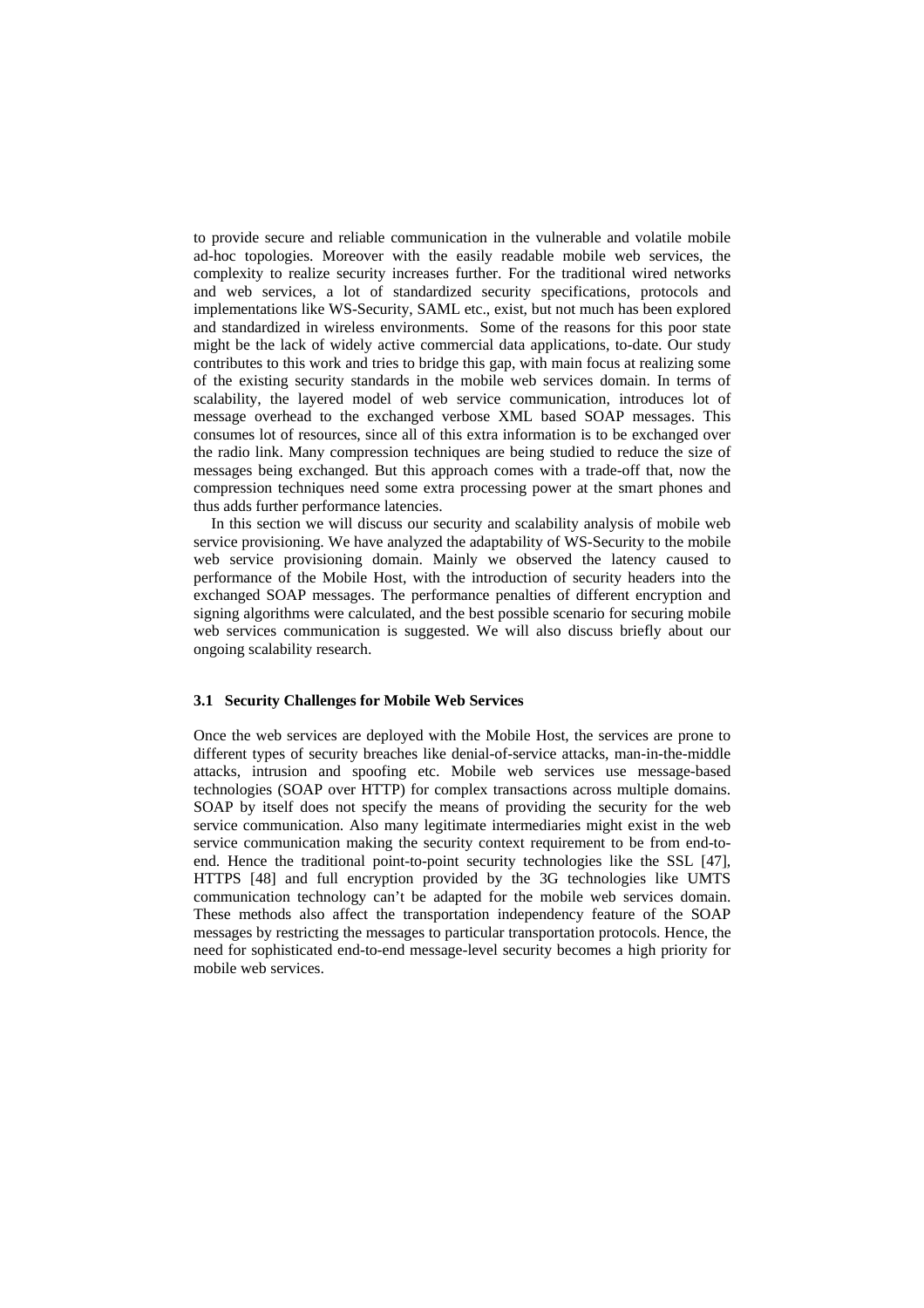

**Fig. 7.** Typical security breaches in the mobile web services.

Figure 7 depicts some of the typical security breaches in web service and wireless environments, across the mobile web services domain [49]. Spoofing is a means of accessing a system with false identity. To accomplish this, an attacker can use stolen user credentials or fake source address that does not represent the actual source address. The purpose of spoofing would be to hide the original source of an attack or to gain access to a service as a legitimate user or host, thereby acquiring sensitive privileges. Proper authentication and authorization principles are to be used to cover spoofing and unauthorized access.

Tampering is an act of unauthorized modification of the web service message in the network by any intermediary. Mobile web services are very prone to this attack as there might be many legitimate intermediaries in the web service communication and an attacker can spoof any of the intermediaries. Network eavesdropping or sniffing is the process of monitoring traffic for sensitive data such as plaintext passwords or configuration information by placing packet sniffers in the middle of the network. Proper encryption and digital signatures help in avoiding tampering and network eavesdropping attacks.

Replaying a valid, changed or unchanged message to a web service by impersonating the client is referred as replay attack. The unchanged message replay attack also known as basic replay attack can be avoided by using nonce, a cryptographically unique value, with the web service message. But the most common types of message replay attacks are man in the middle attacks where the attacker captures the message, changes the contents and replays them to the web service. Proper encryption and digital signatures again help in preventing this form of replay attack.

Denial-of-service (DOS) is a process of making a system, server or application unavailable, by overloading the system. For each individual service, maintaining and understanding the collection of data can help in protecting it from denial-of-service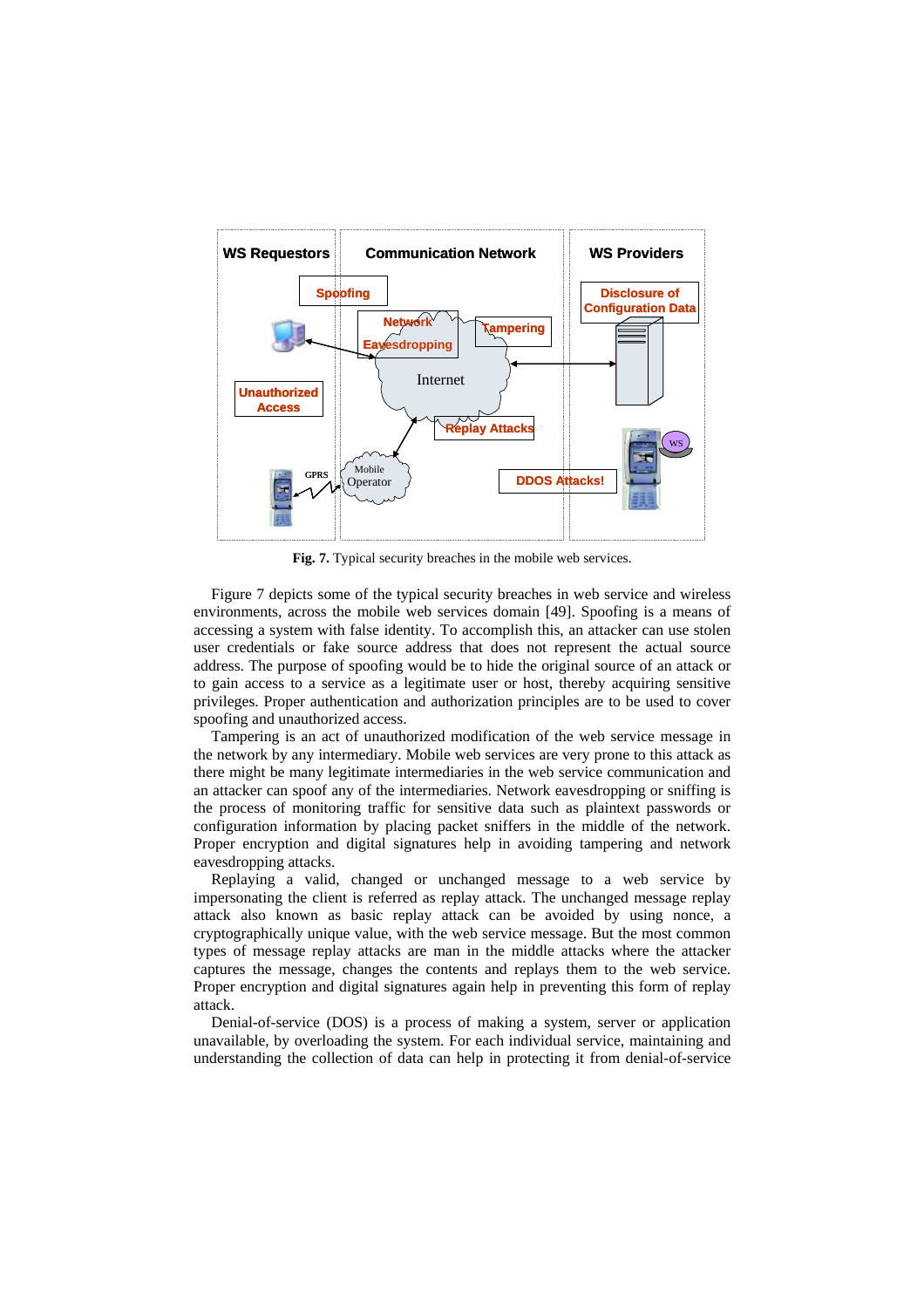attacks. But having such a scenario implemented on the resource constrained mobile phones could be impractical. Security policies and high-level access control mechanisms should help to a certain extent in this regard.

Last but not the least of the security breaches shown in figure 7 is the disclosure of configuration data. Generally, WSDL documents reveal lot of information about web services and other sensitive information like configuration data of servers. Proper and authorized access of WSDL documents is to be allowed, to avoid these unwanted disclosures.

Considering the security breaches in the mobile web services, the mobile web service communication should support at least the basic security requirements as emphasized in figure 8. Secured message transmission is achieved by ensuring confidentiality and data integrity, while authentication and authorization will ensure that the service is accessed only by the trusted service requestors. Upon successful application of these basic security requirements, trust and policy can be considered for mobile web services domain. Policy and trust ensure proper choreography of services. Policy defines general security policy assertions over web service security whereas Trust builds trust relationships on web services security for exchanging security tokens by providing a proper framework.



**Fig. 8.** Basic security requirements for mobile web services.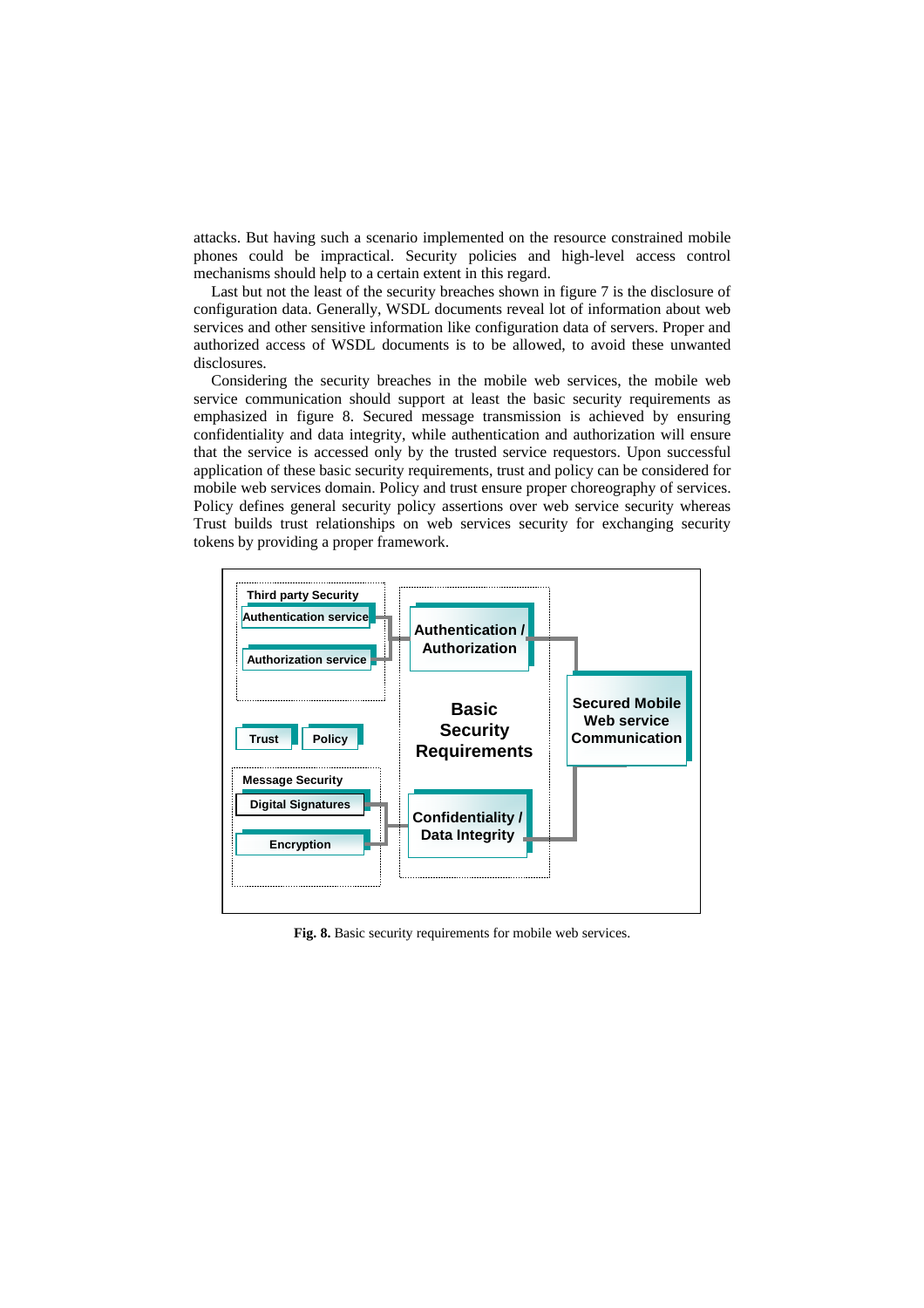## **3.2 Existing and Emerging Mobile Web Service Security Standards**

Before considering the analysis and circumvention of security challenges for the mobile web services domain, this section discusses briefly the existing security standards and specifications and some relevant notable projects in web services and wireless domains. Listed below are some of the standard committees and organizations working around web services, wireless domain and their security thus helping in mobile web services domain security:

- W3C is primarily responsible for SOAP, XML Encryption [50], XML Signature [51] and WSDL standards.
- OASIS is an organization which has larger interest in web service specific standards and it owns primary areas of our interest such as WS-Security [15] and SAML [16] standards.
- Liberty Alliance (LA) [9] group was aimed at providing a framework for interoperable federated identity.
- Open Mobile Alliance (OMA) [8] was formed to develop and promote interoperability for mobile data services.

## **WS-Security.**

The WS-Security specification from OASIS is the core element in web service security realm. It provides ways to add security headers to SOAP envelopes, attach security tokens and credentials to a message, insert a timestamp, sign the messages, and encrypt the message. The protocol ensures authentication with security tokens. Security tokens in combination with XML Encryption ensure confidentiality while security tokens in combination with XML Digital Signatures ensure integrity, of the SOAP messages.

| WS-<br>SecureConversation | <b>WS-Federation</b> | <b>WS-Authorization</b> |
|---------------------------|----------------------|-------------------------|
| <b>WS-Policy</b>          | <b>WS-Trust</b>      | <b>WS-Privacy</b>       |
| <b>WS-Security</b>        |                      |                         |
| <b>SOAP Foundation</b>    |                      |                         |

**Fig. 9.** Web service security specifications.

Apart from WS-Security, web service security specifications also include WS-Policy which defines the rules for service interaction, WS-Trust which defines trust model for secure exchanges and WS-Privacy which states the maintenance of privacy of information. Built with these set of basic specifications are the specifications, WS-SecureConversation that specifies how to establish and maintain secured session for exchanging data, WS-Federation which defines rules of distributed identity and its maintenance, and WS-Authorization which processes the access rights and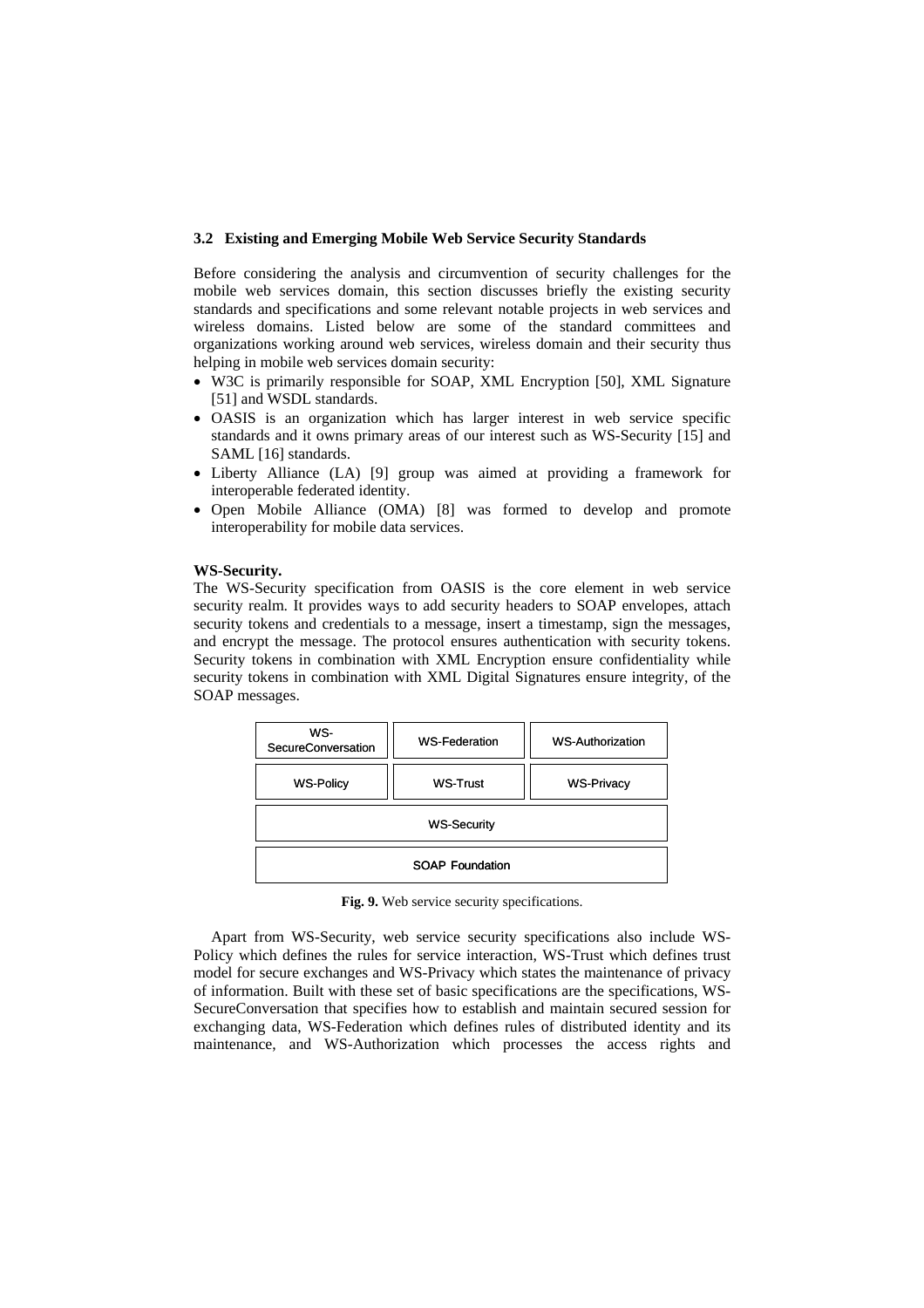exchangeable information. The set of web service security specifications are shown in figure 9. [52]

# **SAML.**

Security Assertion Markup Language (SAML) from OASIS primarily provides single sign on (SSO), cross domain interoperability, means of implementing the basic WS-Security standard through assertions, and helps in managing identity control across domains and organizations - for enhanced user experience. SAML builds on top of the web service security specifications and provides a means by which security assertions can be exchanged between different service entity endpoints.

The basic components of interest in SAML are assertions, protocols, bindings and profiles. SAML assertions carry the authentication information while SAML request/response protocols tell how and what assertions can be requested. Bindings define the transportation of SAML protocols over SOAP/HTTP protocol. A SAML profile can be created using the bindings, protocols along with the assertion structure. The SAML request or SAML response will reside in SOAP body.

SAML request/response protocol binding over SOAP will provide assertions in the SOAP body with information about authentication and authorization. Then SAML assertions are used along with the WS-Security element which will reside in SOAP header. As the SAML assertions contain key of the holder, it can be used to digitally sign the SOAP body. At the receiver end, the signature is verified with the help of the key and the access controls within the assertion.

Extensible Access Control Mark-Up Language (XACML) [53] defines syntax and semantics of a language to express and evaluate access control policies. SAML can also be used independently with other access control mechanisms. When both SAML and XACML are used together, they result in two additional components: Policy Enforcement Point (PEP) and Policy Decision Point (PDP). When PEP receives requests from requestor, it accesses assertions from the requestor and extracts other typical information such as time of request, location etc. and sends it to PDP. PDP then evaluates the request by obtaining related policies and passes on the decision to PEP which enforces the decision towards the requestor.

## **LA.**

Liberty Alliance project [54] is the only global body which is working to define and provide technology, knowledge and certifications to build identity into the foundations of mobile and web service communication. It mainly concentrated on federated identity, because of the lack of connectivity between identities for internet applications in the current wireless technology especially in mobile networks.

The basic components of Liberty Alliance are principal, identity provider and service provider. Principal is the requestor who needs to be authenticated. Identity provider is the one which authenticates and asserts the principal's identity. The basic provisions of this project are federation which establishes relationship between any two of the above mentioned components, Single Sign On (SSO) where the authentication provided to principal by the identity provider can be maintained to other components such as service providers, and circle of trust where trust will be established between service providers and identity providers with agreements upon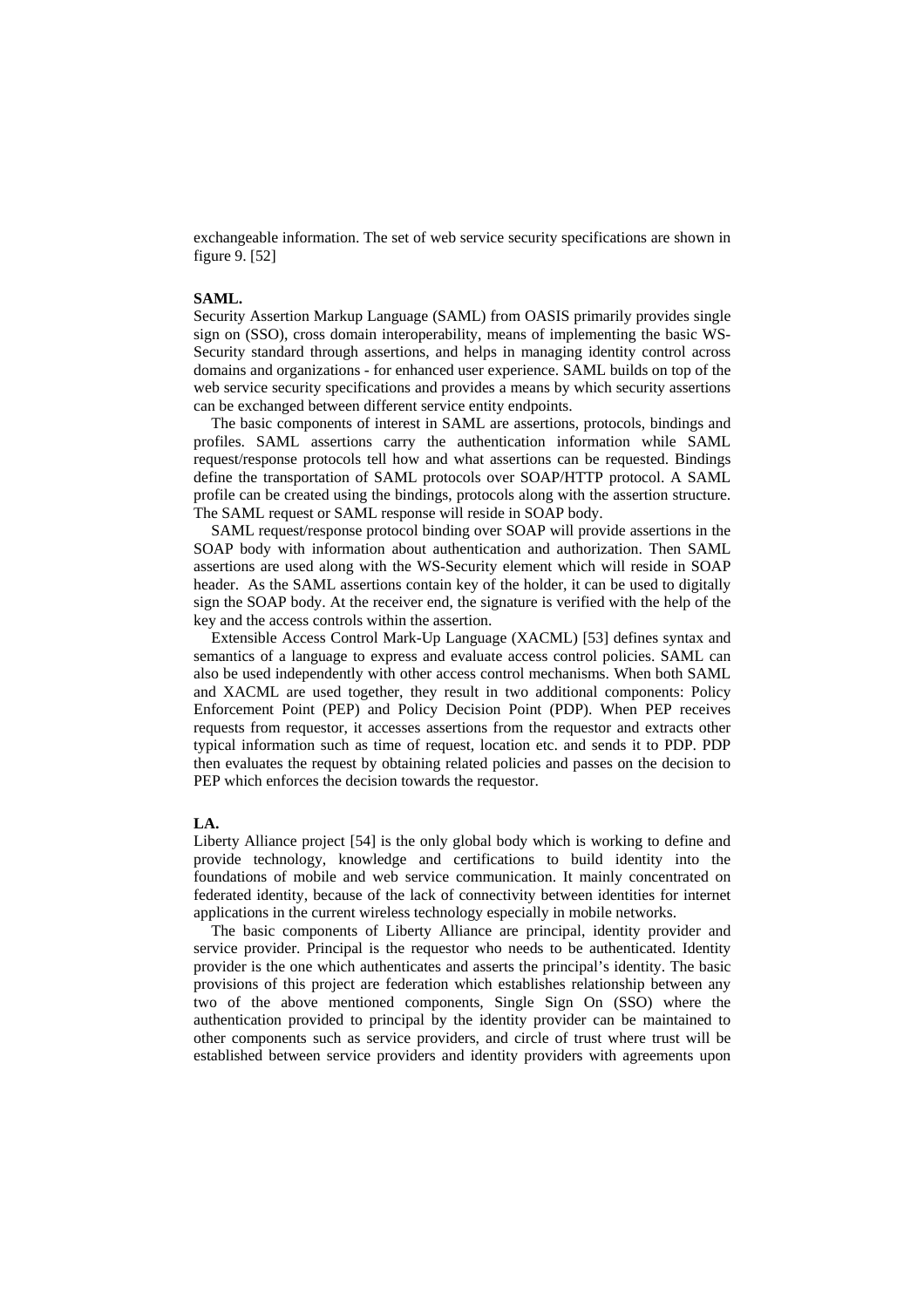which principals can make transactions and exchange information in a seamless and secure way.

# **OMA.**

Open Mobile Alliance (OMA) group is concentrating to have a unique specification/framework for mobile data services to achieve interoperability. OMA was formed in June 2002 by nearly 200 companies including the world's leading mobile operators, device and network suppliers, information technology companies and content and service providers. Mobility and roaming are the obvious key characteristics which are hindrances to mobile web service interactions [8]. The current possible mobile web service applications have a number of drawbacks as following. First, the applications should be created through tightly-coupled, costly and close alliances between value-added service providers. Second, they have to be created based on a mixture of mostly propriety models and disparate standards such as WAP, Location, Presence, Identity etc. Furthermore, most of the standards to develop these applications have been devised specifically for the mobile environment from the ground up. All these drawbacks will draw high complexity to deploy, integrate and use these applications and services.

 The OMA Web Services Enabler specification [55] is destined to cover all the drawbacks mentioned above and envisioned to support the following mobile web service interactions:

- Server-to-server
- Server-to-mobile terminal
- Mobile terminal-to-server
- Mobile terminal-to-mobile terminal (peer-to-peer)

## **3.2 Security Realization and Analysis**

As discussed earlier, secure provisioning of mobile web services needs proper message-level security consisting data integrity, confidentiality and end-point access security that constitutes authentication and authorization. Since, there exists no approved specific mobile web service standards and lot of propriety interfaces are involved, the security was analyzed on a case-by-case scenario.

## **Security Analysis Design Model.**

To secure the communication of our mobile web services provisioning, first we have analyzed the adaptability of WS-Security in the mobile web services domain [17]. The WS-Security adds many performance overheads to the mobile web service invocation cycle. Mainly, extra CPU capabilities are required to process the WS-Security related header elements. The transportation delays also increase significantly as the SOAP message size increases with the added security headers. Figure 10 depicts our architecture to analyze the basic security principles for the Mobile Host.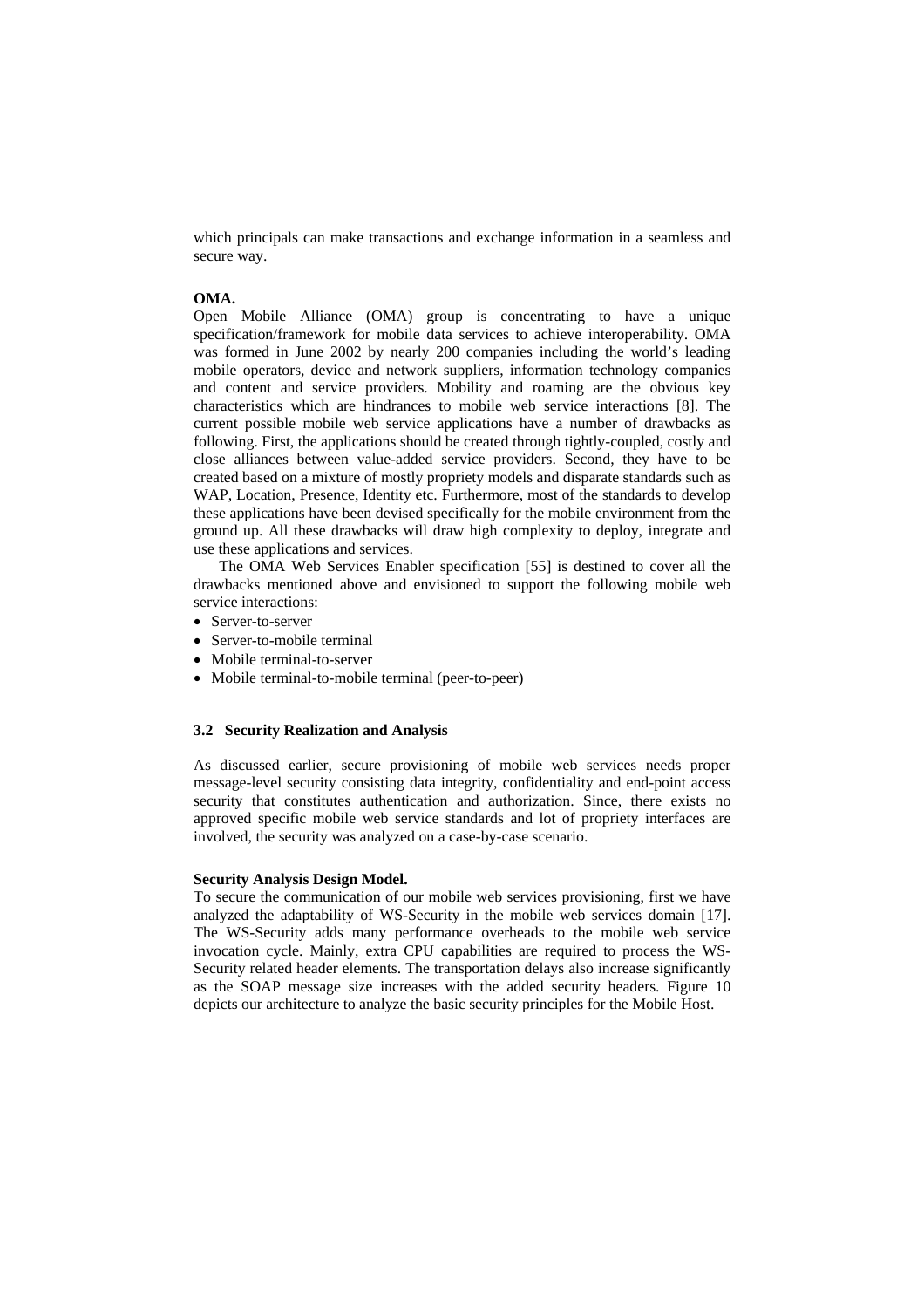

**Fig. 10.** Proposed security realization scenario of Mobile Host.

The Mobile Host was developed and deployed on a smart phone. Once a web service is deployed on Mobile Host; any web service client can request for the service. The SOAP message along with the WS-Security information is routed across the Internet and mobile operator proprietary network to the Mobile Host. The message-level security information is extracted and addressed at the Mobile Host while the end-point access security is handled by a third party on behalf of the Mobile Host. Then the corresponding service details are extracted and the service is invoked. The SOAP response is sent back to the client across the same route. The performance of the Mobile Host and the network latency were observed while processing the client request.

For providing proper end-point security for the mobile web service provisioning, the basic service-level authentication and user-intervened authorization were realized. In the service-level authentication, an authentication service is provided at the Mobile Host which accepts a username and password and validates the client. Authentication can be password based, Public Key Infrastructure (PKI) based or certificate based. We have considered password based over PKI based authentication due to platform restrictions. The Mobile Host stored the authentication details at the smart phone itself. This posed further problems with the resource constraints of the smart phone, as the authentication information needed extra resources. An alternative for this scenario is provided, where the Mobile Host generates an authentication request to a standalone web service, deployed on an Axis [43] based web service provider (Endpoint security provider), on behalf of the client, using the authentication information provided by the client. The client can then access any service provided by the Mobile Host. Both the authorization-service request and the service request must be generated in a single session. An alternative for the authentication would be the single sign on addressed by SAML and LA specifications.

 In the user-intervened authorization, each of the services provided at the Mobile Host can be configured to obtain the providers (person using the Mobile Host) acceptance before providing the respective service to the web service requestor. Critical issues like disapprovals, user being busy and timeouts were also considered. The process was also automated by using an access control mechanism, based on the authentication details. Realization of single sign on, where identity and credentials can be maintained for multiple sessions and parties is currently under study and our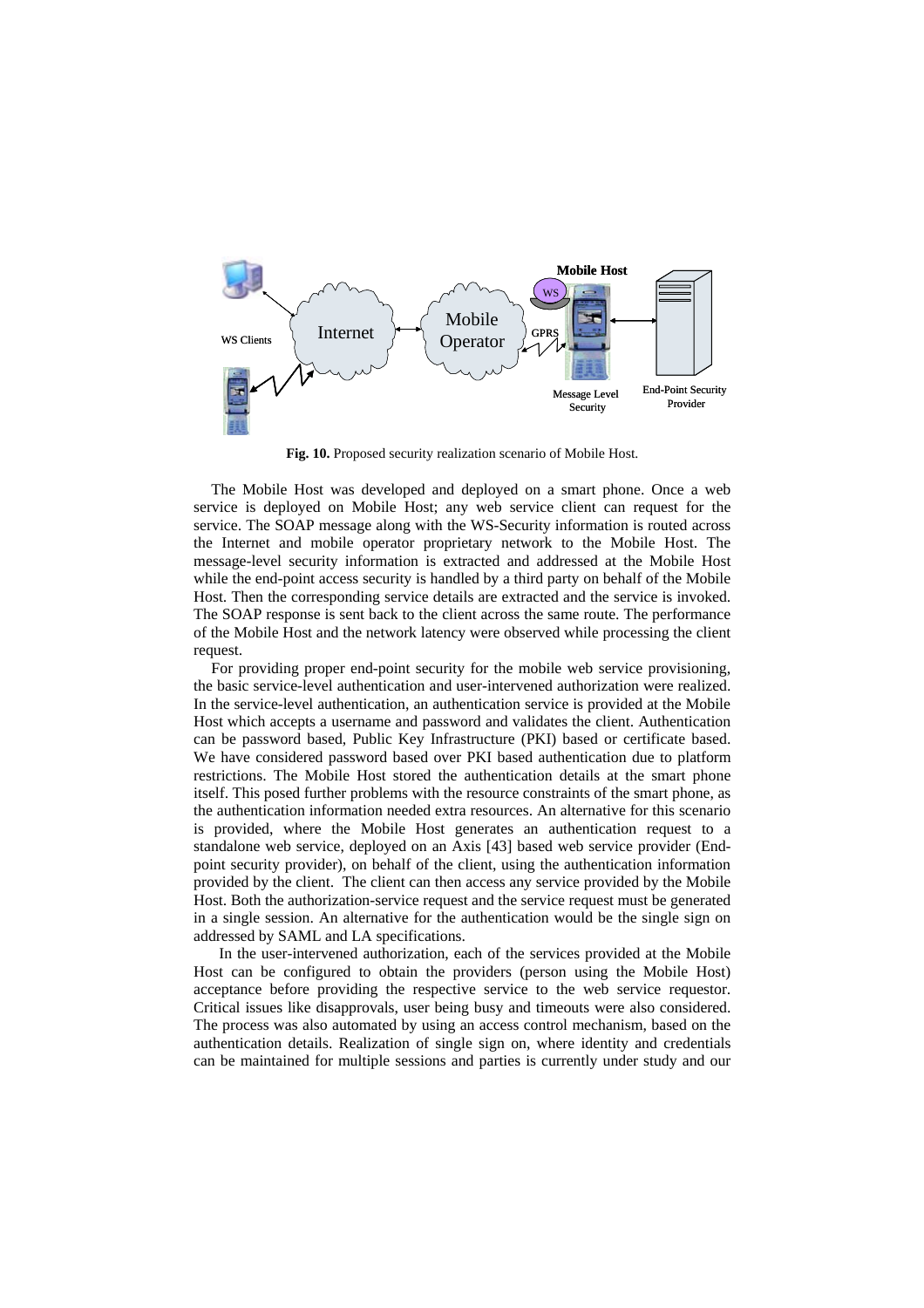future publications will address this issue. The following sections provide our analysis and results with message-level security for mobile web services.

The message-level security was further broken-down and the performance penalties of different encryption and signing algorithms were analyzed at the Mobile Host, individually. The breakdown was required to observe the best possible scenario for securing mobile web services communication. This has left us with four different test cases for the analysis of message-level security for mobile web services.

- Unsecured mobile web service communication
- Encrypted mobile web service communication
- Signed mobile web service communication
- Encrypted and Signed mobile web service communication

#### **Security Analysis Implementation Model.**

To analyse the WS-Security for Mobile Host, we have used two Sony Ericsson P910i smart phones as web service requestor and the Mobile Host. The smart phones had an internal memory of 64 Kb and ARM9 processor clocked at 156MHz. The phones were connected to the Internet using a GPRS connection. The Mobile Host was rebuilt using J2ME for the security analysis. The P910i device supports MIDP2.0 [56] with CLDC1.0 [57] configuration. For cryptographic algorithms and digital signers, Java based light weight cryptographic API from Bouncy Castle crypto package [58] is used. KSOAP2, the Java API based on KXml2, is adapted according to WS-Security standard and utilized to create the request/response web service messages.



**Fig. 11.** Web Service Handler of the Mobile Host

The web service security enabled WS Handler component of the Mobile Host is shown in figure 11. The WS Handler receives the web service messages from the HTTP interface of the Mobile Host. The SOAP Processor extracts the SOAP messages from web service requests. The security handler does the respective security tasks/checks over the message and transfers decrypted message to the service handler,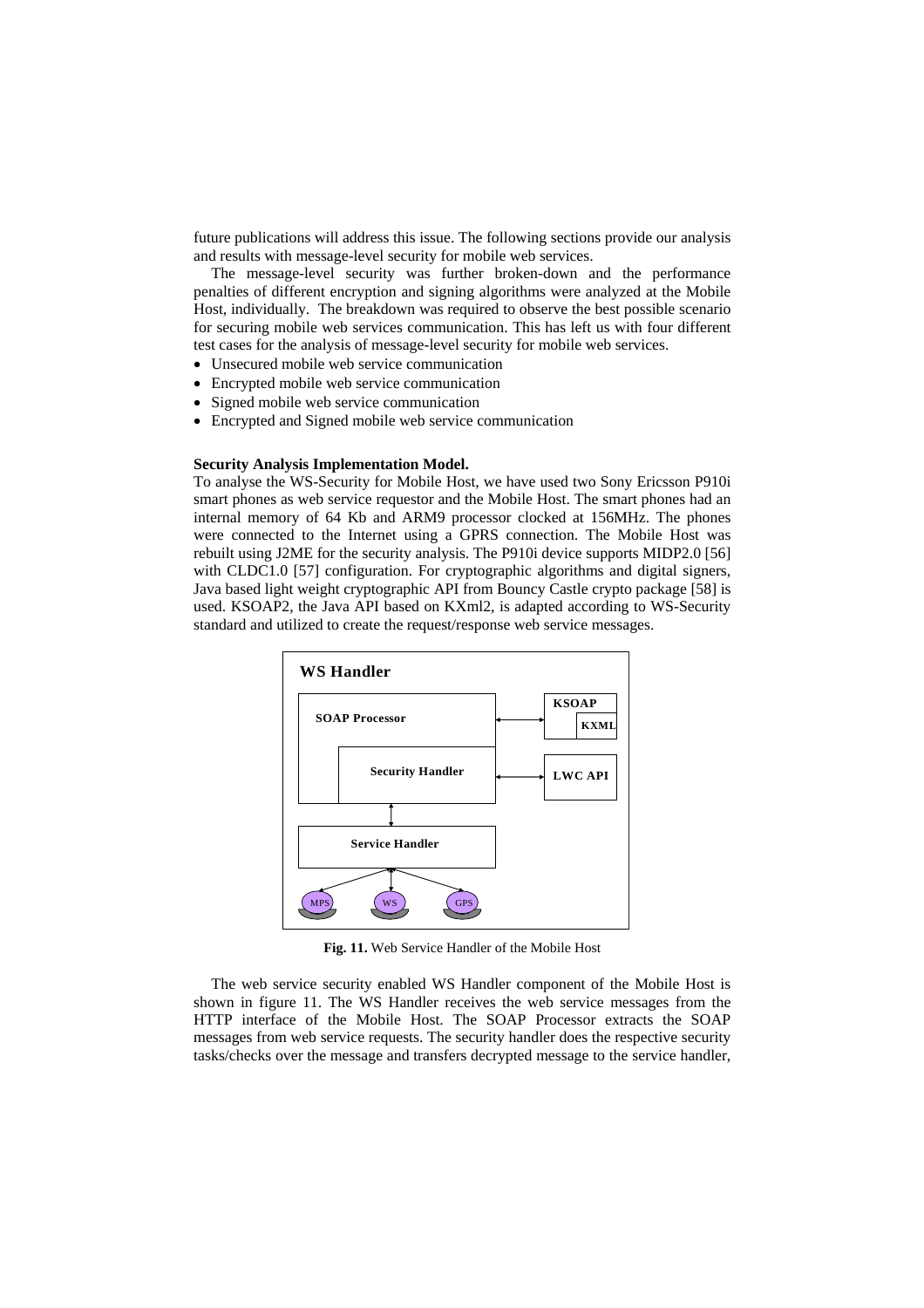which extracts the service details and invokes the respective service. Effectively, the WS Handler manages the full message-level security and assists in end-point security.

To analyze confidentiality, the message was ciphered with symmetric encryption algorithm and the generated symmetric key is exchanged by means of asymmetric encryption method. The message was tested against various symmetric encryption algorithms [59] including the WS-Security mandatory algorithms, namely, TRIPLEDES [60], AES-128, AES-192 and AES-256 [61]. The PKI algorithm used for key exchange was RSA-V1.5 [62] with 1024 and 2048 bit keys. Upon successful analysis of confidentiality, we tried to ensure data integrity of the messages. The messages were digitally signed and were evaluated against two signature algorithms, DSAwithSHA1 (DSS) [63] and RSAwithSHA1 with 1024 and 2048 bit keys. The effect of signing on top of encryption was also studied later, considering the best algorithms from the individual analysis of encryption and signing. Note that, as said earlier, all the algorithms mentioned above have been implemented using Java based light weight bouncy castle cryptographic API.

All of the above test cases were observed with different message sizes. The size of the request message was 1 Kb while the size of the response messages ranged from 1- 10Kb. All the experiments were repeated at least 5 times and the mean of the values were observed for drawing conclusions, to have statistically valid results.

# **Performance Model of the Mobile Host.**

To analyze the performance of the Mobile Host with the security load, the durations of different activities across the mobile web service invocation cycle are observed. The client initiates the call for the web service and the Mobile Host processes the request, populates the response, and sends response back to the client. Similar model was primarily considered for analysing the performance of Mobile Host with out the security incorporation. The model is extended and explained here to contain the security parameters as well.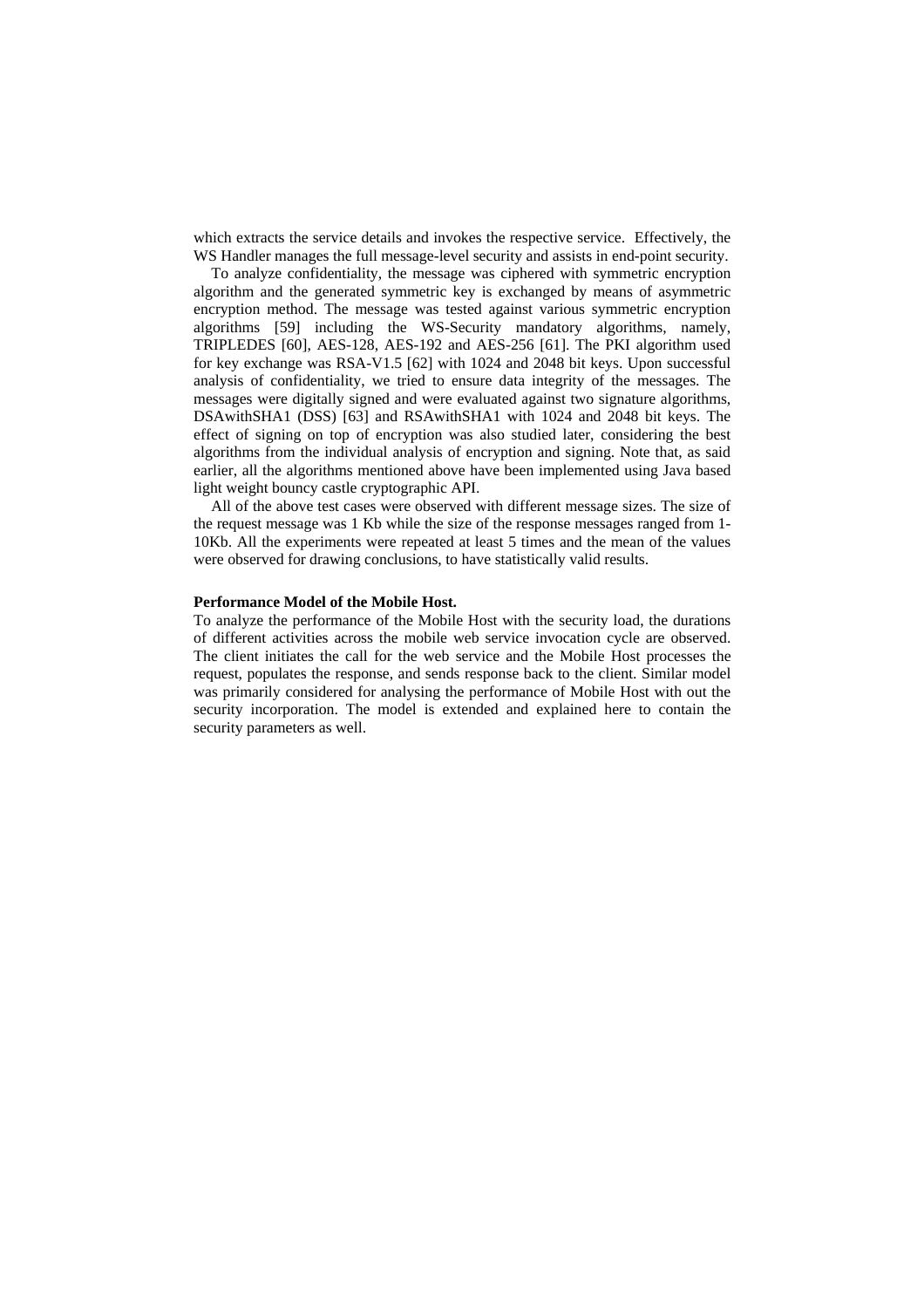

**Fig. 12.** Secured mobile web service invocation: operations and time stamps.

The total time taken for this mobile web service invocation (Tmwsp) constitutes, the time taken by client for constructing valid SOAP message (Tcc), the time taken to encrypt the message with security information according to WS-Security standard (Treqec), the time taken to serialize the encrypted message (Treqs), the time taken to transmit the SOAP request to Mobile Host (Treqt), the time taken for de-serializing the XML based SOAP request message (Treqd), the time taken to decrypt the request message (Treqdc), the time taken by the Mobile Host to execute the respective business logic and to populate the response (Tprocess), the time taken to encrypt the response message with security information (Tresec), the time taken for serializing the encrypted response message back to XML data streams (Tress), the time taken to transmit the SOAP response back to the client (Trest), the time taken to de-serialize the response at the client (Tresd), the time taken by the client to decrypt the response message (Tresdc), and lastly the time taken by the client to process the response (Tcp). The invocation process is shown in Figure 12 and the total time taken for the mobile web service invocation is given in equation 1.

$$
Tmwsp = Tcc + Treqec + Treqs + Treqt + Treqd + Treqdc + Tprocess + (1)
$$
  
 
$$
Tresec + Tress + Trest + Tresd + Tresdc + Tcp
$$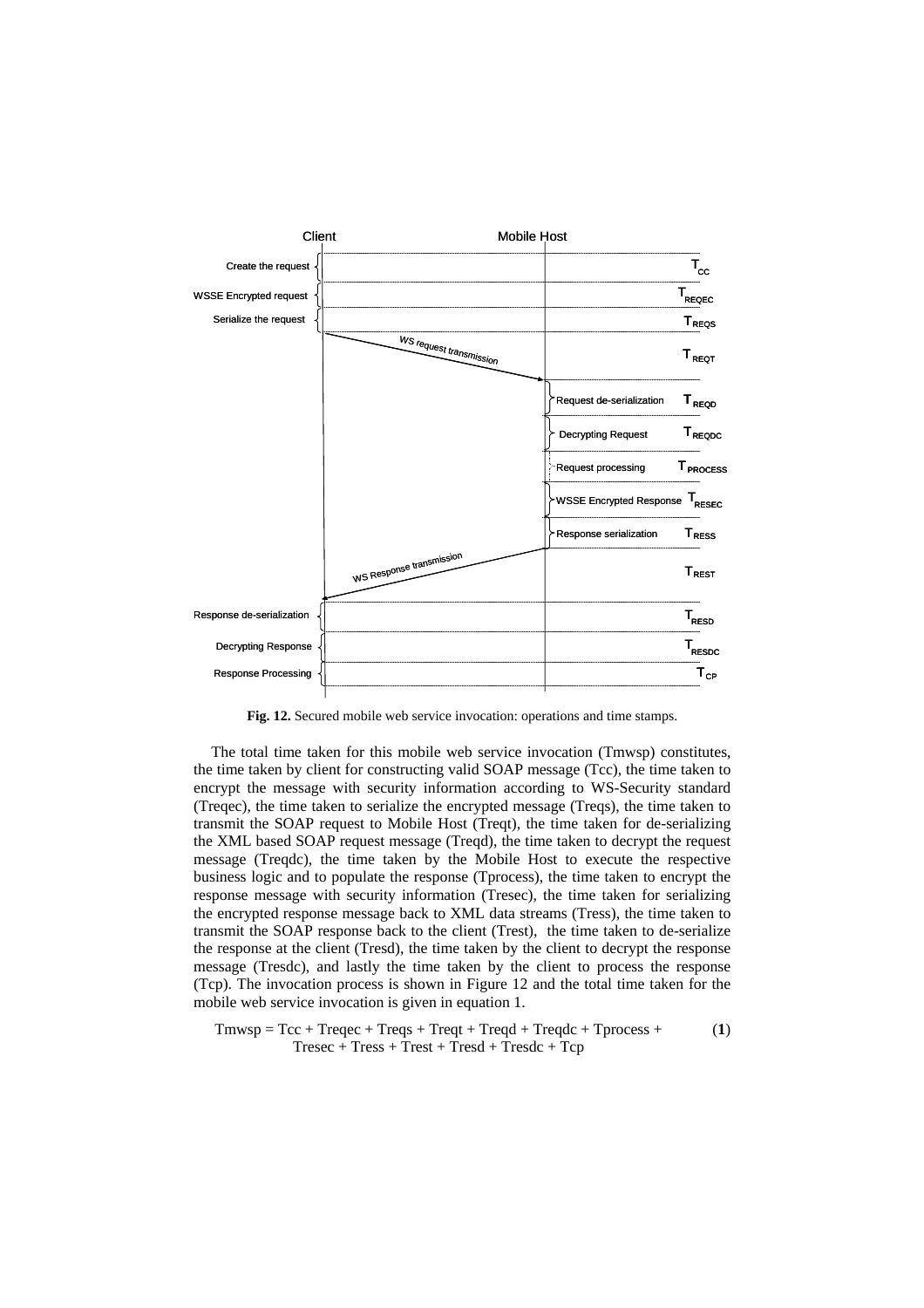The exact estimation of the Treqt and Trest time is not possible as their calculation process needs the synchronization of time stamps of both Mobile Host and client. Moreover these transmission times were observed during our previous analysis [14]. Those results showed 90% of total invocation cycle is transmission time. So to analyze the minute extra delays due to security load, the whole invocation cycle is observed with both the invocation and processing of the web service request at the Mobile Host itself, thus eliminating the transmission aspects.

## **Evaluation of the Security for Mobile Host.**

The main idea of our study was to realize the WS-Security standards for the Mobile Host. For achieving this, different encryption algorithms, signer algorithms and authentication principles were analyzed in the mobile web service provisioning domain. The performance of the Mobile Host was observed for reasonable quality of service. The parameters of interest were extra delay and variation in stability of the Mobile Host with the introduction of the security overhead. Some of the results are discussed here.

To analyze the effects of message-level encryption on the mobile web service invocation cycle, the messages were encrypted with IDEA [64] with 128 and 256 bit keys, DES [65] with 64 and 192 bit keys and AES with 128, 192 and 256 bit keys. The keys were exchanged using RSA with key sizes 1024 and 2048 bits. Figure 13 summaries the results of our encryption analysis and shows the comparison of latencies for different encryption algorithms with keys exchanged using RSA 1024.



**Fig. 13.** Performance latencies with various symmetric key encryption algorithms and exchanging keys with RSA 1024.

The results suggest that AES 192 encryption turns out be the best symmetric key encryption method. But the difference in latencies with AES 192 and AES 256 are not so significant. So the best means of encrypting the message would be to use AES 256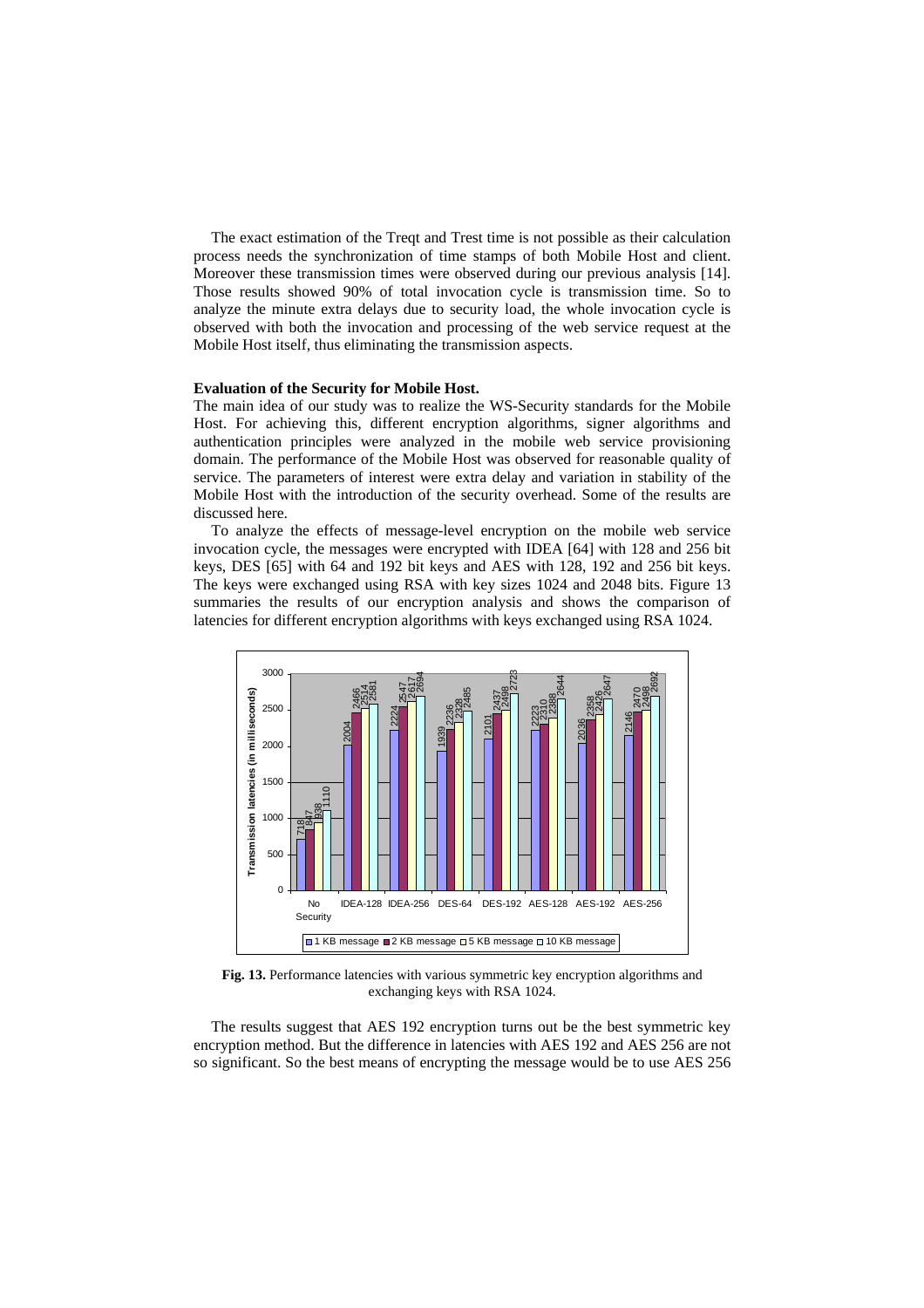bit key and to exchange the message with RSA 1024 bit key, both in terms of provided security and performance penalty. Still the increased latency with this best scenario is approximately 3 times the latency without any security. The extra delays mainly constitutes the times taken for encryption of the request at the client (Treqec), the decryption of the request at the Mobile Host (Treqdc), the encryption of the response at the Mobile Host (Tresec) and the decryption of the response at the client (Tresdc). From the performance model, we can derive this mobile web service message security effort (Tmwsse) as follows:

$$
Tmwsse \sim = Treqec + Treqdc + Tresec + Tresdc \tag{2}
$$

To analyze the effects of signing on the mobile web service invocation cycle, the messages were signed with two digital signature algorithms, DSAwithSHA1 (DSS) and RSAwithSHA1 with 1024 and 2048 bit key sizes. The results suggested that the best way to sign the mobile web service message would be using RSA V1.5 with 1024 bit key. RSA algorithm is preferred ahead of the DSA, considering the performance latencies.

With a key size greater than 1024, both key exchange and signing were observed to be beyond the resource capabilities of smart phones. It was also observed that the latency caused by signing is slightly higher than the latency caused by the encryption, especially, when considering DSS signature.

After successful analysis of encryption and signing, we have analyzed the performance of signing on top of message-level encryption. Figure 14 depicts times taken for various phases of a message-level secured web service request/response cycle. The timestamps does not include the transmission delays. The transmission delays were deliberately eliminated, to be able to observe the minute timestamps of the remaining activities in the mobile web service invocation cycle. The original message was ciphered with AES-256 algorithm and its key is exchanged with RSA-1024 PKI algorithm. To summarize further, the request message size was 1 Kb and response message size was 2 Kb. The total cycle for highly secured communication, AES-256 bit ciphered, cost around ~3 sec with RSAwithSHA1 signature and ~5.5 sec for DSAwithSHA1 signature. The comparison of mobile web service invocation cycle time stamps for messages signed with RSAwithSHA1 and DSAwithSHA1 are shown in figure 15.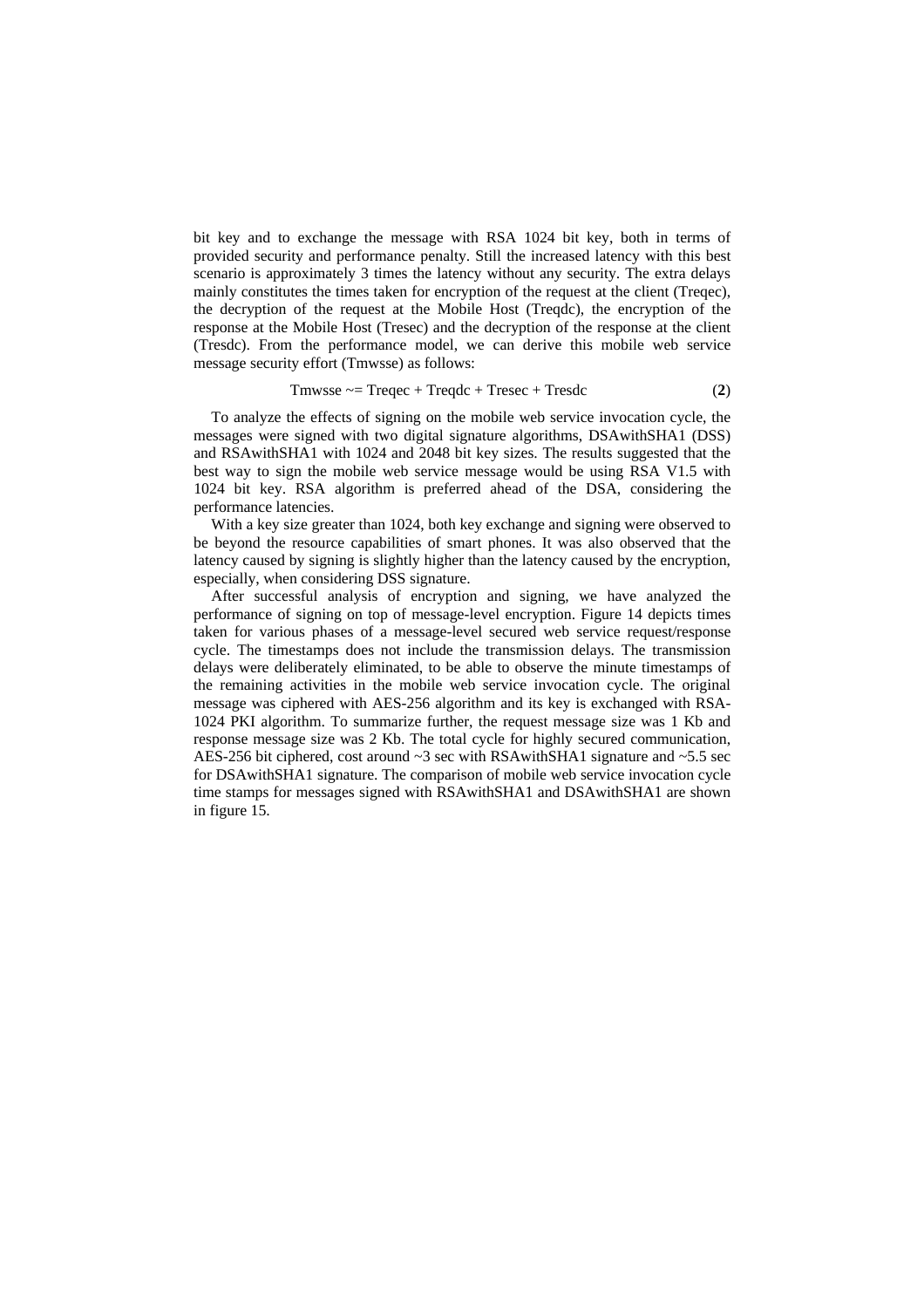

**Fig. 14.** Latencies of various phases of a message-level secured mobile web service invocation cycle.



**Fig. 15.** Comparison of timestamps of web service invocation cycle with various symmetric key encryption algorithms.

From the analysis shown in figure 14 and figure 15, we can conclude that the best way of securing messages in mobile web service provisioning is to use AES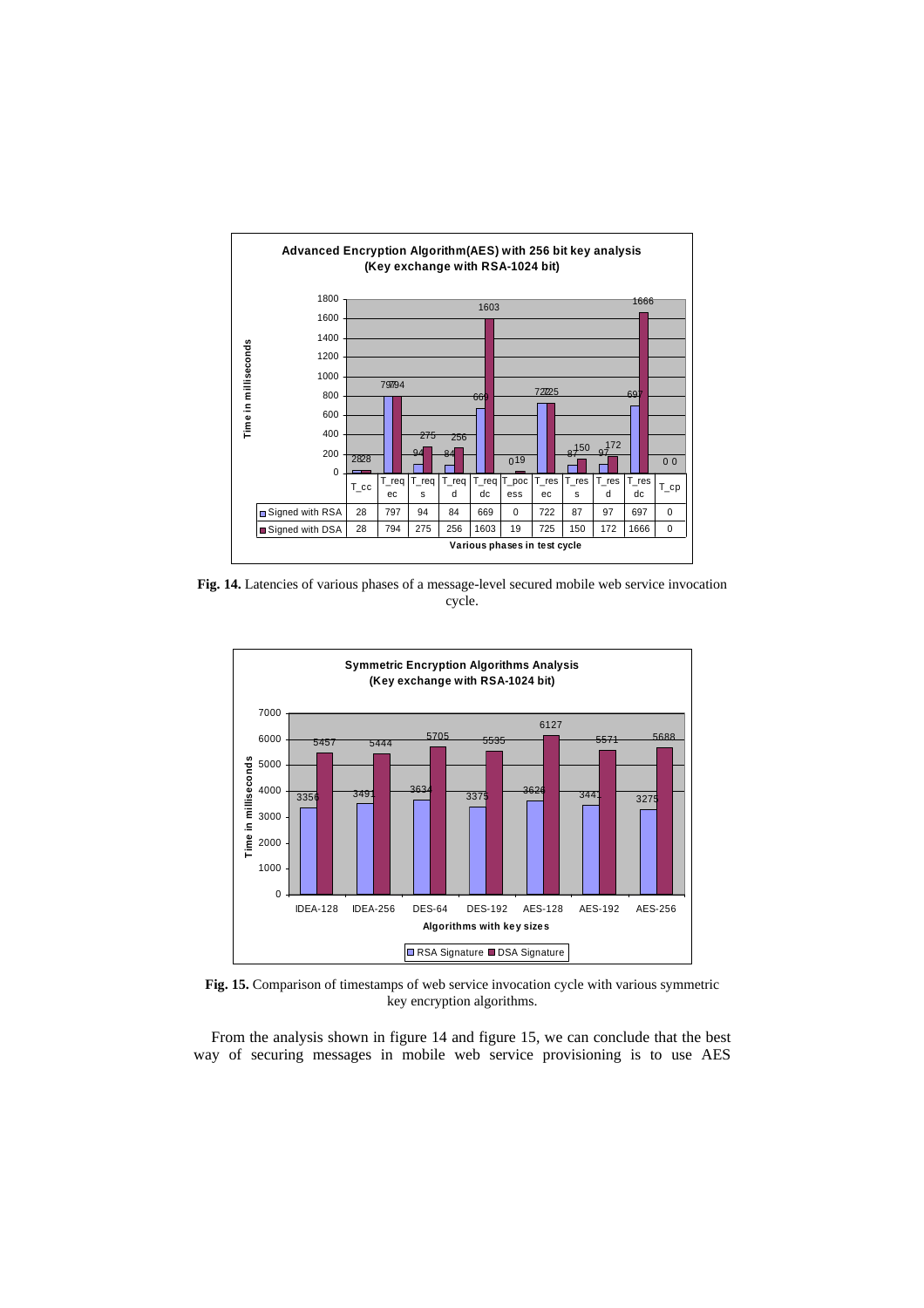symmetric encryption with 256 bit key, and to exchange the keys with RSA 1024 bit asymmetric key exchange mechanism and signing the messages with RSAwithSHA1. But there are still high performance penalties when the messages are both encrypted and signed. So we suggest encrypting only the parts of the message, which are critical in terms of security and signing the message. The signing on top of the encryption can completely be avoided in specific applications with lower security requirements.

#### *Effects of WS-Security on Size of the Message.*

The increase in size of the message with the security headers is also quite daunting. A typical web service message after applying the WS-Security is shown in figure 16. The SOAP message body can be completely encrypted or only parts of the message can be encrypted. The ciphered data is stored in the body of the updated message. The security information like encryption algorithms used, keys, digests, signing information is maintained in the SOAP header. The message shown below is the snapshot of a message encrypted with AES, and the key exchanged with RSA V 1.5. The message was later signed with RSAwithSHA1.

```
<v:Envelope ...> 
 <v:Header> 
   <Security> 
    <n1:EncryptedKey ...> 
     <EncryptedMethod Algorithm="...#rsa-1_5" /> 
     <CipherData> 
      <CipherValue>...</CipherValue> 
     </CipherData> 
     <ReferenceList> 
        <DataReference URI="#4412525"/> 
     </ReferenceList> 
    </n1:EncryptedKey> 
    <n2:Signature ...> 
      <SignedInfo> 
       <SignatureMethod Algorithm="...#rsa-sha1" /> 
       <Reference> 
        <DigestMethod Algorithm="...#sha1" /> 
       <DigestValue>...</DigestValue> 
       </Reference> 
      </SignedInfo> 
      <SignatureValue>...</SignatureValue> 
      <KeyInfo> 
       <KeyValue> 
        <RSAKeyValue> 
         <Modulus>...</Modulus> 
         <Exponent>AQAB</Exponent> 
        </RSAKeyValue> 
       </KeyValue> 
     </KeyInfo> 
    </n2:Signature> 
  </Security> 
  </v:Header> 
  <v:Body> 
   <n0:EncryptedData Id="223940028" ...>
```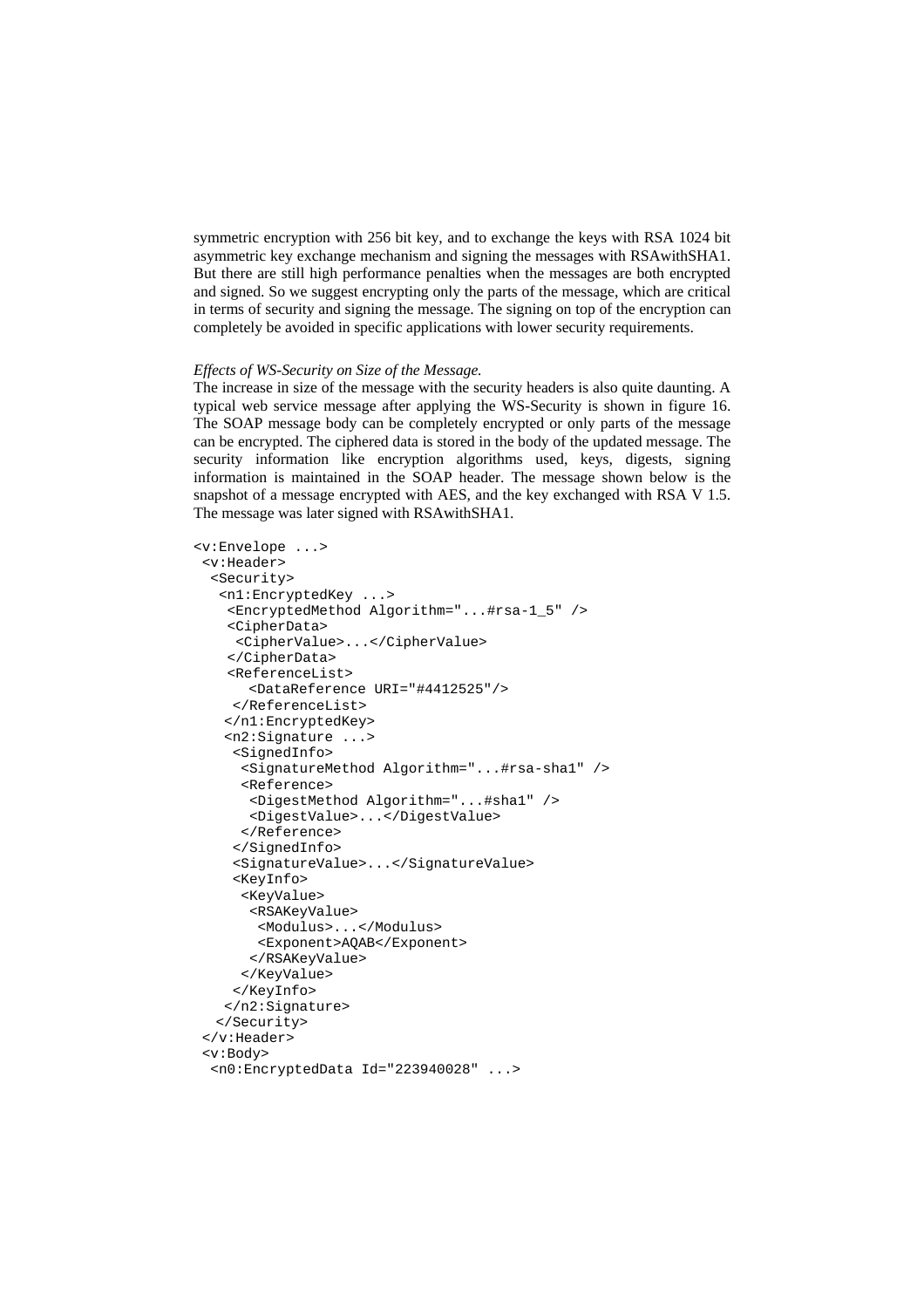```
<EncryptionMethod Algorithm="...#AESEngine" /> 
    <CipherData> 
     <CipherValue>Ye/qF7...</CipherValue> 
    </CipherData> 
  </n0:EncryptedData> 
 </v:Body> 
</v:Envelope>
```
**Fig. 16.** A typical SOAP message incorporated with WS-Security.

The example showed in figure 16 also hints the increase in size of the message with the added security header information. With our analysis we have observed that there is a linear increase in the size of the message with the security incorporation. The latency in the encrypted message size for a typical 5 Kb message is approximately 50% [66].

# **3.3 Scalability Aspects of the Mobile Host**

Web services communication is a layered communication and across different protocols. Considering SOAP over HTTP, at the lowest level is the transportation protocol, TCP. On top of TCP lies the HTTP communication. Then SOAP communication is over the HTTP protocol. The application communication and protocols for example WS-Security lies on top of SOAP. So any message exchanged over the web service communication, consists some overhead across all the different layers. Since we are considering wireless environments, and the message exchange is over the cellular network, the size of the message has to be reduced to the minimum possible level [67]. So from this discussion, the size of the message

$$
Bmsg = Btp + Bmtp + Bsoap + Bapp \tag{3}
$$

Where Btp, Bmtp, Bsoap, Bapp are the message overheads over transportation, message transportation, SOAP, application protocols respectively. So to exchange the messages effectively the Bmsg has to be minimized. So let us consider shedding some overhead at each level. We also should note that the minimal encoding may not always be the best solution. First reason for this is that the encoding should be efficient, both in terms of size reduced and extra performance penalties added. For example if the size of message is reduced by 50% and the processing of the encoding takes more than half the time of actual message exchange cycle, the encoding mechanism is not efficient. Secondly the encoding mechanism should not affect the interoperability.

So if an attempt is made to reduce the overload at Btp or Bmtp, the interoperability of the web services is seriously impeded. So the best position to target the encoding process is at the Bsoap level. So the XML based SOAP messages are to be compressed. We are currently focusing at different XML compression [68], [69] and SOAP optimization techniques [70], to reduce the size of the message to be transmitted, there by improving the scalability of the Mobile Host. The compression of the web service messages can in turn reduce the security load, as the content to be encrypted or signed becomes less with compression, and thus improves the performance of the Mobile Host. But only in terms of security processing there is not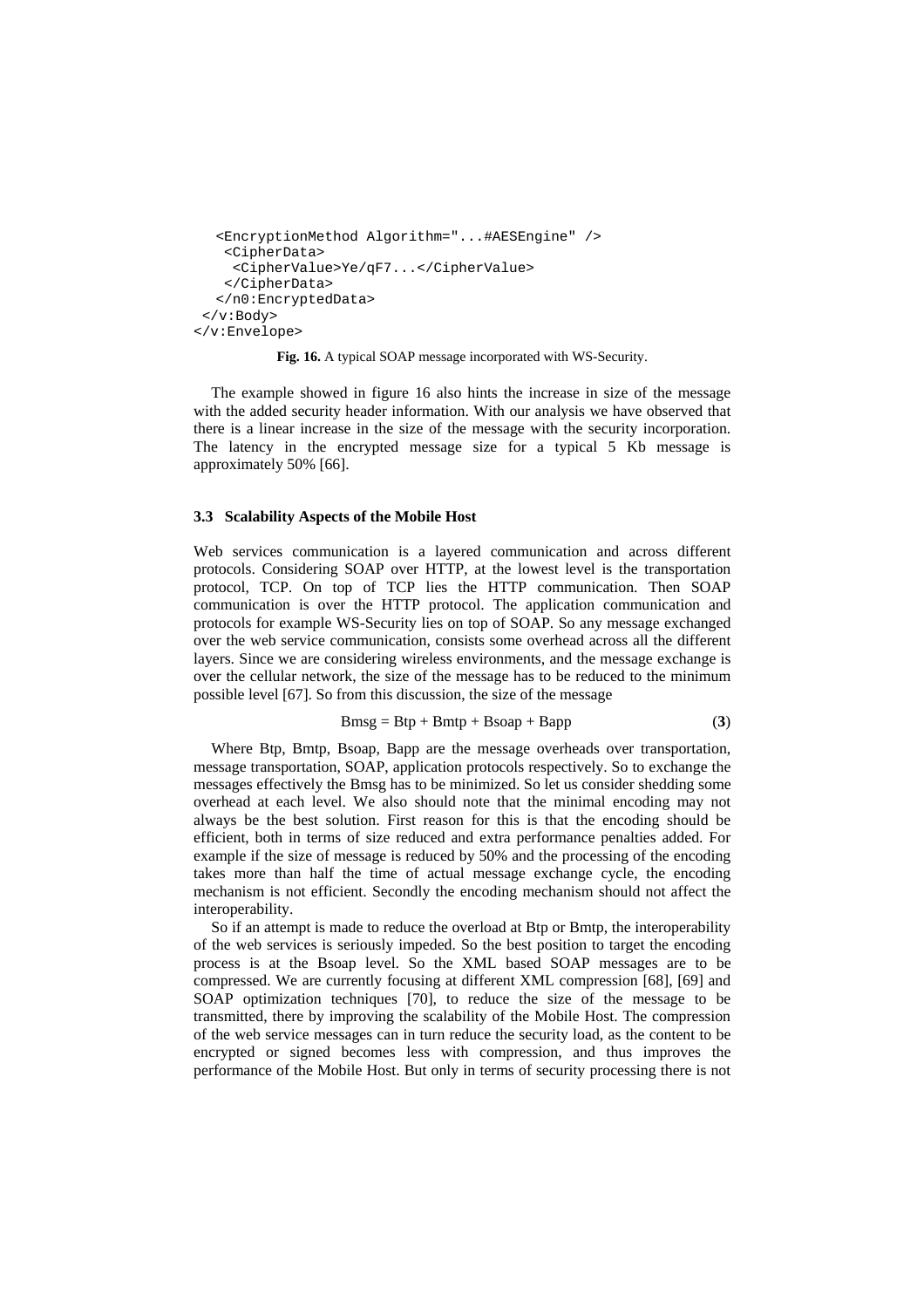significant difference with increase in size, at least until 10 Kb message sizes, as from our results shown in figure 13.

From this QoS analysis we can conclude that the results of our security study are welcoming and the mobile web service messages of reasonable size, approximately 2- 5kb, can be secured with web service security standard specifications. But based on our till-date realization of security awareness in cellular networks, we conclude that secure web service provisioning in mobile networks is still a great challenge. The mechanisms developed for traditional networks are not always appropriate for the mobile web services environment and this area still holds ample room for further research. From the analysis we also recommend some support at the hardware level, handling the security details for the smart phones. But having a hardware support might effect the interoperability, and the hardware need to be upgraded with each software update at the security algorithm level. A trade-off between the two arguments is yet to be met at this level.

Our future research in this domain includes providing proper end-point security for the Mobile Host with federated identity and appropriate single sign on strategy, using SAML and LA standards. We also want to have a detailed performance analysis of the Mobile Host with full security features through real-time applications. We are also looking for alternatives, to reduce the security and scalability processing load on the Mobile Host. We are trying to realize an Enterprise Service Bus (ESB) [71] based Mobile Web Services Mediation Framework (MWSMF) [72], which maintains the individual user profiles, personalization settings and context sensitive information. The MWSMF helps in maintaining the QoS of the Mobile Host. With the mediation framework in place the communication between the client and the middleware could be based on WS-Security and the communication between the middleware and the Mobile Host be based on a security mechanism feasible for mobile web services. The transformation of the messages between the two standards will also be handled at the mediation framework. Similar transformations can be maintained at the mediation framework handling the scalability issues. In the scalability scenario the communication between the client and the middleware is based on the basic web services standard and the communication between the middleware and the Mobile Host be based on a technique that compresses web service message exchange.

# **4 Mobile Web Service Discovery**

We have discussed many applications with the Mobile Host, in the previous sections. While the applications possible with mobile web services are quite welcoming, the huge number of web services possible, with each Mobile Host providing some services in the wireless network, makes the discovery of these services quite complex. Proper discovery mechanisms are required for successful adoption of mobile web services into commercial environments. The traditional centralized UDDI based registries [18] have many limitations in this aspect and might not be the perfect solution for the mobile web service discovery. The dynamic nature of the mobile nodes further enhances this problem.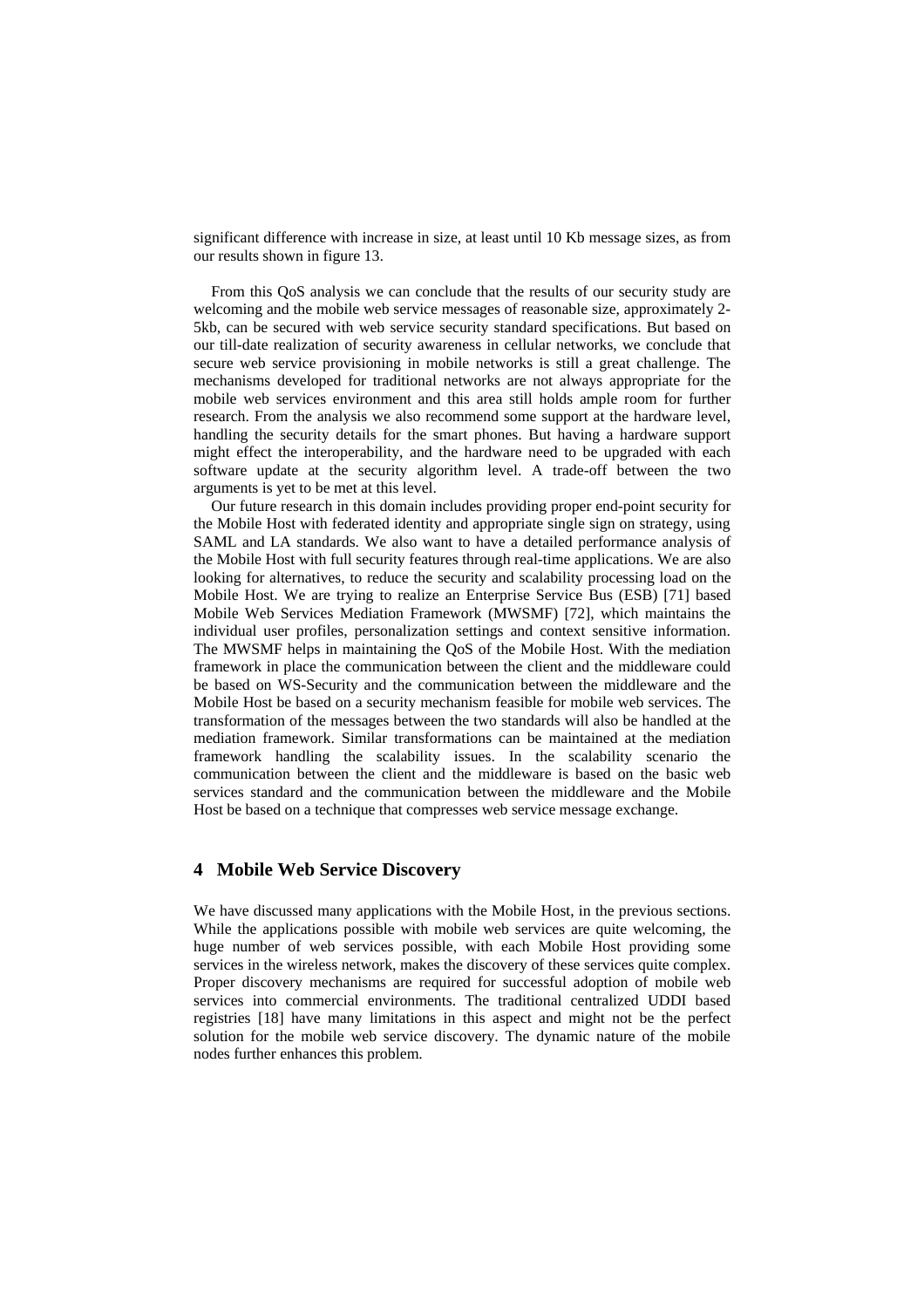## **4.1 Discovery Aspects of Mobile Web Services**

Generally, in standard web services, once a service provider develops and deploys the service, he publishes the service with a UDDI registry. The registry maintains a reference of the WSDL documents. The WSDL document, that defines and describes a web service, consists of information specific to the location of the service (binding information) and the operations (methods) the service exposes. Any potential web service client searches for the service in the public registry, gets the description of the service and tries to access the service using the information specified by the WSDL. Similar to web service invocation, the communication between client and UDDI registry is also based on SOAP. Since the Mobile Host is implemented on the smart phone, mostly by using the basic web services architecture, the standard WSDL and UDDI registry can theoretically be used to describe and publish the services. Obtaining the binding information of the mobile web services is tricky as it needs the IP address of the Mobile Host, where the services are deployed.

But in a commercial environment with Mobile Hosts, and with each Mobile Host providing some services in the wireless network, the bulk of services expected to be published could be quite high. In such a situation, a centralized solution is not a best idea, as they can have bottlenecks and can make single points of failure. Besides, mobile networks are quite dynamic due to the node movement. Nodes can join or leave network at any time and can switch from one operator to another operator. This makes the binding information in the WSDL documents, inappropriate. Hence the services are to be republished every time the Mobile Host changes the network or its binding information. This process leaves many stale advertisements in the registry. Keeping up to date information of the published mobile web services in centralized registries is really difficult. So we are studying alternate means of discovering the web services deployed with Mobile Hosts. Here we will be addressing our proposed solution using P2P networks. Before explaining the discovery of mobile web services in P2P network, we discuss the issues with Mobile Host's entry into P2P network.

## **4.2 Mobile Web Service Provisioning in P2P Networks**

During our application analysis of Mobile Host, it was observed that most of the targeted collaborative applications, somehow converged to P2P applications and P2P offered a large scope for many applications with Mobile Host. P2P is a set of distributed computing model systems and applications, used to perform a critical function in a decentralized manner. Peers are autonomous and in its pure form; each peer acts as both server and client. P2P takes advantage of resources of individual peers like storage space, processing power, content and achieves scalability, cost sharing and anonymity, and thereby enables ad-hoc communication and collaboration. P2P systems have evolved across time and have wide range of applications and provide a good platform for many data and compute intensive applications [73], [74].

The first generation P2P systems like Napster [75] used centralized servers for maintaining an index of the connected peers and their resources. The indexes can later be queried by the peers and the resources are downloaded from the provider peers using IP networks. But these centralized systems have single points of failure and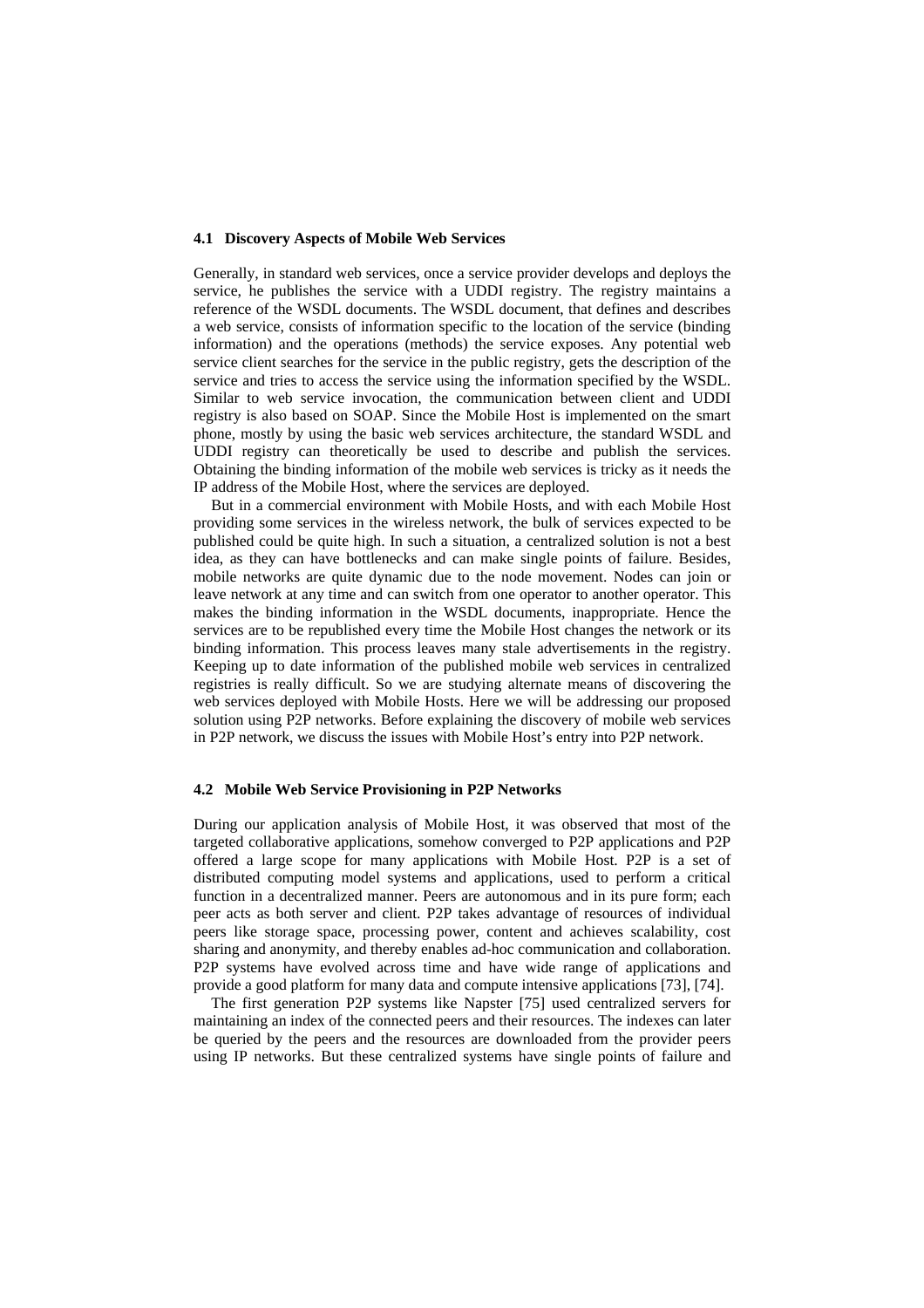produce giant communication traffic and storage on the server resulting bottlenecks. These drawbacks lead to the second generation of P2P systems like Gnutella [73] which used a complete decentralized network. Unlike Napster, Gnutella would connect users directly to a group of other users and so on. For this, Gnutella uses preexisting, extendable list of possible working peers, whose addresses are embedded inside the application code. But these decentralized networks formed islands in the P2P network and their search functions were unreliable and may not query entire network. The third generation P2P systems like eDonkey [76] and Bit Torrent [77] are a hybrid of the previous two generation technologies and made enhancements to improve their ability to deal with large numbers of users using concepts like super peers. Super peers have higher resource capabilities and act as relays for other peers and super peers. Super peers also have abilities to traverse NAT and firewall.

Analogous to web services, P2P systems can also leverage SOA and are also designed to enable loosely coupled systems. The concept of services and the similarities of description stack of both P2P and web services make them comparable [78]. The major difference being; web services will be well-known hosts with static IP addresses, and are based on a centralized model and primarily focused on standardizing messaging formats and communication protocols. P2P systems, on the other hand, are based on a decentralized model and primarily focused on supplying processing power, content, or applications to peers in a distributed manner, and less focused on the semantics of messaging formats and communication protocols. In the P2P world the peers jump through potential jumble of firewalls, NATs and proxies trying to connect to other peers.

In order to reap the benefits of P2P, by achieving increased application scope, and targeting efficient utilization of resources of individual mobile peers, we are trying to adapt Mobile Host into P2P networks. For this many of the current P2P technologies like Gnutella, Napster and Magi [79] are studied in detail. Most of these technologies are proprietary and are generally targeting specific applications. Only project JXTA [20] offers a language agnostic and platform neutral system for P2P computing. JXTA technology is a set of open protocols that allow any connected device on the network ranging from cellular phones and wireless PDAs to PCs and servers to communicate and collaborate in a P2P manner. JXTA enables these devices running on various platforms not only to share data with each other, but also to use functions of their respective peers. JXTA peers use XML as standard message format and create a virtual P2P network over these devices connected over different networks.

Moreover the JXTA community has developed a light version of JXTA for mobile devices, called JXME (JXTA for J2ME) [80]. JXME works on MIDP supporting devices like smart phones. JXME simplified Mobile Host's entry into P2P domain. JXME has two versions: proxyless and proxied. The proxyless version works similar to native JXTA, whereas the proxied version needs a native JXTA peer to be set up as its proxy. The proxied version is lighter of the two versions and peers using this version participate in binary communication with their proxies. Considering JXTA also eliminates many of the low level details of the P2P systems like the transportation details. The peers can communicate with each other using the best of the many network interfaces supported by the devices like ethernet, WiFi, GPRS etc. Moreover JXTA dynamically uses either TCP or HTTP protocols to traverse network barriers, like NATs and firewalls.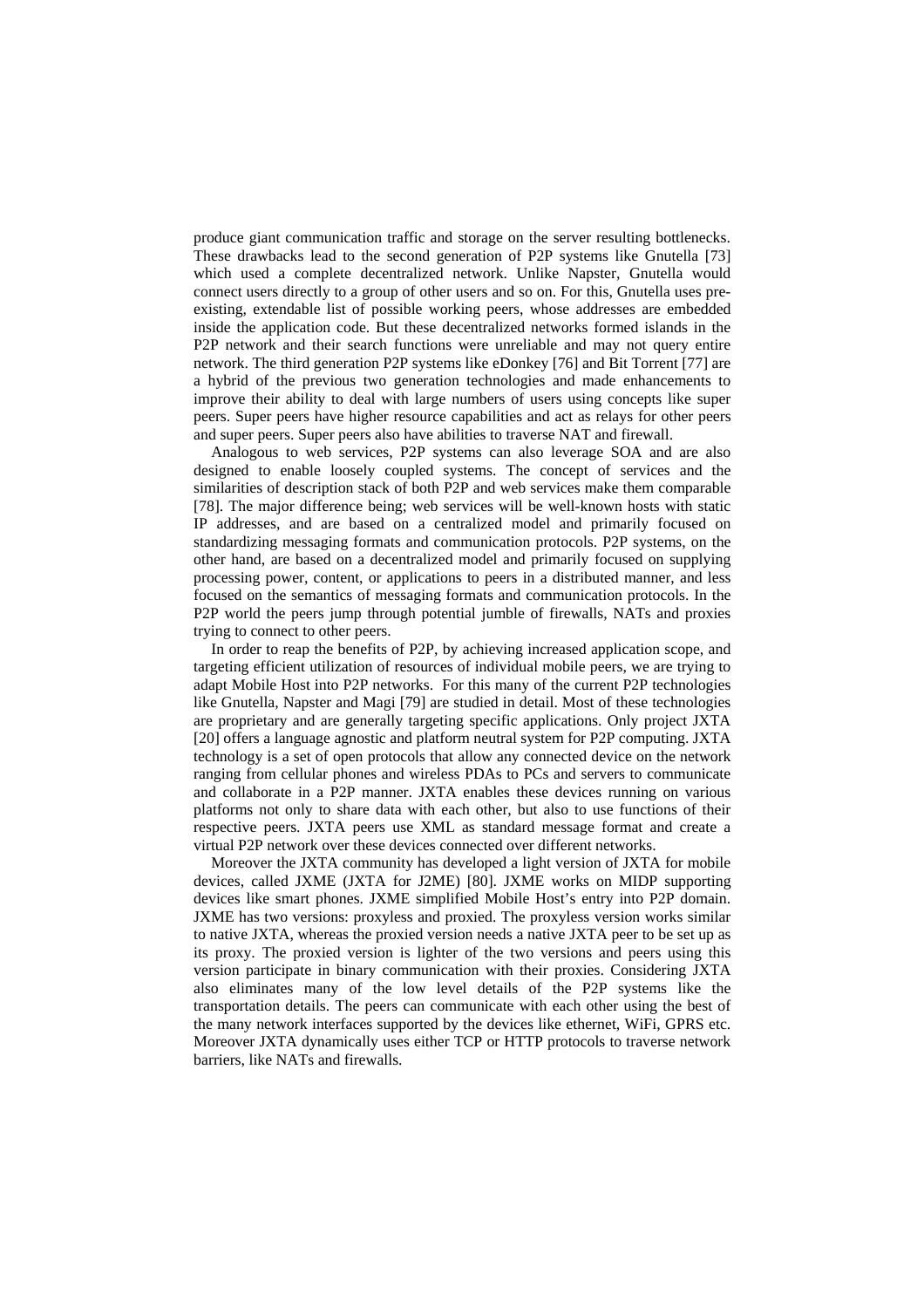Considering these advantages and features of the JXTA, the Mobile Host was adapted into the JXTA network, to check its feasibility in P2P networks. Figure 17 shows the architecture of final deployment scenario of Mobile Hosts in the JXME network.



**Fig. 17.** Virtual mobile P2P network with Mobile Hosts.

As shown in figure 17, the virtual P2P network is established in the mobile operator network with one of the node in operator proprietary network, acting as a JXTA super peer. JXTA network supports different types of peers to be connected to the network. The general peers are called edge peers. An edge peer registers itself with a rendezvous peer to connect to the JXTA network. Rendezvous peers cache and maintain an index of advertisements published by other peers in the P2P network. Rendezvous peers also participate in forwarding the discovery requests across the P2P network. A relay peer maintains route information and routes messages to peers behind the firewalls. A super peer has the functionality of both relay and rendezvous peers. In the mobile P2P network, the super peer can exist at Base Transceiver Station (BTS) and can be connected to other base stations, thus extending the JXTA network into the mobile operator network. Any Mobile Host or mobile web service client in the wireless network can connect to the P2P network using the node at base station as the rendezvous peer. The super peer can also relay requests to and from JXTA network, to the smart phones. Standalone systems can also participate in such a network as both rendezvous and relay peers, if the operator network allows such functionality, further extending the mobile P2P network.

Mobile Host in JXME network offers many advantages in domains like collaborative learning, image sharing, and location based services etc., taking advantage of individual peers' resources like storage space, processing power.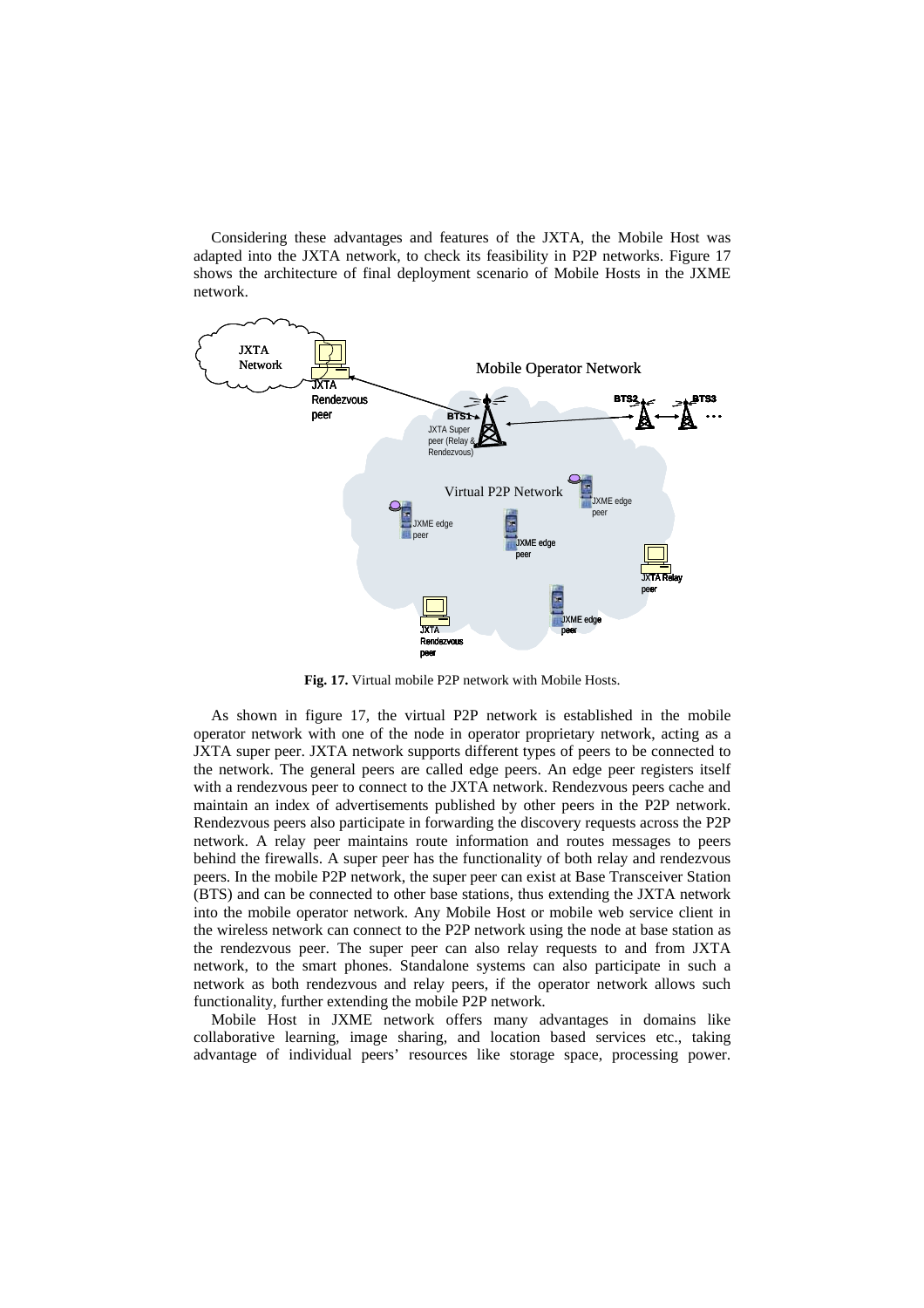Moreover, the mobile phone users in the operator network might not use the web services for the development purpose. General mobile users are interested in applications rather than individual components or web services. An application might use one or more web services at the backend and can be provided as an installable application. In such a situation, the P2P network can offer easy means of storing and sharing these installable client applications for the participating peers.

Not just the enhanced application scope, the JXME network also provides many technical advantages to the Mobile Host like enhanced service discovery and access mechanisms. With in JXTA network, each peer is uniquely identified by a static peer ID, which allows the peer to be addressed independent of its physical address like DHCP based IP address. This peer ID will stay forever with that device even though the device supports multiple network interfaces like Ethernet, WiFi for connecting to the P2P network. By using peer ID, Mobile Host does not have to worry about changing IPs and operator networks, and is always visible to the web service client. Mapping the peer ID to the IP is taken care by the JXTA network, thus eliminating the need for public IP. The public IP for each of the participating Mobile Hosts was observed to be the major hindrance for commercial success of Mobile Host.

## **4.3 Discovery of Mobile Web Services in JXTA Network**

In JXTA the decentralization is achieved with the advertisements. All resources like peers, peer groups and the services provided by peers in JXTA network are described using advertisements. Advertisements are language-neutral metadata structures represented as XML documents. Peers discover each other, the resources available in the network and the services provided by peers and peer groups, by searching for their corresponding advertisements. Peers may cache any of the discovered advertisements locally. Every advertisement exists with a lifetime that specifies the availability of that resource. Lifetimes gives the opportunity to control out of date resources without the need for any centralized control mechanism. To extend the life time of an advertisement, the advertisements are to be republished.

Thus to achieve alternate discovery mechanism for mobile web services, the services deployed on Mobile Host in the JXTA network are to be published as JXTA advertisements, so that they can be sensed as JXTA services among other peers. JXTA specifies 'Modules' as a generic abstraction that allows peers to describe and instantiate any type of implementation of behaviour in the JXTA world. So the mobile web services are published as JXTA modules in the P2P network. The module abstraction includes a module class, module specification, and module implementation. The module class is primarily used to advertise the existence of a behaviour. Each module class contains one or more module specifications, which contain all the information necessary to access or invoke the module. The module implementation is the implementation of a given specification. There might be more than one implementation for a given specification across different platforms. Figure 18 shows the mapping between JXTA modules and web services. The collection of module abstractions represent the UDDI in a sense of publishing and finding service description and WSDL in a sense of defining transport binding to the service.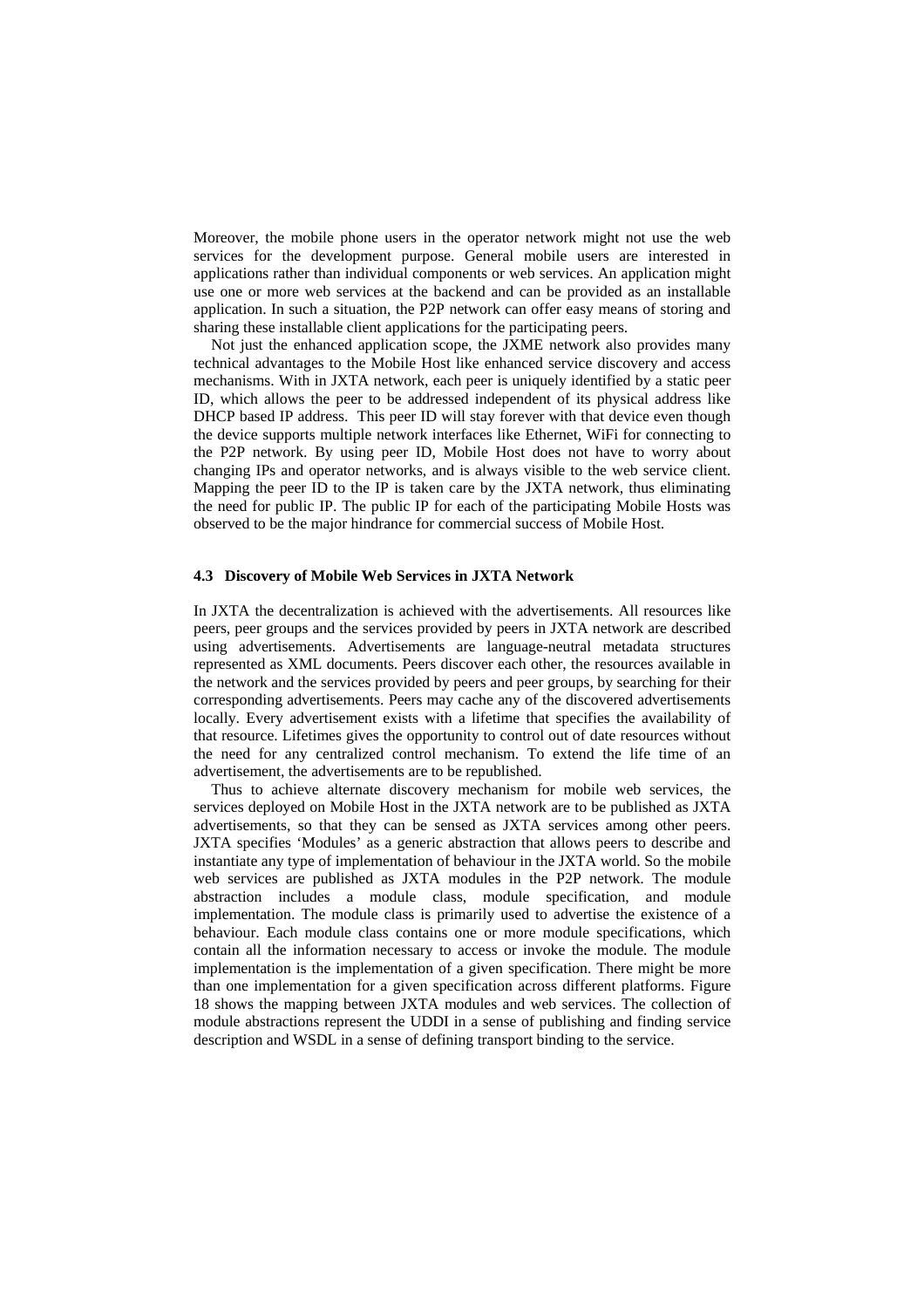

**Fig. 18.** Mapping between JXTA modules and Web Services.

To publish the mobile web services in the JXTA network, a standard Module Class Advertisement (MCA) is published into the P2P network, declaring the availability of a set of web service definitions, in that peer group. Once new web services are developed for the Mobile Host, the WSDL descriptions of these services are incorporated into the Module Specification Advertisements (MSA), and are published into the P2P network. The MSAs are published into JXME network with an approximate life time that specifies the amount of time the Mobile Host wants to provide the service. The MSAs are cached at rendezvous peers or any other peers, with sufficient resource capabilities. Once the life time expires the MSAs are automatically deleted from the P2P network, thus avoiding the stale advertisements. If the Mobile Host wants to extend the life time of the provided service, the MSA can be republished. The MSA can be published into the network by a service developer or even by the Mobile Host. The structure of the MSA is shown in figure 19.

```
<?xml version="1.0" encoding="UTF-8"?> 
<jxta:MSA> 
<MSID> . . . </MSID> 
<Name> . . . </Name> 
<Crtr> . . . </Crtr> 
<SURI> . . . </SURI> 
<Vers> . . . </Vers> 
<Desc> . . . </Desc> 
<Parm> 
     <WSDL> 
            <definitions …> 
                   <message …> . . . </message> 
                   <portType …> . . . </portType> 
                     . . . 
           </definitions> 
    K</Parm> 
<jxta:PipeAdvertisement> . . . </jxta:PipeAdvertisement> 
<Proxy> . . . </Proxy> 
<Auth> . . . </Auth> 
</jxta:MSA>
```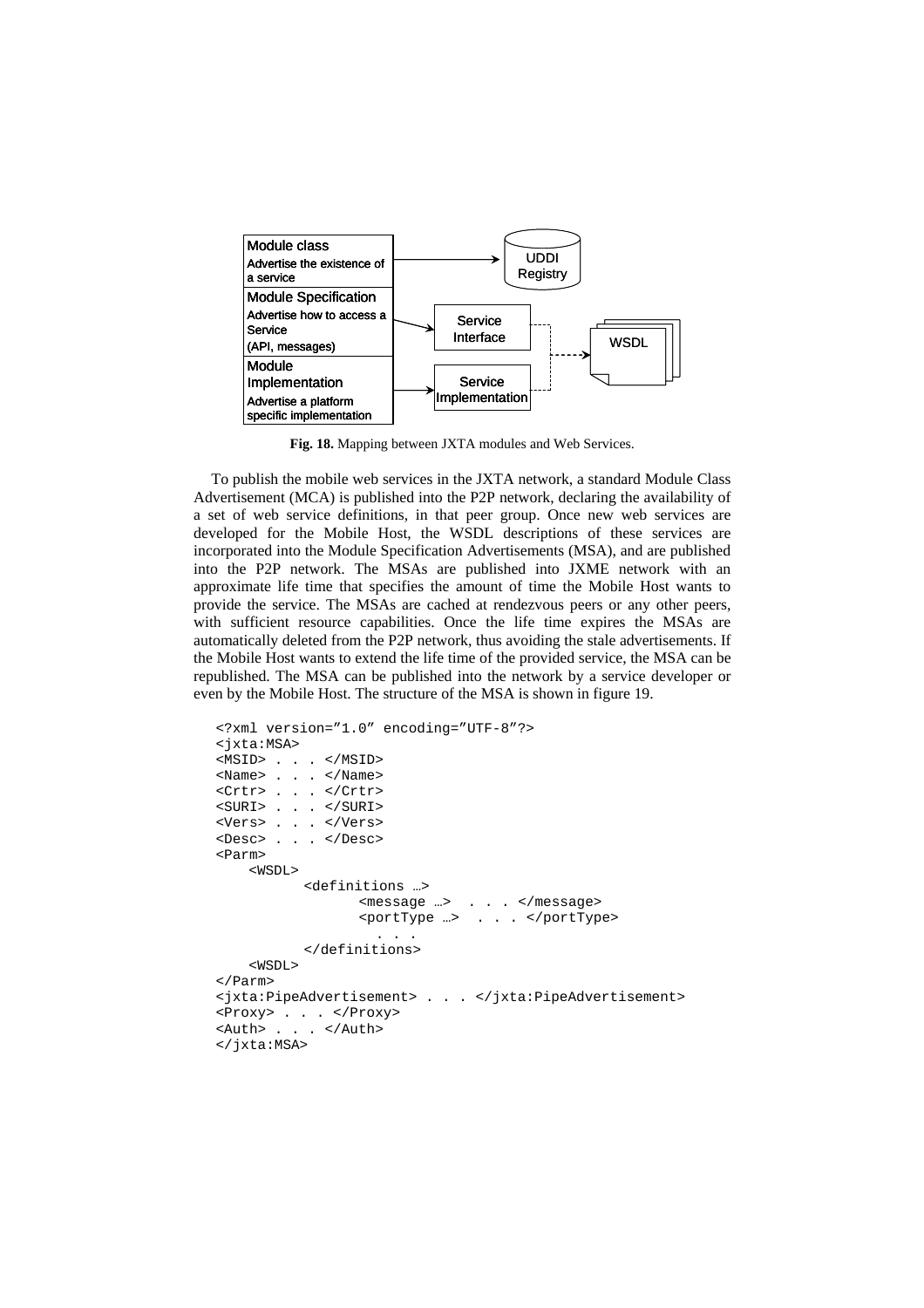**Fig. 19.** Structure of module specification advertisement (MSA) advertising a web service.

The MSA contains unique identifier (MSID) that also includes the static module class ID, which identifies the web services module class advertisement. The other elements of MSID include name, creator, specification and description of the advertisement. The optional element Parm consists the description (WSDL) of the web service being advertised. The PipeAdvertisement consists the advertisement of the pipe which can be used to connect to the specific web service deployed on the Mobile Host. The receiving endpoint of the pipe can be addressed with a Peer ID of the respective peer. Thus if the invocation of mobile web service is across the JXTA network, using pipes, the need for public IP is eliminated. This sort of invocation is being studied and for the time being the Mobile Host is addressed with IP and once the web services are discovered the communication between the Mobile Host and mobile web service client is still SOAP over HTTP. The remaining two elements, Proxy and Auth from MSA carry the proxy module and the security (authentication) information of the wed service module.

The module specification advertisements carrying the web service descriptions can be searched by name and description parameters. The JXTA API provides a simple keyword search on the name and description elements of the modules advertised in mobile P2P network. As we are considering about huge numbers of mobile web services, these basic parameters might not be sufficient to find out the exact search results. In fact, some valuable information like context information may not be included in these basic XML tags. Moreover we would like to extend the search criteria to the WSDL level. This means that search parameters would not be restricted to module specification advertisement details. The search will also extend by looking up the WSDL tags and information. The main idea behind this approach is that people usually express their opinion by using frequently used words and the frequency of a keyword in WSDL description is also relevant. To handle this, advanced discovery of mobile web services in P2P, index searching tools are used to match the best suited services.

This detailed search mechanism can not be performed at the JXME edge peer because of the resource limitations of the smart phones. So, the advanced search mechanism can be shifted to the standalone distributed middleware, MWSMF, just like the QoS components. In the scenario where the Mobile Host uses the proxied version of JXME, the proxy node can be a participant in the mediation framework, handling the discovery issues for the smart phones.

## **4.4 Advanced Matching/Filtering of Services**

As already discussed, the basic mobile web service discovery in JXTA networks, across module specification advertisements is purely based on text based keywords. Hence the search returns a large number of resulted services, returning every service that matches the keyword. Since the discovery client in this scenario is a smart phone, the result set should be quite small so that the user can scroll through the list and can select the intended service. Subsequently to order the JXTA search resulted services according to their relevancy, Apache Lucene tool [81] is used. Lucene is an open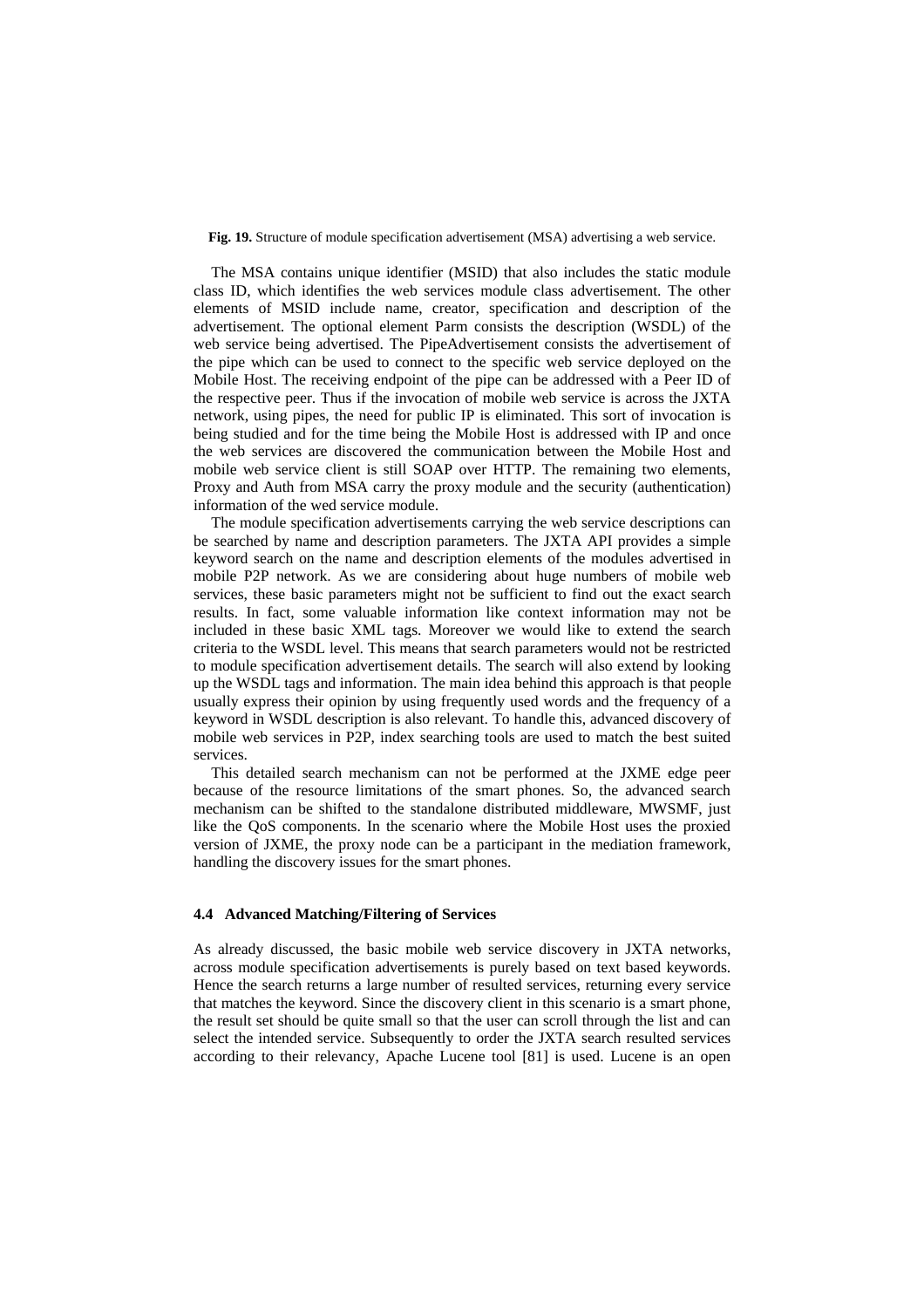source project hosted by Apache and provides a Java based high-performance, fullfeatured text search engine library. Lucene allows to add indexing and searching capabilities to user applications. Lucene can index and make searchable any data that can be converted to a textual format. Using the tool and its index mechanism the search results were ordered/filtered and the advance matched services were returned to the discovery client.

Modules advertising the web services in JXTA can also be properly categorized using peer groups. Web services of the same category like services of same publisher, same business type can thus be published in the same peer groups. Hierarchies of peer groups can be maintained in JXTA. Categories help in identification or classification of all the web service types and help in easy discovery of web services. The peer groups thus simulate the tModel feature of the UDDI. Currently we are studying to compare the P2P discovery approach with UDDI and are trying to join the best features of UDDI into our 'mobile P2P discovery' approach.

Once the mobile web services were discovered from the P2P network, the mobile user can scroll through the list of services and can select the best possible service. The web service invocation client is dynamically generated at the mediation framework using the WSDL2Java tools [10], [82] and is downloaded and installed into the smart phone. The deployed client software can then be used to access the service from the Mobile Host. Alternatively mobile applications were developed by composing multiple services and the applications were advertised into the P2P network and were shared using P2P file sharing mechanisms.

#### **4.5 Evaluation of Mobile Web Service Discovery**

To evaluate the mobile P2P discovery approach, a JXTA P2P network is established with smart phones connecting to a stand alone relay peer. The relay also acts as a JXME proxy for the mobile phones and thus connecting them to the JXTA network. The relay peer is connected to a stand alone PC, which acts as a rendezvous peer. The rendezvous peer can further connect to other rendezvous peers. Thus the P2P network is established and the network is extended to public JXTA network. The JXME P2P scenario is shown in figure 20.

The mobile web services developed for the smart phones are deployed on the P910i based Mobile Hosts and the services are advertised according to the mobile P2P discovery approach at the rendezvous peer1. Later alternate smart phones are connected to the P2P network using the relay peer, shown in figure 20, searched for the services in the P2P network. The smart phones are successful in identifying the services in the P2P network, with reasonable performance penalties for the Mobile Host. The discovery process took less than a second for most of the services. The scalability of the approach is yet to be verified once the UDDI mapping is finalized.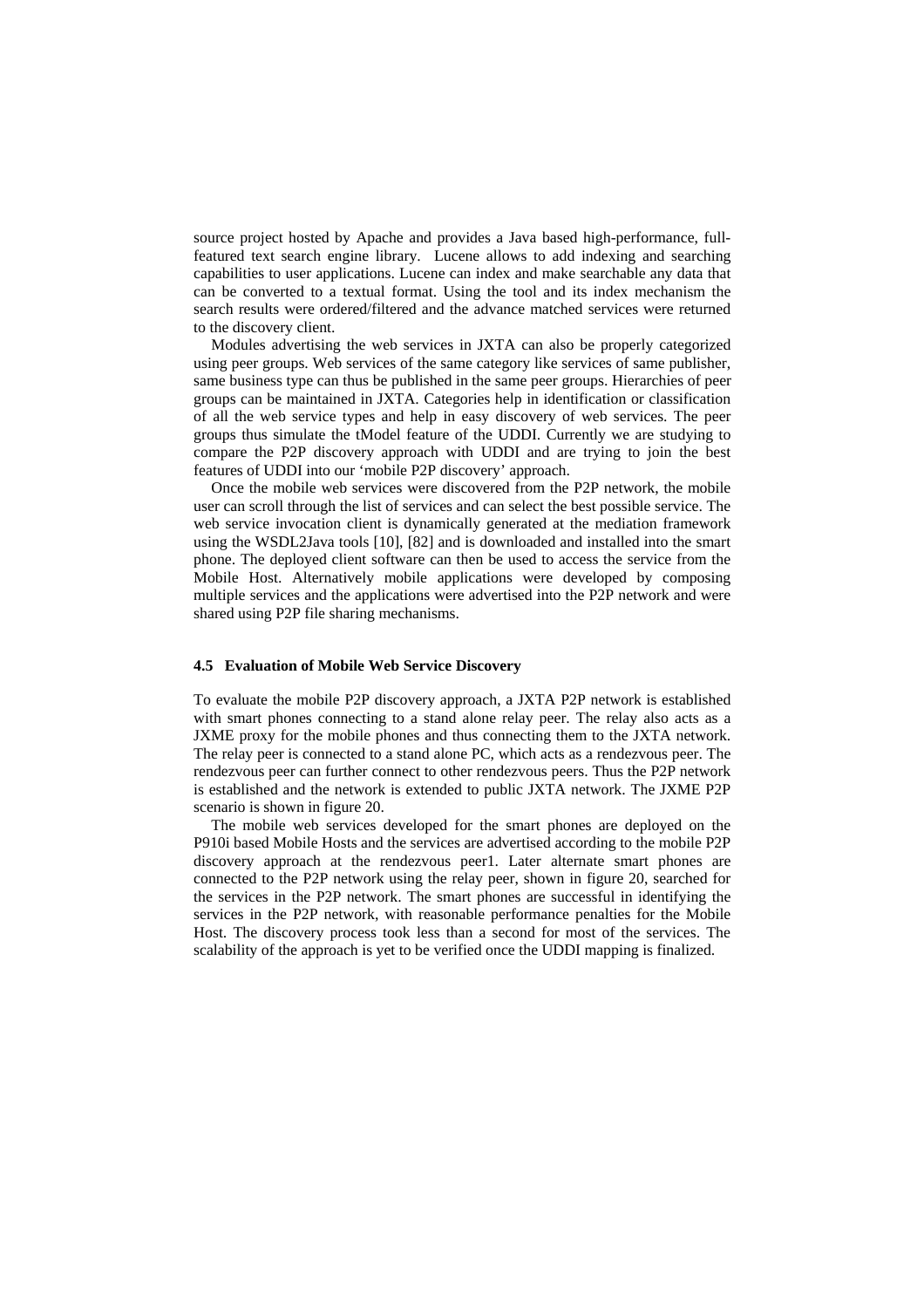

**Fig. 20.** The P2P based mobile web service discovery evaluation scenario.

Since the mobile web service discovery approach is a keyword based search and the search also extended to WSDL parameters, the relevancy of the resulting services were observed to be a little indistinguishable. Mobile web service clients generally prefer using services of the Mobile Host based on several context parameters such as location, time, device capabilities, profiles, and load on the Mobile Host etc. Most of these details can not be provided just based on keywords. Once the P2P discovery approach finds its way in to the real-time environment, with each Mobile Host providing some services, providing the context information like user profiles and device capabilities is crucial in achieving much valid results.

Semantic matching of services gives the most appropriate and relevant results for mobile web service discovery. The service context and device profiles can be described using ontology-based mechanism. For describing the semantics of services, the latest research in service-oriented computing recommends the use of Web Ontology Language (OWL) [83] based Web Ontology Language for Services (OWL-S) [84]. OWL-S is an ongoing effort to enable automatic discovery, invocation, and composition of web services. Currently we are studying to realize this semantic mobile web service discovery process in P2P networks.

But the semantic discovery process is heavy, in terms of both resource consumption and performance latencies like extra delay. So after the analysis of our approach, we suggest using the P2P discovery mechanism first to reduce the search space. The resulted services can then be matched semantically for the most relevant results. Just as a hint, in terms of numbers, the advanced matching of services should return a set of approximately 50 matched services, of which the semantic matching should reduce the resulted services to a scrollable set (5 - 10) for the smart phones.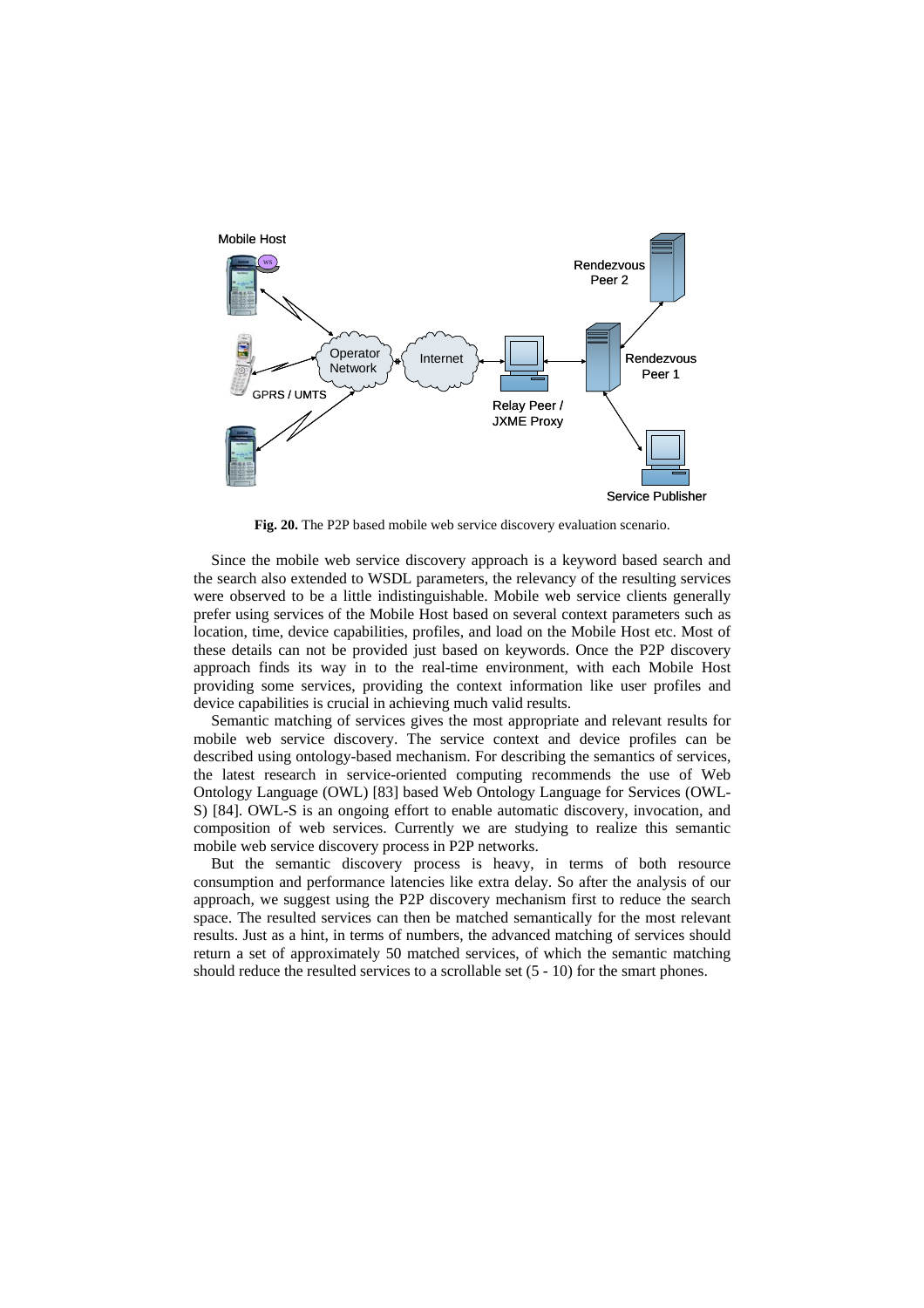# **5 Conclusion and Future Research Directions**

This paper mainly discussed our mobile web service provisioning project with the concepts, performance analysis and application scope of the Mobile Host. Mobile Host is technically feasible and our performance analysis suggested that many basic services can be provided from the smart phones with reasonable performance penalties. From our performance analysis, as the most important result, it turns out that the total web service processing time at the Mobile Host is only a small fraction of the total request-response invocation cycle time  $\left( \langle 10\% \rangle \right)$  and rest all being transmission delay, in a GPRS network. This makes the performance of the Mobile Host directly proportional to achievable higher data transmission rates. Thus the higher data transmission rates possible with emerging 3G and 4G technologies make the Mobile Host soon realizable in commercial environments. Mobile Host offers many applications in different domains and some of the scenarios are addressed here.

The paper later discussed the QoS challenges for the Mobile Host, both in terms of security and scalability issues, and tried to adapt some of the existing QoS standards to the mobile web services domain. In terms of security analysis, first we have discussed mobile Host's problems and aspects with security and tried to give the best possible message-level security scenario for mobile web services. The results of our security analysis are welcoming and the mobile web service messages of reasonable size, approximately 2-5kb, can be secured with web service security standard specifications. But based on our till-date realization of security awareness in cellular networks, we conclude that secure web service provisioning in mobile networks is still a great challenge. The mechanisms developed for traditional networks are not always appropriate for the mobile environment and this area still holds ample room for further research. Our future research in the security domain includes providing proper end-point security for the Mobile Host with federated identity and appropriate single sign on strategy, using SAML and LA standards. In terms of scalability, we are focusing at different XML compression and SOAP optimization techniques, to reduce the size of the message to be transmitted, there by improving the scalability of the Mobile Host. The compression of the web service messages can in turn reduce the security load, as the content to be encrypted or signed becomes less, and thus improves the performance of the Mobile Host. But only in terms of security processing at the Mobile Host, there is not significant difference with increase in encrypted message size, at least until 10 Kb message sizes, as from our results shown in figure 13.

In terms of providing proper QoS for Mobile Host, we are looking for alternatives to reduce the security and scalability processing load on the Mobile Host. We are trying to realize an Enterprise Service Bus (ESB) based Mobile Web Services Mediation Framework (MWSMF), which maintains the individual user profiles, personalization settings and context sensitive information. With the mediation framework in place the communication between the web service client and the middleware could be based on WS-\* specifications and the communication between the middleware and the Mobile Host be based on the QoS mechanism feasible for mobile web services. The transformation of the messages between the two standards will also be handled at the mediation framework. The communication between mediation framework and the Mobile Host can even be without any QoS parameters,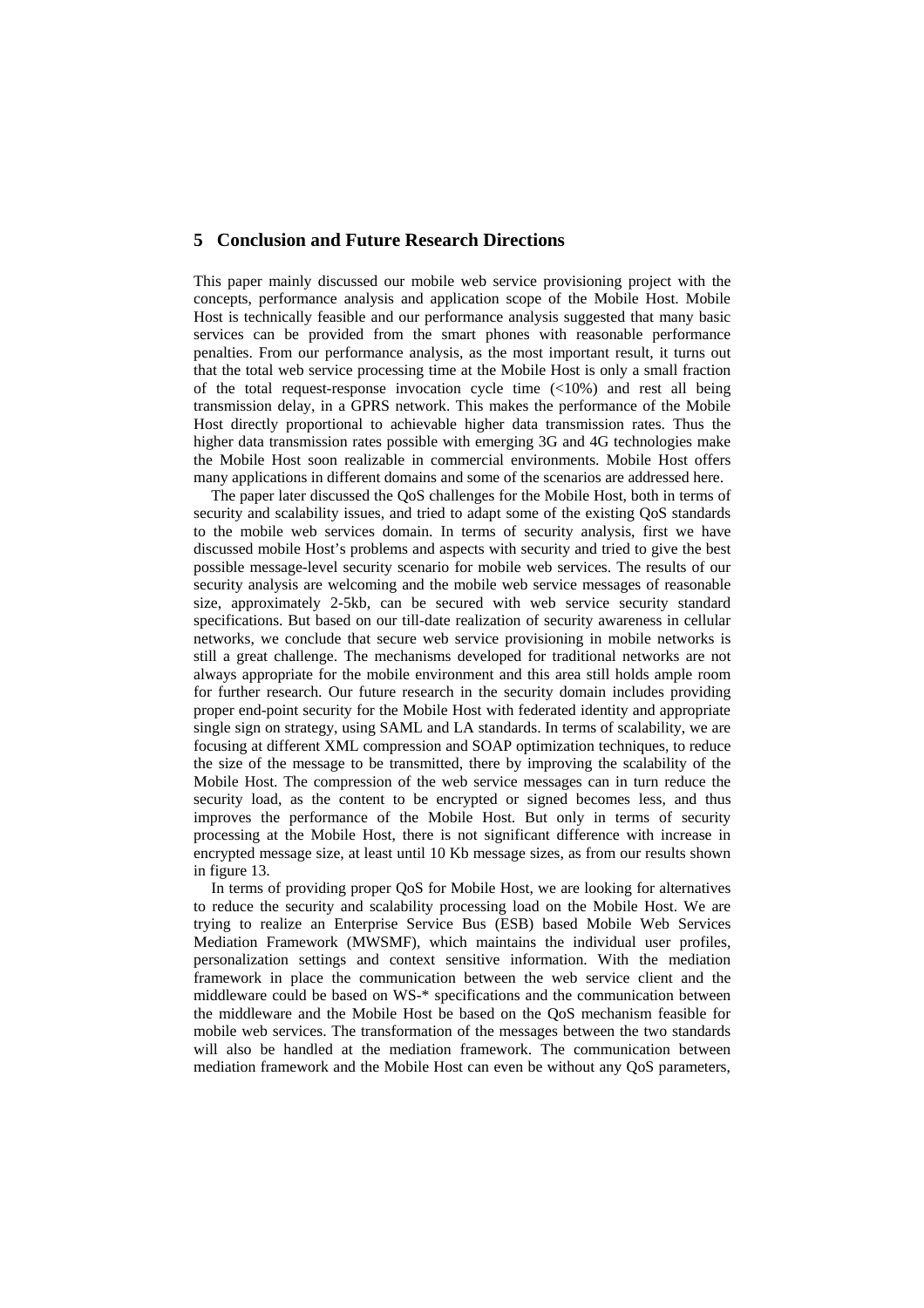if the mediation framework can be deployed with the operator network and the operator maintains the QoS terms in the cellular network. If the later scenario is possible, the Mobile Host is completely deprived off the additional QoS loads.

The paper also addressed the concept of publishing and discovery of web services deployed with Mobile Hosts in P2P networks. The approach makes use of the JXTA modules feature and provides an alternative means for discovering the mobile web services. The approach clearly solves the problem of discovering huge number of mobile web services, using resources of individual peers effectively, and at the same time eliminates the problem of inactive (stale) services. The scalability of the approach is yet to be verified and its conceptual mapping with UDDI registry is being studied. We are also interested in extending the approach to the semantic web services domain. Basically we are looking at context aware service discovery considering device, location, and time context and user preferences of the smart phones. Apart from the discovery mechanism, accessing the mobile web service in JXTA network, in addition to their access from the IP network is also of high interest. The access mechanism provides alternative means of addressing the Mobile Hosts and thus eliminates the need for public IP for all participating Mobile Hosts, in an operator proprietary cellular network.

**Acknowledgments.** This work is supported by German Research Foundation (DFG) as part of the Graduate School "Software for Mobile Communication Systems" at RWTH Aachen University and partly by the Research Cluster Ultra High-Speed Mobile Information and Communication (UMIC) (http://www.umic.rwth-aachen.de/)

# **References**

- 1. Box, D. et al.: Simple Object Access Protocol (SOAP), version 1.1., W3C Note, W3C. http://www.w3.org/TR/soap/ (2000)
- 2. IETF: Hypertext Transfer Protocol version 1.1., IETF RFC 2616. http://www.ietf.org/rfc/rfc2616.txt (1999)
- 3. Christensen, E., Curbera, F., Meredith, G., Weerawarana, S.: Web Services Description Language (WSDL) 1.1., W3C Working group note. http://www.w3.org/TR/wsdl (2001)
- 4. Booth, D., Haas, H., McCabe, F.: Web Service Architecture, W3C Working group note. http://www.w3.org/TR/ws-arch/ (2004)
- 5. Rollman, R., Schneider, J.: Mobile web services, XML 2004 Proceedings by SchemaSof., http://www.idealliance.org/proceedings/xml04/papers/73/MobileWebServices.pdf (2004)
- 6. 3GPP: Third Generation Partnership Project. http://www.3gpp.org/ (2007)
- 7. Thomas, K: Fourth Generation (4G) wireless communications. http://www.4g.co.uk/ (1999)
- 8. OMA: Open mobile alliance overview, Open mobile alliance group. http://www.openmobilealliance.org/docs/OMAShortPaper\_May2004v.1.doc (2004)
- 9. LibertyAlliance: The Liberty Alliance Project. http://www.projectliberty.org/ (2007)
- 10. Sun: Sun Java Wireless Toolkit. http://java.sun.com/products/sjwtoolkit/ (2007)
- 11. IBM: WebSphere Studio Device Developer. http://www-306.ibm.com/software/wireless/wsdd/ (2007)
- 12. Balani, N.: Deliver Web Services to mobile apps, IBM developerWorks, (2003)
- 13. Srirama, S., Jarke, M., Prinz, W.: Mobile Web Service Provisioning. In: Int. Conf. on Internet and Web Applications and Services (ICIW06). IEEE Computer Society (2006) 120-125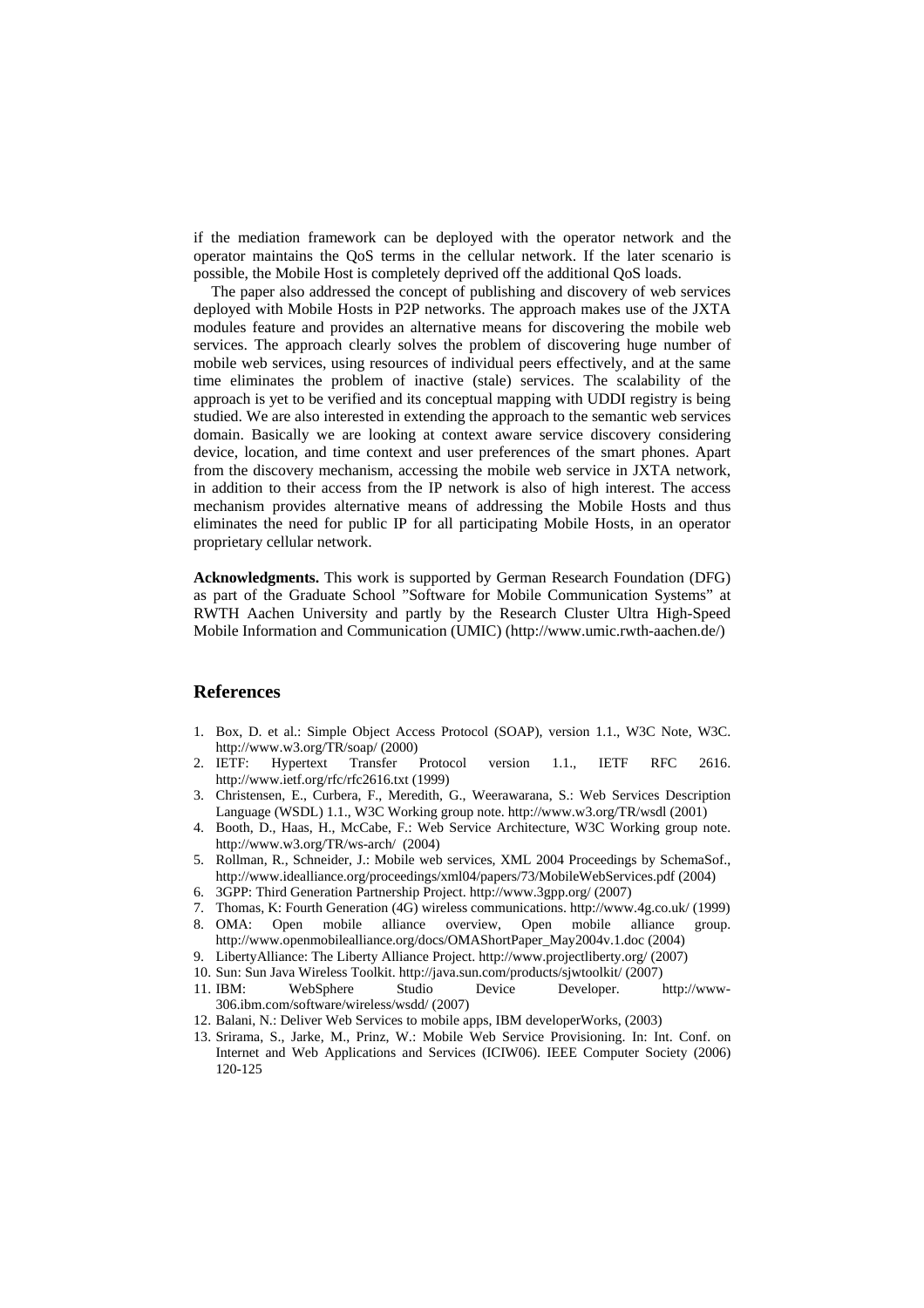- 14. Srirama, S., Jarke, M., Prinz, W.: Mobile Host: A feasibility analysis of mobile Web Service provisioning', 4th International Workshop on Ubiquitous Mobile Information and Collaboration Systems, UMICS 2006, a CAiSE'06 workshop. (2006) 942-953
- 15. Atkinson, B. et al.: Web Services Security (WS-Security), Technical report, Microsoft, IBM and Verisign, April. (2002)
- 16. Farell, S. et al.: Assertions and Protocol for the OASIS Security Assertion Markup Language (SAML), V1.1., Committee specification, OASIS. (2003)
- 17. Srirama, S., Jarke, M., Prinz, W. and Pendyala, K.: Security Aware Mobile Web Service Provisioning, In Proceedings of the International Conference for Internet Technology and Secured Transactions, ICITST'06. London, UK, ISBN 0-9546628-2-2, e-Centre for Infonomics. (2006) 48-56
- 18. UDDI: Universal Description, Discovery, and Integration (UDDI), Technical report, UDDI.ORG. http://www.uddi.org (2000)
- 19. Shirky, C., Truelove, K., Dornfest, R., Gonze, L., Dougherty, D. (Eds.): P2P networking overview. Sebastopol, CA: O'Reilly. (2001)
- 20. Gong, L.: JXTA: A network programming environment. IEEE Internet Computing, 5(3). (2001) 88–95
- 21. Holley, K., Channabasavaiah, K., Tuggle, Jr. E. M.: Migrating to a Service-Oriented Architecture, IBM DeveloperWorks (2003)
- 22. OMG: Common Object Request Broker Architecture: Core Specification, Object Management Group. http://www.omg.org/docs/formal/04-03-12.pdf (2004)
- 23. MicrosoftCorporation: Distributed Component Object Model Protocol-DCOM/1.0, draft, Microsoft Corporation. (1996)
- 24. Alonso, G., Casati, F., Kuno, H., Machiraju, V.: Web Services: Concepts, Architectures and Applications, Springer. (2004)
- 25. Rysavy, P.: General Packet Radio Service (GPRS), GSM Data Today online journal. http://www.rysavy.com/Articles/GPRS/GPRS.htm (1998)
- 26. ETSI: GSM Technical Specification, GSM 03.64: General Packet Radio Service (GPRS). (1997)
- 27. Ericsson: Enhanced Data Rates for GSM Evolution (EDGE) Introduction of high-speed data in GSM/GPRS networks, white paper, Ericsson AB. http://www.ericsson.com/technology/whitepapers/edge\_wp\_technical.pdf (2003)
- 28. Umtsworld: Overview of the Universal Mobile Telecommunication System, UMTS world. http://www.umtsworld.com/technology/overview.htm (2002)
- 29. 4G Press: World's First 2.5Gbps Packet Transmission in 4G Field Experiment, http://www.4g.co.uk/PR2006/2056.htm (2005)
- 30. SonyEricsson: Java support in SonyEricsson mobile phones P800 and P802, Developer guidelines from SonyEricsson Mobile CommunicationsAB, Jan. www.SonyEricssonMobile.com (2003)
- 31. kSOAP2: An open source SOAP implementation for kVM, http://ksoap.org/ (2007)
- 32. J2ME: Java 2 Micro Edition (J2ME), http://java.sun.com/javame/index.jsp (2007)
- 33. Hummel, J., Lechner, U.: Business models and system architectures of virtual communities. From a sociological phenomenon to peer-to-peer architectures, International Journal of Electronic Commerce, 6(3) (2002) 41–53
- 34. Srirama, S.: Publishing and Discovery of Mobile Web Services in Peer to Peer Networks, International Workshop on Mobile Services and Personalized Environments (MSPE'06), Aachen, GI. (2006) 99-112
- 35. Apte, Deutsch, Jain: Wireless SOAP: Optimizations for Mobile Wireless Web Services, http://www2005.org/cdrom/docs/p1178.pdf (2005)
- 36. Van Engelen, R., Galliva, K.: The gSOAP toolkit for web services and peer-to-peer computing networks, In 2nd IEEE International Symposium on Cluster Computing and the Grid. (2002)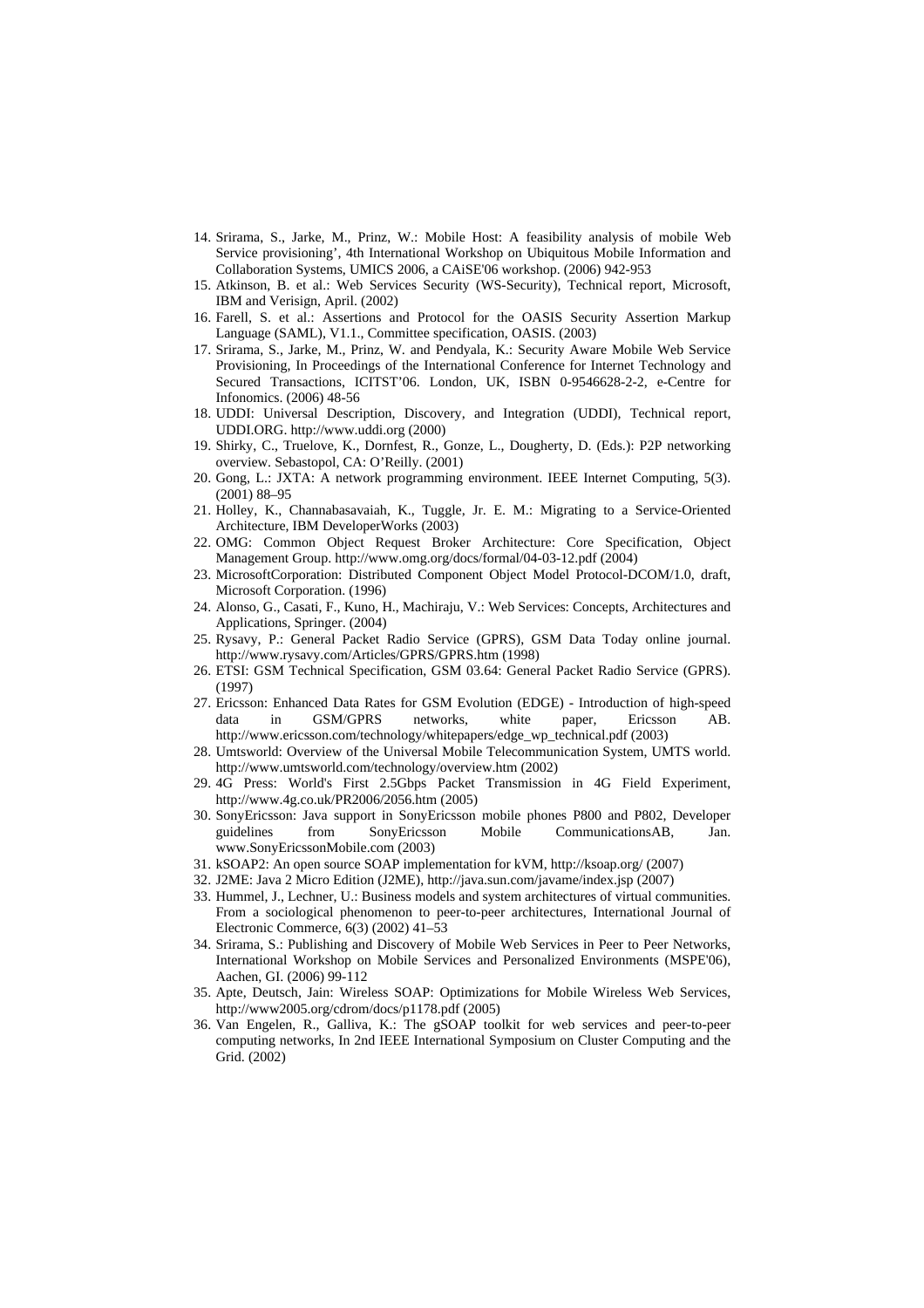- 37. eSOAP: eSOAP Architecture. http://esoap.ultimodule.com/ (2007)
- 38. Sandoz, P., Pericas-Geertsen, S., Kawaguchi, K., Hadley, M., Pelegri-Llopart, E.: Fast Web Services, http://java.sun.com/developer/technicalArticles/WebServices/fastWS/ (2003)
- 39. ETSI: GSM Technical Specification, GSM 03.34, High Speed Circuit Switched Data (HSCSD). (1996)
- 40. Johnson, D., Perkins, C., Arkko, J.: Mobility Support in IPv6. IETF (2002)
- 41. Novak, L., Svensson, M.: MMS—Building on the Success of SMS, Ericsson Rev., No. 3. (2001) 102–109
- 42. GPS: Global Positioning System: Data format. U.S. Coast Guard Navigation Center, http://www.navcen.uscg.gov/pubs/gps/sigspec/gpssps1.pdf (2004)
- 43. Apache: Apache Axis, Apache Web Services Project, http://ws.apache.org/axis/ (2007)
- 44. 3GPP: 3GPP TS 24.011: Point-to-Point (PP) Short Message Service (SMS) support on mobile radio interface.
- 45. Chatti, M., Srirama, S., Kensche, D., Cao, Y.: Mobile Web Services for Collaborative Learning, in Proceedings of the 4th International Workshop on Wireless, Mobile and Ubiquitous Technologies in Education (WMUTE 2006). Athens, Greece (2006)
- 46. Belov, N., Braude, I., Krandick, W., Shaffer, J.: Wireless Internet Collaboration System on Smartphones, 3rd International Workshop on Ubiquitous Mobile Information and Collaboration Systems, UMICS 2005, a CAiSE'05 workshop (2005)
- 47. IETF: The SSL Protocol Version 3.0, Internet draft, IETF. http://www.freesoft.org/CIE/Topics/ssl-draft/INDEX.HTM (1996)
- 48. IETF: HTTP over TLS, IETF RFC 2818. http://www.ietf.org/rfc/rfc2818.txt (2000)
- 49. Meier, J.D., Mackman, A., Dunner, M., Vasireddy, S., Escamilla, R., Murukan, A.: Improving Web Application Security: Threats and Countermeasures, MSDN, Microsoft Corporation. (2003)
- 50. Reagle, J. et al: XML Encryption, W3C Working group note. http://www.w3.org/Encryption/2001/ (2001)
- 51. Eastlake, D., Reagle, J., Solo, D. et al.: XML-Signature Syntax and Processing, W3C Note. http://www.w3.org/TR/xmldsig-core/ (2002)
- 52. IBM: Security in a Web Services world: A Proposed Architecture and Roadmap, IBM Developerworks. (2002)
- 53. Lockhart, H., Parducci, B.: OASIS eXtensible Access Control Markup Language (XACML), OASIS Standard Specification. (2005)
- 54. LibertyAlliance: Liberty Alliance Project Whitepaper: Personal Identity, The Liberty Alliance. (2006)
- 55. OMA: OMA Web Services Enabler (OWSER): Overview, Open mobile alliance group. http://www.openmobilealliance.org/release\_program/docs/OWSER/V1\_0-20040715- A/OMA-OWSER-Overview-V1\_0-20040715-A.pdf (2004)
- 56. JSR 118: Mobile Information Device Profile (MIDP) V2.0., Java Community process. http://java.sun.com/products/midp/ (2002)
- 57. JSR 139: Connected Limited Device Configuration (CLDC), Java Community process. http://java.sun.com/products/cldc/ (2002)
- 58. BouncyCastle: Bouncy Castle Crypto APIs, The Legion of the Bouncy Castle. http://www.bouncycastle.org/ (2007)
- 59. RSALabs: Cryptographic technologies, RSA Labs. http://www.rsasecurity.com/rsalabs/node.asp?id=2212 (2007)
- 60. TRIPLEDES: Triple Digital Encryption Standard, RSA Labs. http://www.rsasecurity.com/rsalabs/node.asp?id=2231 (2007)
- 61. AES: Advanced Encryption Standard, RSA Labs. http://www.rsasecurity.com/rsalabs/node.asp?id=2234 (2007)
- 62. Rivest, R., Shamir, A. and Adleman, L. M.: A Method for Obtaining Digital Signatures and Public-Key Cryptosystems, Communications of the ACM, v. 21, n. 2. (1978) 120-126